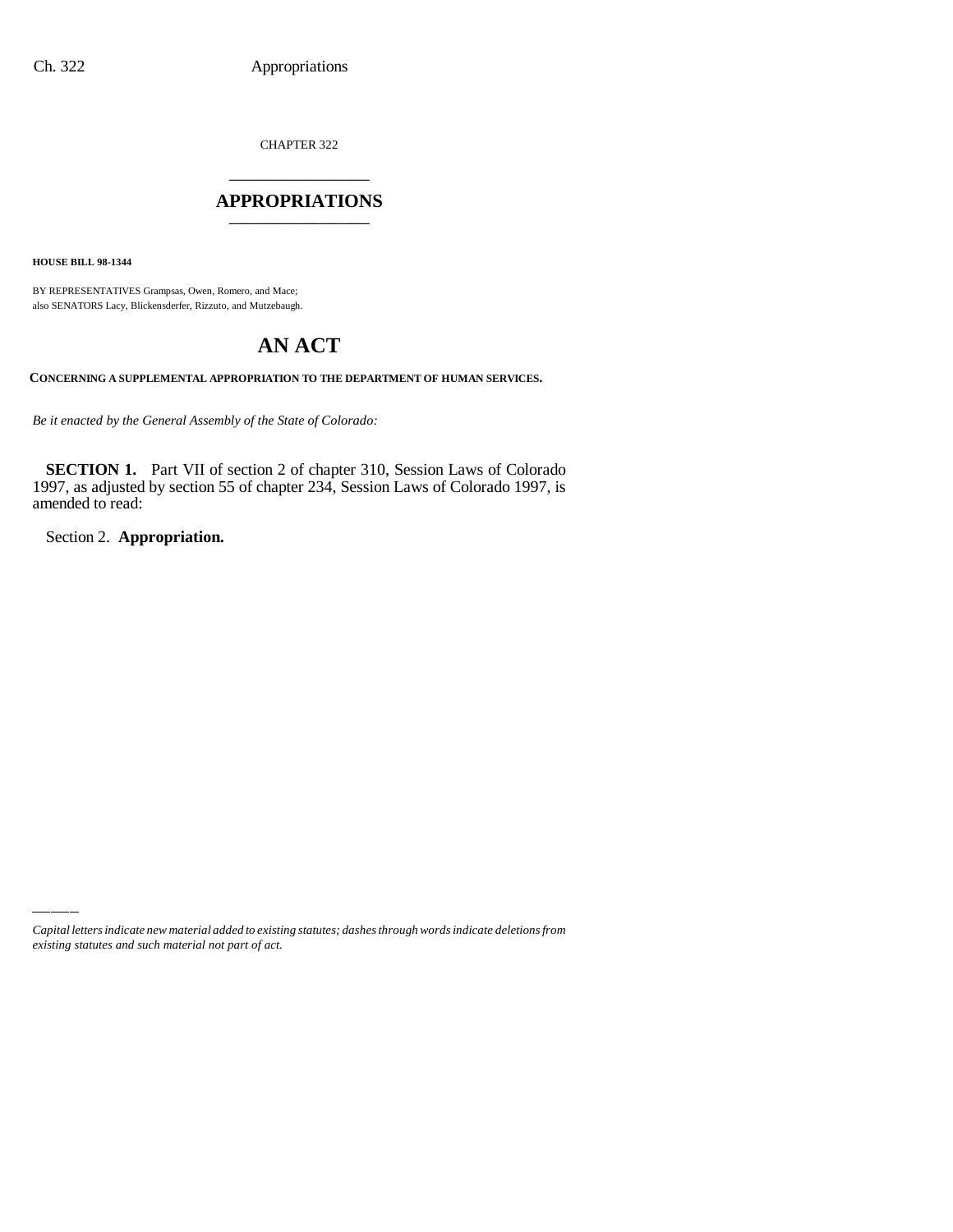|                 |              | APPROPRIATION FROM |                |              |               |              |
|-----------------|--------------|--------------------|----------------|--------------|---------------|--------------|
|                 |              |                    | <b>GENERAL</b> |              | CASH          |              |
| ITEM &          |              | <b>GENERAL</b>     | <b>FUND</b>    | <b>CASH</b>  | <b>FUNDS</b>  | FEDERAL.     |
| <b>SUBTOTAL</b> | <b>TOTAL</b> | <b>FUND</b>        | <b>EXEMPT</b>  | <b>FUNDS</b> | <b>EXEMPT</b> | <b>FUNDS</b> |
|                 |              |                    |                |              |               |              |

### **PART VII DEPARTMENT OF HUMAN SERVICES**

| (1) EXECUTIVE DIRECTOR'S         |                       |  |  |  |
|----------------------------------|-----------------------|--|--|--|
| OFFICE <sup>66</sup>             |                       |  |  |  |
| Personal Services <sup>67</sup>  | <del>12.981.016</del> |  |  |  |
|                                  | 13.029.713            |  |  |  |
|                                  | $(212.7 \text{ FTE})$ |  |  |  |
|                                  | $(214.4$ FTE)         |  |  |  |
| Health, Life, and Dental         | 9.518.784             |  |  |  |
|                                  | 9.486.332             |  |  |  |
| Short-term Disability            | <del>351.537</del>    |  |  |  |
|                                  | 350,848               |  |  |  |
| Salary Survey, Anniversary       |                       |  |  |  |
| Increases, and Shift             |                       |  |  |  |
| Differential                     | 8,097,326             |  |  |  |
|                                  | 8,734,287             |  |  |  |
| Workers' Compensation            | 5,601,658             |  |  |  |
| Operating Expenses <sup>67</sup> | <del>1.340.299</del>  |  |  |  |
|                                  |                       |  |  |  |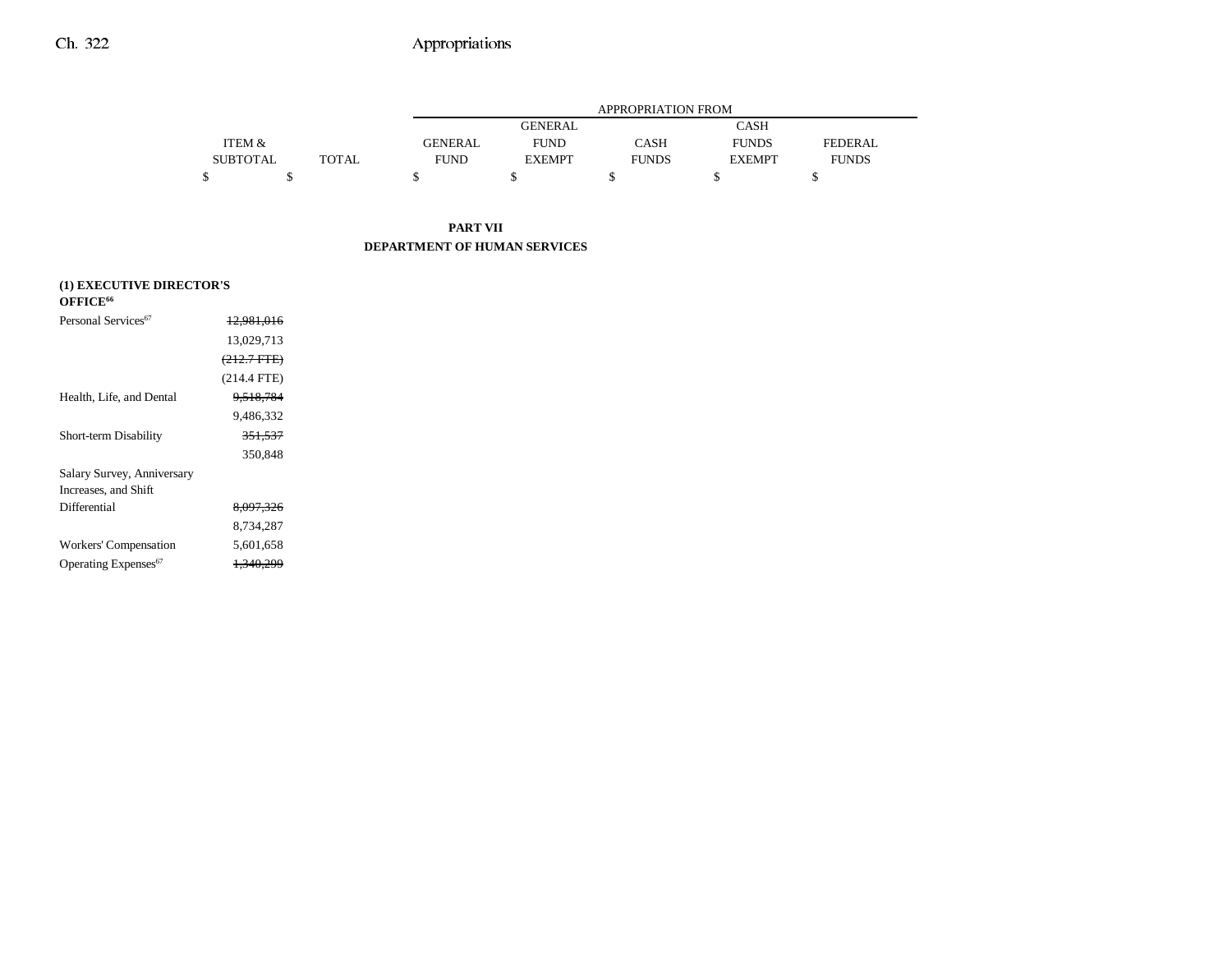|                           | 1,361,236   |            |               |                        |                         |                        |
|---------------------------|-------------|------------|---------------|------------------------|-------------------------|------------------------|
| Legal Services for 17,499 |             |            |               |                        |                         |                        |
| 20,104 hours              | 839,931     |            |               |                        |                         |                        |
|                           | 966,067     |            |               |                        |                         |                        |
| Administrative Law Judge  |             |            |               |                        |                         |                        |
| Services for 10,082 9,062 |             |            |               |                        |                         |                        |
| hours                     | 784,583     |            |               |                        |                         |                        |
|                           | 705,205     |            |               |                        |                         |                        |
| Payment to Risk           |             |            |               |                        |                         |                        |
| Management and Property   |             |            |               |                        |                         |                        |
| Funds                     | 826,298     |            |               |                        |                         |                        |
| <b>Staff Training</b>     | 99,512      |            |               |                        |                         |                        |
| <b>Injury Prevention</b>  |             |            |               |                        |                         |                        |
| $\mathrm{Program}^{68}$   | 218,730     |            |               |                        |                         |                        |
| Workers' Compensation     |             |            |               |                        |                         |                        |
| Self-Insurance Program    | 380,990     |            |               |                        |                         |                        |
| Juvenile Parole Board     | 109,881     |            |               |                        |                         |                        |
|                           | $(1.8$ FTE) |            |               |                        |                         |                        |
| DD Council                | 789,176     |            |               |                        |                         |                        |
|                           | $(6.0$ FTE) |            |               |                        |                         |                        |
| Colorado Works Program    |             |            |               |                        |                         |                        |
| Training and Automation   | 1,294,300   |            |               |                        |                         |                        |
|                           | 1,944,300   |            |               |                        |                         |                        |
|                           |             | 43,234,021 | 22,859,840(M) | $672,346$ <sup>a</sup> | 10,487,852 <sup>b</sup> | 9,213,983 <sup>e</sup> |
|                           |             | 44,604,233 | 23,496,455(M) | 682,961 <sup>a</sup>   | $10,559,649^{\rm b}$    | 9,865,168 <sup>c</sup> |
|                           |             |            |               |                        |                         |                        |

<sup>a</sup> Of this amount, \$404,934 \$415,549 shall be from patient cash collected by the Mental Health Institutes, and \$267,412 shall be from various sources of cash funds.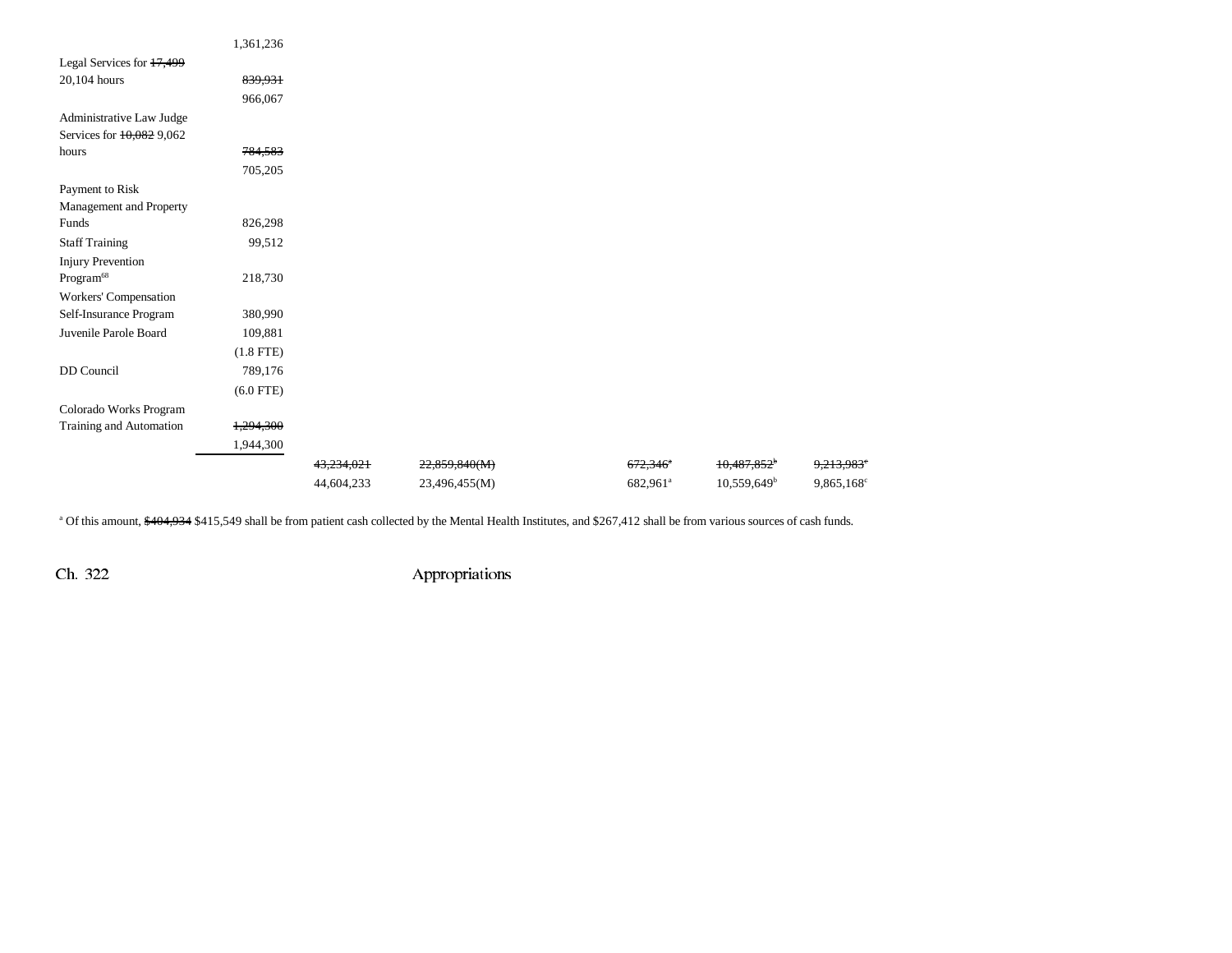|                 |              | <b>APPROPRIATION FROM</b> |               |              |               |              |
|-----------------|--------------|---------------------------|---------------|--------------|---------------|--------------|
|                 |              |                           | GENERAL       |              | CASH          |              |
| ITEM &          |              | <b>GENERAL</b>            | <b>FUND</b>   | CASH         | <b>FUNDS</b>  | FEDERAL      |
| <b>SUBTOTAL</b> | <b>TOTAL</b> | FUND                      | <b>EXEMPT</b> | <b>FUNDS</b> | <b>EXEMPT</b> | <b>FUNDS</b> |
| ሖ               |              |                           |               |              |               |              |

<sup>b</sup> Of this amount, \$8,589,851(T) \$8,591,015(T) shall be from Medicaid funds appropriated to the Department of Health Care Policy and Financing, \$520,496 \$549,418 shall be from patient cash collected by the Mental Health Institutes, \$41,711(T) SHALL BE FROM CHILD WELFARE AND THE DIVISION OF YOUTH CORRECTIONS, \$21,000(T) shall be from moneys in the Conferences and Training Fund, \$6,000(T) shall be from federal community housing funds to cover departmental indirect costs, and \$1,350,505 shall be from various sources of exempt cash funds.

c Of this amount, \$4,155,255 shall be from federal indirect cost recoveries, \$1,114,781 shall be from Section 110 vocational rehabilitation funds, \$181,944 shall be from the Title XX Social Services Block Grant, \$997,823 shall be from Title IV-E, \$764,176 shall be from developmental disabilities assistance funds, and \$2,000,004 \$2,651,189 shall be from various sources of federal funds.

#### (2) OFFICE OF INFORMATION TECHNOLOGY SERVICES<sup>69</sup>

| <b>Personal Services</b>    | 3.235.295    |  |
|-----------------------------|--------------|--|
|                             | $(57.7$ FTE) |  |
| <b>Operating Expenses</b>   | 364,747      |  |
| Purchase of Services from   |              |  |
| Computer Center             | 4.148.204    |  |
| Lease Purchase              | 54.074       |  |
| <b>Health Information</b>   |              |  |
| <b>Management System</b>    | 234,667      |  |
| Client-Oriented Information |              |  |
| Network                     | 684 665      |  |
|                             |              |  |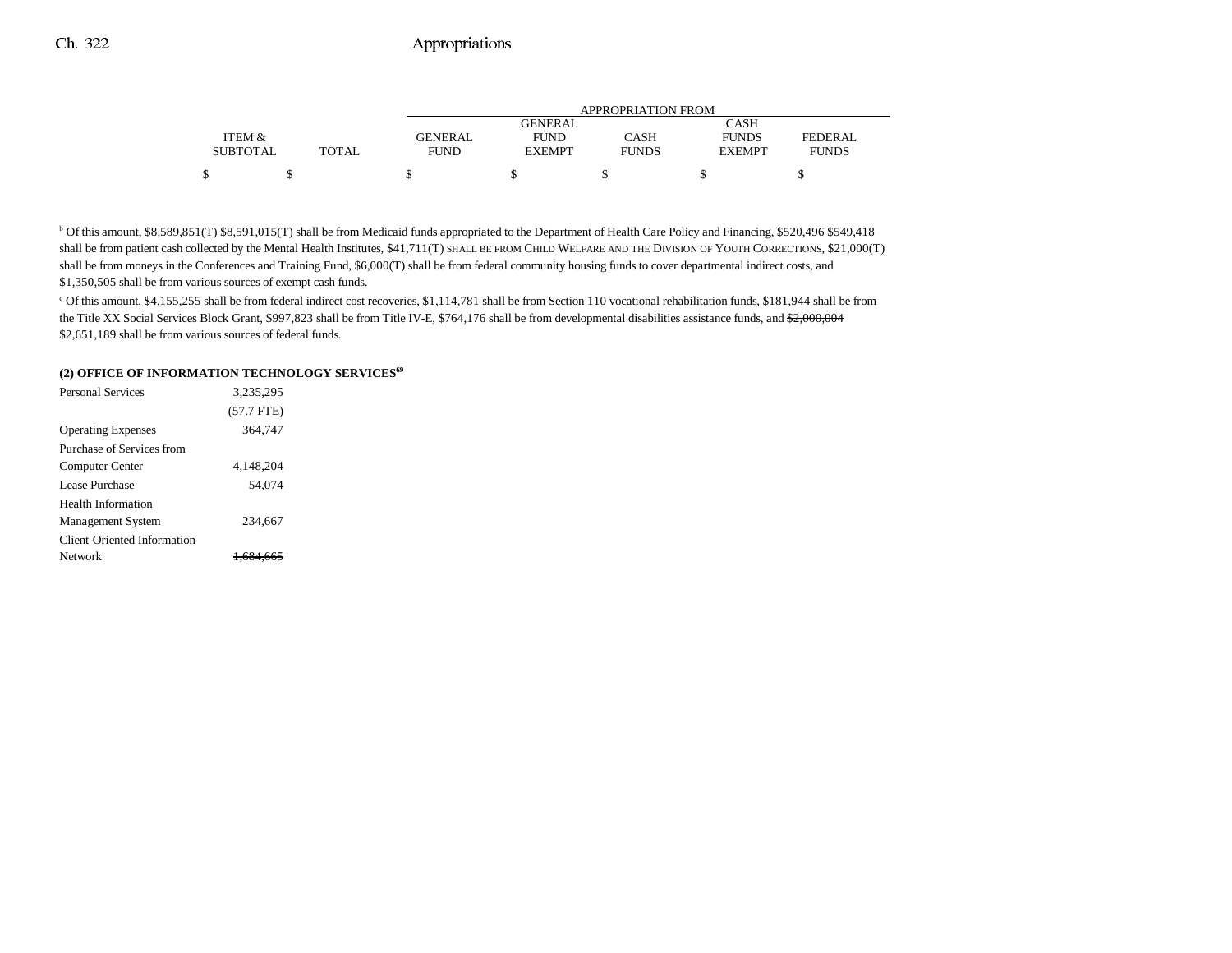|                                      | 1,721,866    |            |              |                  |                        |                          |
|--------------------------------------|--------------|------------|--------------|------------------|------------------------|--------------------------|
|                                      | $(24.0$ FTE) |            |              |                  |                        |                          |
| National Aging Program               |              |            |              |                  |                        |                          |
| <b>Information System</b>            | 91,184       |            |              |                  |                        |                          |
| Year 2000 Date Change <sup>148</sup> | 1,031,849    |            |              |                  |                        |                          |
|                                      | 3,488,053    |            |              |                  |                        |                          |
| Colorado Benefits                    |              |            |              |                  |                        |                          |
| Management System                    | 200,691      |            |              |                  |                        |                          |
| Children, Youth and                  |              |            |              |                  |                        |                          |
| <b>Families Automation</b>           |              |            |              |                  |                        |                          |
| Project                              | 12,045,414   |            |              |                  |                        |                          |
|                                      | $(2.0$ FTE)  |            |              |                  |                        |                          |
| <b>Client Index Project</b>          | 767,509      |            |              |                  |                        |                          |
|                                      | 945,069      |            |              |                  |                        |                          |
|                                      |              | 23,858,299 | 7,525,463(M) | $76,161^{\circ}$ | 7,093,049 <sup>b</sup> | $9,163,626$ <sup>e</sup> |
|                                      |              | 26,529,264 | 8,426,798(M) |                  | 7,099,389 <sup>b</sup> | 10,926,916 <sup>c</sup>  |

a This amount shall be from various sources of cash funds.

<sup>b</sup> Of this amount, \$6,695,034 shall be from Family Issues Cash Fund reserves, <del>\$353,425(T)</del> \$359,765(T) shall be from the Department of Health Care Policy and

Financing including \$231,905(T) \$238,245 from Medicaid cash funds, and \$44,590 shall be from patient cash collected by the Mental Health Institutes.

<sup>c</sup> Of this amount, \$35,460 shall be from the Substance Abuse Prevention and Treatment Block Grant, and \$9,128,166 \$10,891,456 shall be from various sources of federal funds.

|  | (3) OFFICE OF OPERATIONS |  |
|--|--------------------------|--|
|  |                          |  |

| Personal Services | <del>19,171,792</del> |
|-------------------|-----------------------|
|                   | 19,117,316            |
|                   | $(514.5$ FTE)         |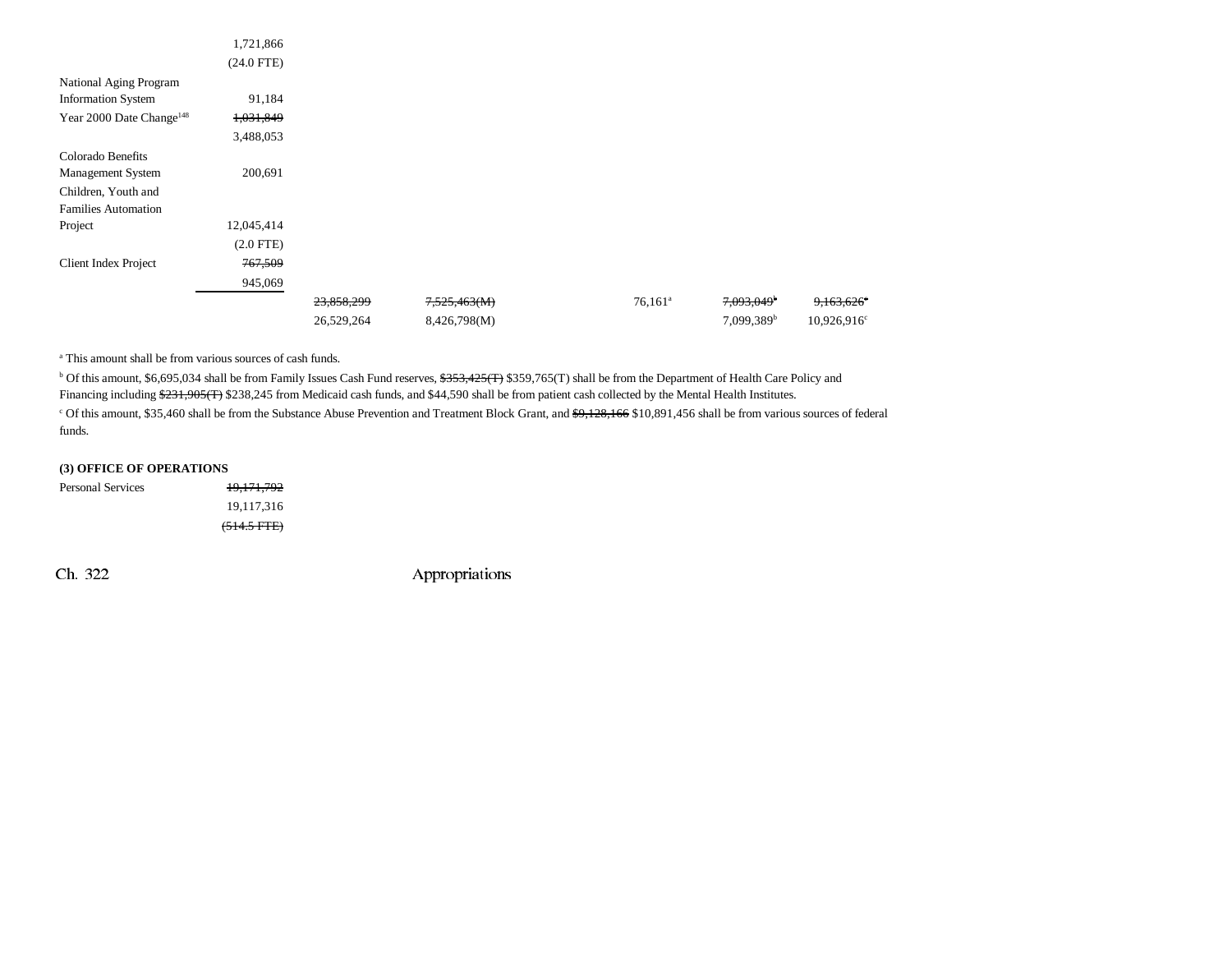|                              |                           |              | APPROPRIATION FROM            |                                                 |                                           |                                              |                         |
|------------------------------|---------------------------|--------------|-------------------------------|-------------------------------------------------|-------------------------------------------|----------------------------------------------|-------------------------|
|                              | ITEM &<br><b>SUBTOTAL</b> | <b>TOTAL</b> | <b>GENERAL</b><br><b>FUND</b> | <b>GENERAL</b><br><b>FUND</b><br>${\sf EXEMPT}$ | $\operatorname{CASH}$<br>${\hbox{FUNDS}}$ | <b>CASH</b><br><b>FUNDS</b><br><b>EXEMPT</b> | FEDERAL<br><b>FUNDS</b> |
|                              | \$                        | \$           | \$                            | $\mathbb{S}$                                    | $\mathbb{S}$                              | \$                                           | $\mathbb{S}$            |
|                              |                           |              |                               |                                                 |                                           |                                              |                         |
|                              | $(512.6$ FTE)             |              |                               |                                                 |                                           |                                              |                         |
| <b>Operating Expenses</b>    | 1,949,990                 |              |                               |                                                 |                                           |                                              |                         |
|                              | 1,984,553                 |              |                               |                                                 |                                           |                                              |                         |
| Vehicle Lease Payments       | 1,390,031                 |              |                               |                                                 |                                           |                                              |                         |
|                              | 1,392,131                 |              |                               |                                                 |                                           |                                              |                         |
| <b>Leased Space</b>          | 2,033,566                 |              |                               |                                                 |                                           |                                              |                         |
|                              | 2,144,642                 |              |                               |                                                 |                                           |                                              |                         |
| Capitol Complex Leased       |                           |              |                               |                                                 |                                           |                                              |                         |
| Space                        | 594,058                   |              |                               |                                                 |                                           |                                              |                         |
| Utilities <sup>70</sup>      | 4,097,341                 |              |                               |                                                 |                                           |                                              |                         |
|                              | 4,069,066                 |              |                               |                                                 |                                           |                                              |                         |
| <b>Buildings and Grounds</b> |                           |              |                               |                                                 |                                           |                                              |                         |
| Rental                       | 558,350                   |              |                               |                                                 |                                           |                                              |                         |
|                              | 738,638                   |              |                               |                                                 |                                           |                                              |                         |
|                              | $(5.5$ FTE)               |              |                               |                                                 |                                           |                                              |                         |
|                              | $(6.0$ FTE)               |              |                               |                                                 |                                           |                                              |                         |
| State Garage Fund            | 315,000                   |              |                               |                                                 |                                           |                                              |                         |
|                              | 373,454                   |              |                               |                                                 |                                           |                                              |                         |
|                              | $(1.6$ FTE)               |              |                               |                                                 |                                           |                                              |                         |
|                              |                           |              |                               |                                                 |                                           |                                              |                         |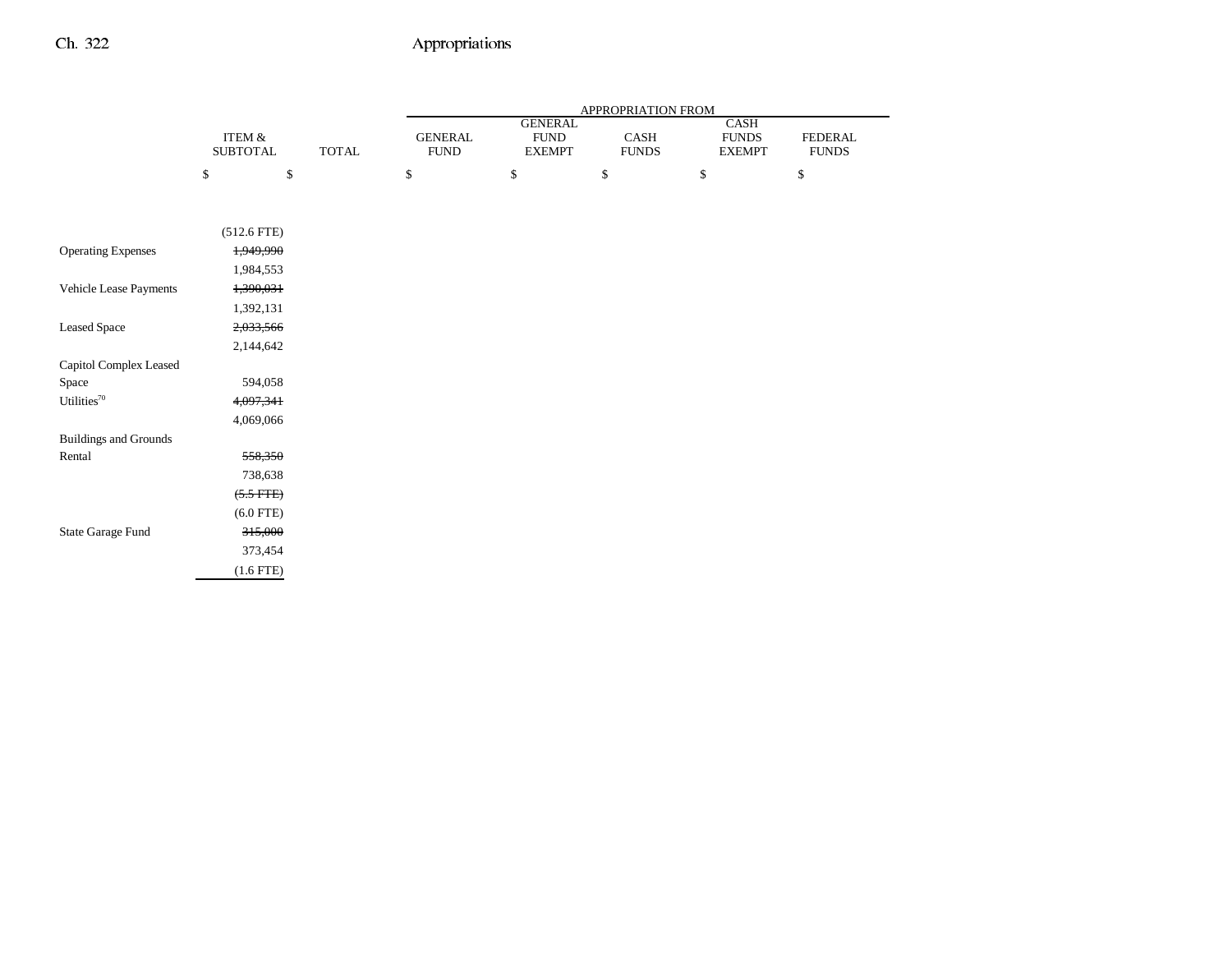| 30,110,128 | 16.696.5000 $\triangle$<br>10,020,000(1) | <del>687.143</del> <sup>a</sup> | $10.475$ $506$<br>10.475.566 | 2200,0000<br>Z.JZV.077   |
|------------|------------------------------------------|---------------------------------|------------------------------|--------------------------|
| 30,413,858 | 16,520,222(M)                            | 690.358 <sup>a</sup>            | $10.771.303^b$               | $2.431.975$ <sup>c</sup> |

<sup>a</sup> Of this amount, \$429,657 \$432,872 shall be from patient cash collected by the Mental Health Institutes, \$224,741 shall be from the Buildings and Grounds Fund, and \$32,745 shall be from various sources of cash funds.

<sup>b</sup> Of this amount, \$8,456,831(T) shall be from Medicaid funds appropriated to the Department of Health Care Policy and Financing, \$1,225,528 \$1,282,503 shall be from patient cash collected by the Mental Health Institutes,  $$315,000(T)$  \$373,454(T) shall be from moneys in the State Garage Fund collected from other state agencies, \$333,609 \$513,897 shall be from reserves in the Buildings and Grounds Fund, and \$144,618 shall be from various sources of exempt cash funds.

<sup>c</sup> Of this amount, \$960,204 shall be from Section 110 vocational rehabilitation funds, \$579,988 \$691,064 shall be from the Social Security Administration for disability determination services, \$253,686 shall be from the Substance Abuse Prevention and Treatment Block Grant, \$26,736 shall be from developmental disabilities assistance funds, and \$500,285 shall be from various sources of federal funds.

#### **(4) COUNTY ADMINISTRATION**

| (A) Administration |  |
|--------------------|--|
|                    |  |

| <b>Personal Services</b>   | 90.266.950            |  |
|----------------------------|-----------------------|--|
|                            | $(3,086.5$ FTE)       |  |
| <b>JOBS</b> Case Managers  | 0                     |  |
|                            | $(100.0 \text{ FTE})$ |  |
| Salary Survey, Anniversary |                       |  |
| Increases, and Shift       |                       |  |
| Differential               | 1.809.412             |  |
| <b>Operating Expenses</b>  | 5.602.426             |  |
| Contractual Services       | 2.938.334             |  |
| <b>Leased Space</b>        | 2,631,313             |  |
| Capital Outlay             | 179.344               |  |
| Medical Examinations       | 209.288               |  |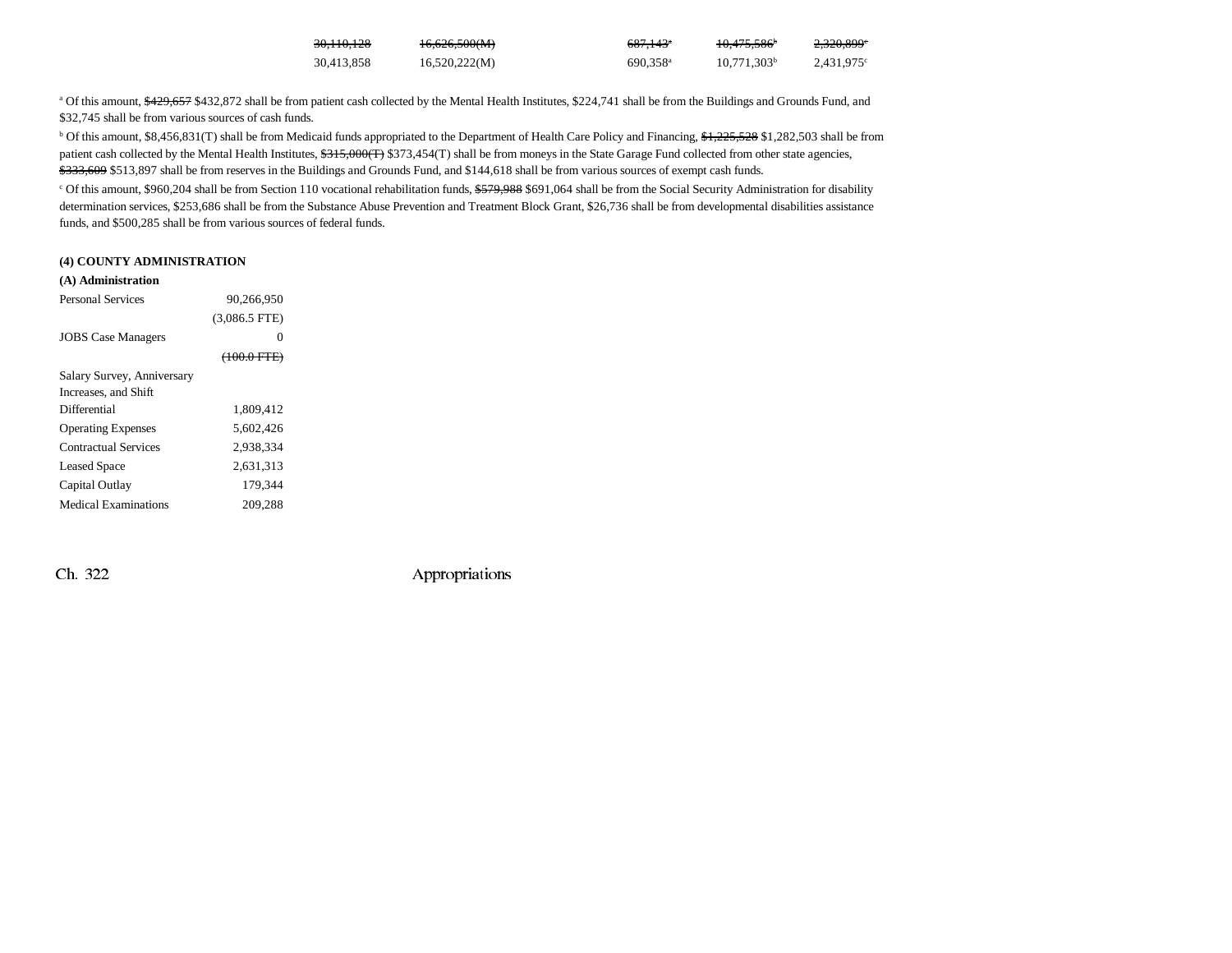|               |                           |              | <b>APPROPRIATION FROM</b>      |                                                |                             |                                              |                                |  |
|---------------|---------------------------|--------------|--------------------------------|------------------------------------------------|-----------------------------|----------------------------------------------|--------------------------------|--|
|               | ITEM &<br><b>SUBTOTAL</b> | <b>TOTAL</b> | <b>GENERAL</b><br><b>FUND</b>  | <b>GENERAL</b><br><b>FUND</b><br><b>EXEMPT</b> | <b>CASH</b><br><b>FUNDS</b> | <b>CASH</b><br><b>FUNDS</b><br><b>EXEMPT</b> | <b>FEDERAL</b><br><b>FUNDS</b> |  |
|               | \$                        | \$           | \$                             | \$                                             | \$                          | \$                                           | ¢<br>D                         |  |
| Psychological |                           |              |                                |                                                |                             |                                              |                                |  |
| Examinations  | 103,817,079               | 180,012      | 34,855,731(M)<br>32,079,492(M) |                                                |                             | 22,227,074<br>$25,003,313^a$                 | 46,734,274 <sup>b</sup>        |  |

<sup>a</sup> Of this amount, \$5,933,969(T) \$8,710,208(T) shall be from Medicaid funds appropriated to the Department of Health Care Policy and Financing, and \$16,293,105(L) shall be from local funds.

b Included in this amount is \$22,636,430 from the Title XX Social Services Block Grant and \$11,749,096 from Title IV-E.

| (B) County Contingency<br>pursuant to Section                                      |            |            |
|------------------------------------------------------------------------------------|------------|------------|
| 26-1-126, C.R.S.                                                                   | 17,308,460 | 17,308,460 |
| (C) County Share<br>Limitation pursuant to<br><b>Section</b><br>26-1-122.5, C.R.S. | 5,485,503  | 5,485,503  |
|                                                                                    |            |            |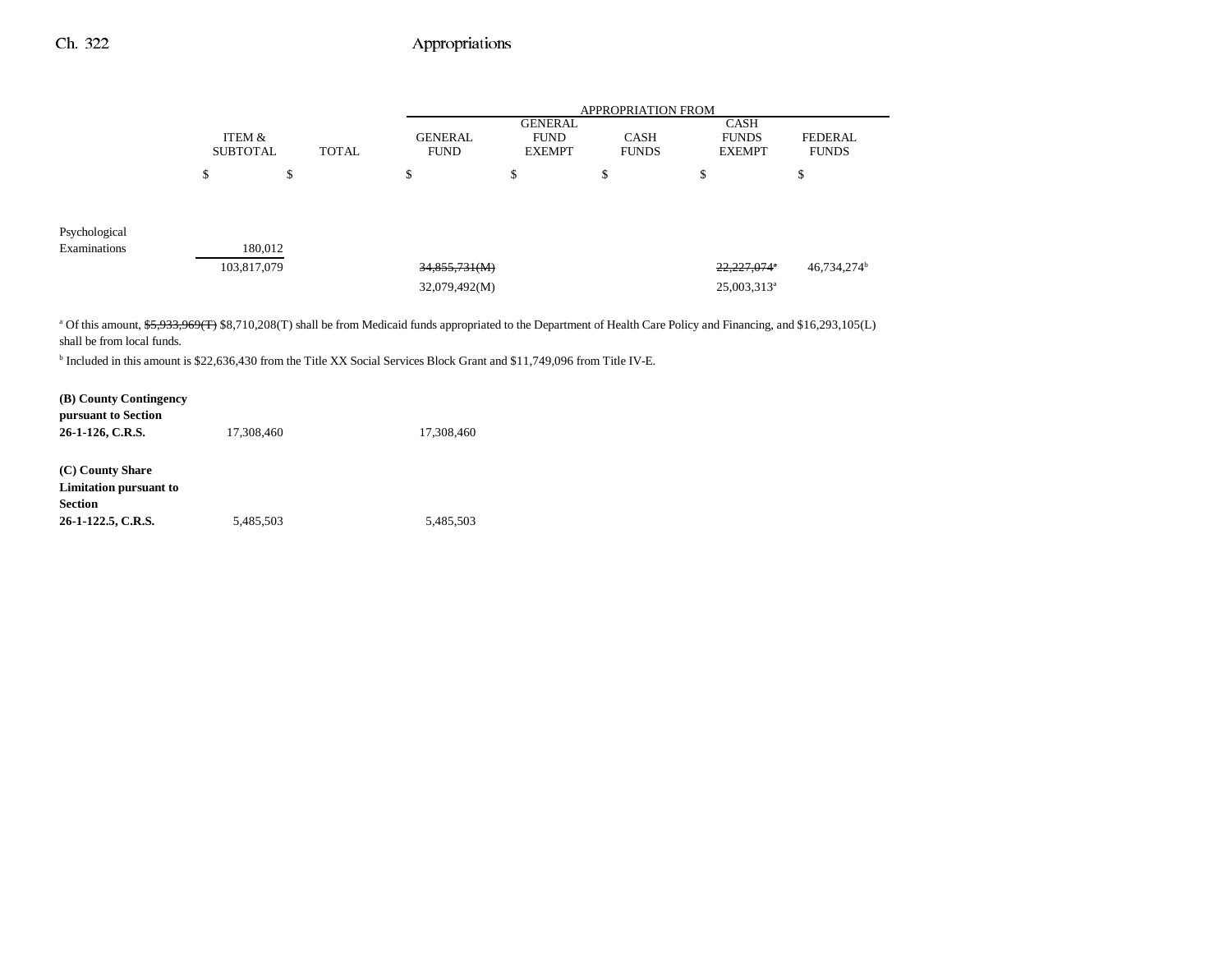| (D) County Incentive<br>Payments PAYMENTS <sup>70a</sup>                                                  | 4,109,357                                                                                                                                                                                                                                                                                                                                                                                                                                                                 | 4.109.357        |                                       | 4,109,357 <sup>a</sup>   |       |  |  |  |  |
|-----------------------------------------------------------------------------------------------------------|---------------------------------------------------------------------------------------------------------------------------------------------------------------------------------------------------------------------------------------------------------------------------------------------------------------------------------------------------------------------------------------------------------------------------------------------------------------------------|------------------|---------------------------------------|--------------------------|-------|--|--|--|--|
|                                                                                                           | <sup>a</sup> THIS AMOUNT SHALL BE FROM THE STATE'S SHARE OF RETAINED CHILD SUPPORT COLLECTIONS AND FRAUD REFUNDS.                                                                                                                                                                                                                                                                                                                                                         |                  |                                       |                          |       |  |  |  |  |
|                                                                                                           | 130,720,399                                                                                                                                                                                                                                                                                                                                                                                                                                                               |                  |                                       |                          |       |  |  |  |  |
| (5)<br><b>SELF-SUFFICIENCY</b><br>(A) Assistance Payments<br>(1) Old Age Pension<br>Program <sup>71</sup> | 43,285,719<br>44,584,209                                                                                                                                                                                                                                                                                                                                                                                                                                                  |                  | 43,220,778<br>44,519,268 <sup>a</sup> | $64,941(T)$ <sup>b</sup> |       |  |  |  |  |
| Medicaid.                                                                                                 | a For the purposes of complying with the limitation on state fiscal year spending imposed by Article X, Section 20 of the State Constitution, these moneys are included for<br>informational purposes as they are continuously appropriated by Article XXIV of the State Constitution.<br><sup>b</sup> This amount represents a transfer from the Department of Health Care Policy and Financing, of which \$32,471 is from the Old Age Pension Fund and \$32,470 is from |                  |                                       |                          |       |  |  |  |  |
| (2) State Program to<br>Replace Aid to Families<br>with Dependent Children                                | $\mathbf{0}$                                                                                                                                                                                                                                                                                                                                                                                                                                                              | $\boldsymbol{0}$ |                                       | 0(L)                     | $0^a$ |  |  |  |  |
|                                                                                                           | <sup>a</sup> This amount shall be from the Temporary Assistance to Needy Families block grant.                                                                                                                                                                                                                                                                                                                                                                            |                  |                                       |                          |       |  |  |  |  |
| (3) Grant Payments                                                                                        |                                                                                                                                                                                                                                                                                                                                                                                                                                                                           |                  |                                       |                          |       |  |  |  |  |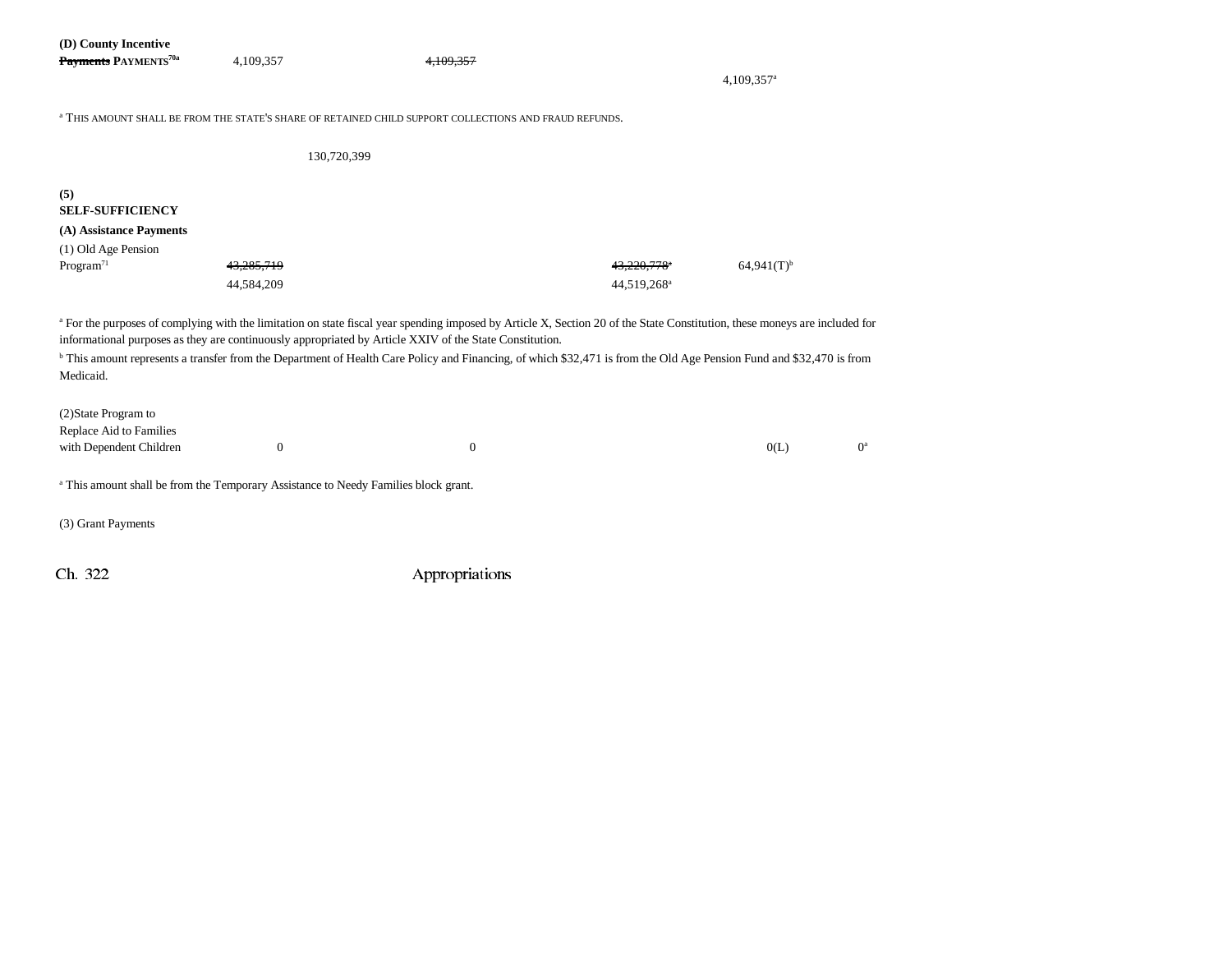|                                                                                                                                                                                            |                           |              | <b>APPROPRIATION FROM</b>     |                                                |                      |                                              |                                |  |
|--------------------------------------------------------------------------------------------------------------------------------------------------------------------------------------------|---------------------------|--------------|-------------------------------|------------------------------------------------|----------------------|----------------------------------------------|--------------------------------|--|
|                                                                                                                                                                                            | ITEM &<br><b>SUBTOTAL</b> | <b>TOTAL</b> | <b>GENERAL</b><br><b>FUND</b> | <b>GENERAL</b><br><b>FUND</b><br><b>EXEMPT</b> | CASH<br><b>FUNDS</b> | <b>CASH</b><br><b>FUNDS</b><br><b>EXEMPT</b> | <b>FEDERAL</b><br><b>FUNDS</b> |  |
|                                                                                                                                                                                            | \$<br>\$                  |              | \$                            | \$                                             | \$                   | \$                                           | \$                             |  |
|                                                                                                                                                                                            |                           |              |                               |                                                |                      |                                              |                                |  |
| (A) Aid to the Needy<br><b>Disabled State</b><br>Supplemental Grants for an<br>average of 3,882 recipients<br>with an average monthly<br>payment not to exceed<br>\$65.10 \$64.74          | 3,032,488<br>3,015,595    |              | 2,425,990<br>2,412,476        |                                                |                      | 606,498(L)<br>603,119(L)                     |                                |  |
| (B) Aid to the Needy<br>Disabled State-only Grants<br>pursuant to Section<br>$26-2-111(4)(a)$ , C.R.S., for<br>an average of 4,117<br>recipients with an average<br>monthly payment not to |                           |              |                               |                                                |                      |                                              |                                |  |
| exceed $$156.07^{72}$ \$165.13 <sup>72</sup>                                                                                                                                               | 7,710,482                 |              | 6,168,386                     |                                                |                      | 1,542,096(L)                                 |                                |  |
|                                                                                                                                                                                            | 8,158,132                 |              | 6,526,506                     |                                                |                      | 1,631,626(L)                                 |                                |  |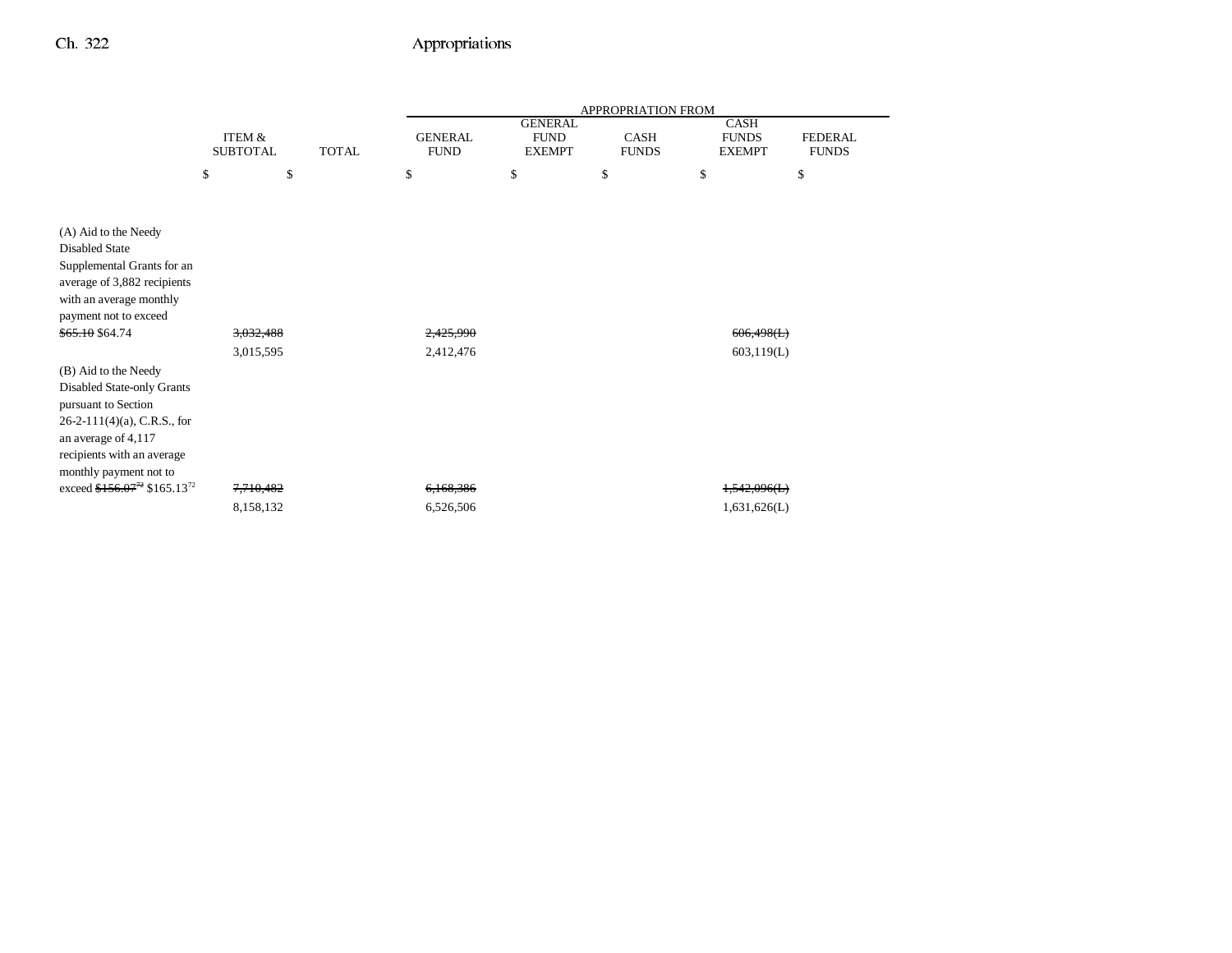| (C) Aid to the Blind                    |            |         |                            |
|-----------------------------------------|------------|---------|----------------------------|
| Supplemental Grants for an              |            |         |                            |
| average of 33 recipients                |            |         |                            |
| with an average monthly                 |            |         |                            |
| payment not to exceed                   |            |         |                            |
| \$52.38 \$52.15                         | 20,742     | 16,594  | 4,148(L)                   |
|                                         | 20,653     | 16,523  | 4,130(L)                   |
| (D) Medically Correctable               |            |         |                            |
| Pilot Program                           | 130,425    | 130,425 |                            |
|                                         | 157,145    | 157,145 |                            |
|                                         | 10,894,137 |         |                            |
|                                         | 11,351,525 |         |                            |
| $(4)$ Burials                           | 503,729    | 402,985 | 100,744(L)                 |
| $(5)$ Home Care Allowance <sup>7,</sup> |            |         |                            |
| 8                                       | 17,054,590 |         | $17,054,590(T)^a$          |
|                                         | 15,858,346 |         | $15,858,346(T)^a$          |
| $(6)$ Adult Foster Care <sup>7, 8</sup> | 854,063    |         | $854,063$ (T) <sup>a</sup> |
|                                         | 650,010    |         | $650,010(T)^a$             |

<sup>a</sup> These amounts represent transfers from the Department of Health Care Policy and Financing, of which \$17,135,417 \$15,951,582 is from General Fund and \$773,236 \$556,774 is from local matching funds.

**(B) Special Purpose Welfare Programs**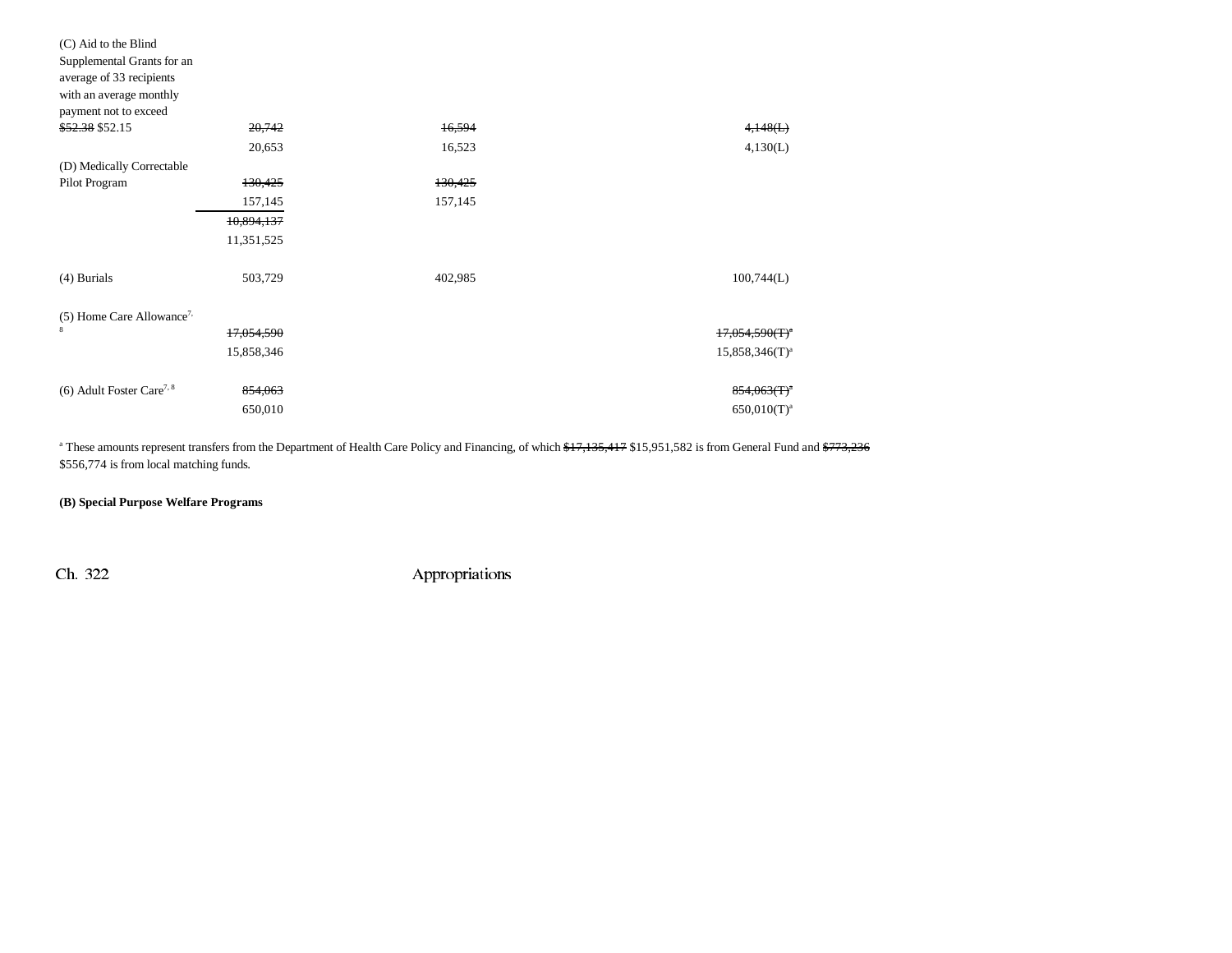|                                                                                                                     |                           |              | <b>APPROPRIATION FROM</b>     |                                                |                             |                                              |                                |  |
|---------------------------------------------------------------------------------------------------------------------|---------------------------|--------------|-------------------------------|------------------------------------------------|-----------------------------|----------------------------------------------|--------------------------------|--|
|                                                                                                                     | ITEM &<br><b>SUBTOTAL</b> | <b>TOTAL</b> | <b>GENERAL</b><br><b>FUND</b> | <b>GENERAL</b><br><b>FUND</b><br><b>EXEMPT</b> | <b>CASH</b><br><b>FUNDS</b> | <b>CASH</b><br><b>FUNDS</b><br><b>EXEMPT</b> | <b>FEDERAL</b><br><b>FUNDS</b> |  |
|                                                                                                                     | \$                        | \$           | \$                            | \$                                             | \$                          | \$                                           | \$                             |  |
|                                                                                                                     |                           |              |                               |                                                |                             |                                              |                                |  |
| (1) Low Income Energy                                                                                               |                           |              |                               |                                                |                             |                                              |                                |  |
| Assistance Program                                                                                                  | 19,504,693                |              |                               |                                                |                             | $2,500,000$ <sup>a</sup>                     | $17,004,693^{\rm b}$           |  |
|                                                                                                                     | $(5.6$ FTE)               |              |                               |                                                |                             |                                              |                                |  |
| <sup>a</sup> This amount shall be from a grant from the Colorado Energy Assistance Foundation.                      |                           |              |                               |                                                |                             |                                              |                                |  |
| <sup>b</sup> Included in this amount is \$1,500,000 from the Temporary Assistance to Needy Families block grant.    |                           |              |                               |                                                |                             |                                              |                                |  |
| (2) Food Stamp Job Search Units                                                                                     |                           |              |                               |                                                |                             |                                              |                                |  |
| Program Costs                                                                                                       | 1,957,314                 |              |                               |                                                |                             |                                              |                                |  |
|                                                                                                                     | $(16.2$ FTE)              |              |                               |                                                |                             |                                              |                                |  |
| Dependent Care and                                                                                                  |                           |              |                               |                                                |                             |                                              |                                |  |
| <b>Supportive Services</b>                                                                                          | 264,116                   |              |                               |                                                |                             |                                              |                                |  |
|                                                                                                                     | 2,221,430                 |              | 361,221(M)                    |                                                |                             | 385,736 <sup>a</sup>                         | 1,474,473                      |  |
|                                                                                                                     |                           |              |                               |                                                |                             |                                              |                                |  |
| <sup>a</sup> Of this amount, \$285,736(L) are county matching funds, and \$100,000 shall be from in-kind donations. |                           |              |                               |                                                |                             |                                              |                                |  |

(3) Food Stamp System  $\frac{1,082,874}{1,082,874}$  541,437(M) 1,115,212 557,606(M) 557,606(M) 557,606 (15.0 FTE)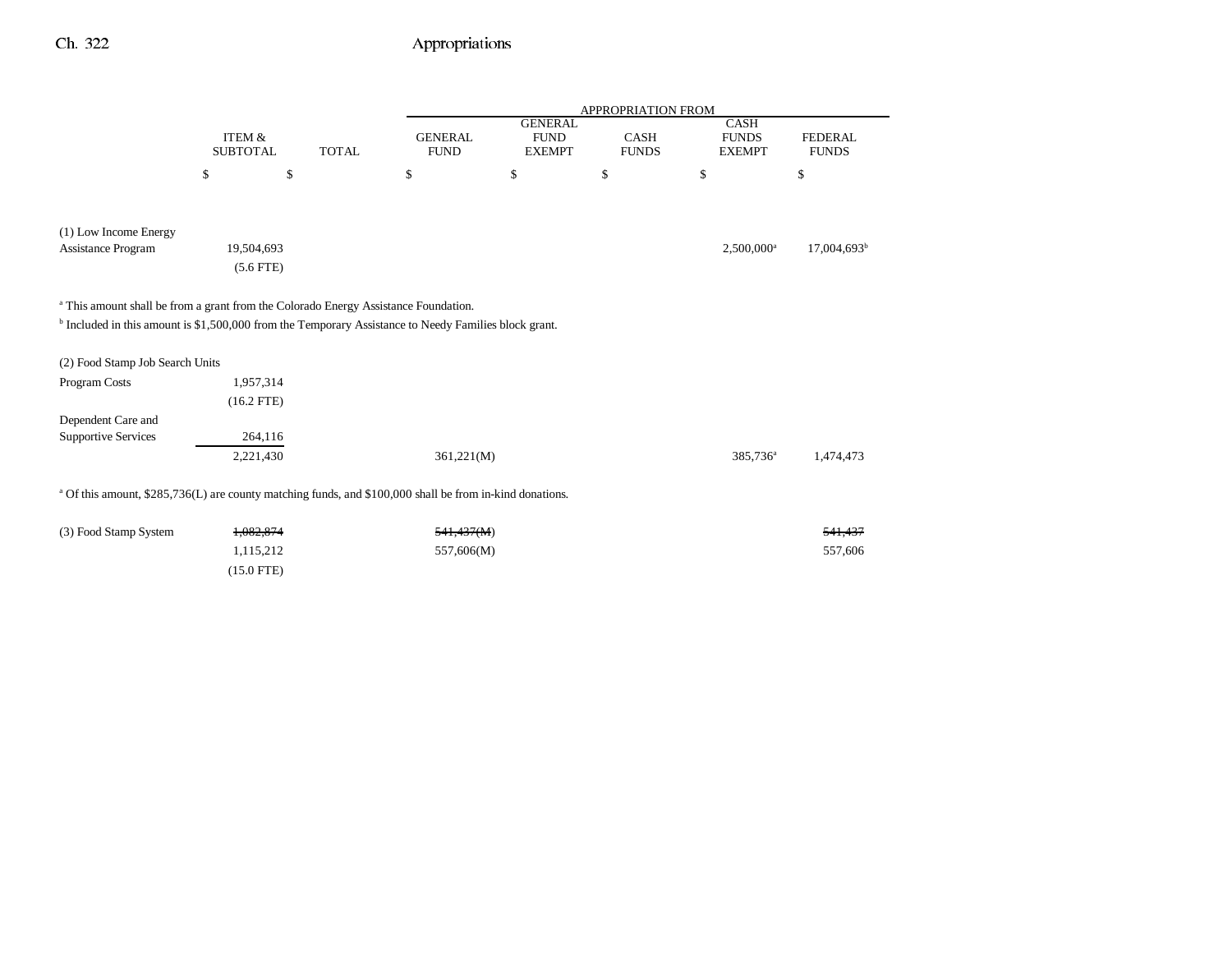| (4) Income Tax Offset                                                         | 32,922           | 16,461(M)  |             |               | 16,461       |
|-------------------------------------------------------------------------------|------------------|------------|-------------|---------------|--------------|
| (5) Food Distribution                                                         |                  |            |             |               |              |
| Program                                                                       | 522,192          | 241,723(M) | $141,305^a$ |               | 139,164      |
|                                                                               | $(9.5$ FTE)      |            |             |               |              |
| <sup>a</sup> This amount shall be from recipient agencies.                    |                  |            |             |               |              |
| (6) Low-Income Telephone                                                      |                  |            |             |               |              |
| Assistance Program                                                            | 46,618           |            |             | $46,618(T)^a$ |              |
|                                                                               |                  |            |             | $(0.9$ FTE)   |              |
|                                                                               |                  |            |             |               |              |
| <sup>a</sup> This amount shall be from the Department of Regulatory Agencies. |                  |            |             |               |              |
| (7) Supportive Housing and                                                    |                  |            |             |               |              |
| Homeless Program                                                              | 4,583,427        |            |             |               | 4,583,427    |
|                                                                               |                  |            |             |               | $(8.0$ FTE)  |
|                                                                               |                  |            |             |               |              |
| (8) JOBS Case                                                                 |                  |            |             |               |              |
| Management System                                                             | 296,302          | 148,151(M) |             |               | 148,151      |
|                                                                               |                  |            |             |               |              |
| (9) Personal Responsibility                                                   |                  |            |             |               |              |
| and Employment                                                                |                  |            |             |               |              |
| <b>Demonstration Program</b>                                                  | $\boldsymbol{0}$ | 0(M)       |             | 0(L)          | $\mathbf{0}$ |
|                                                                               | $(11.3 FTE)$     |            |             |               |              |
|                                                                               |                  |            |             |               |              |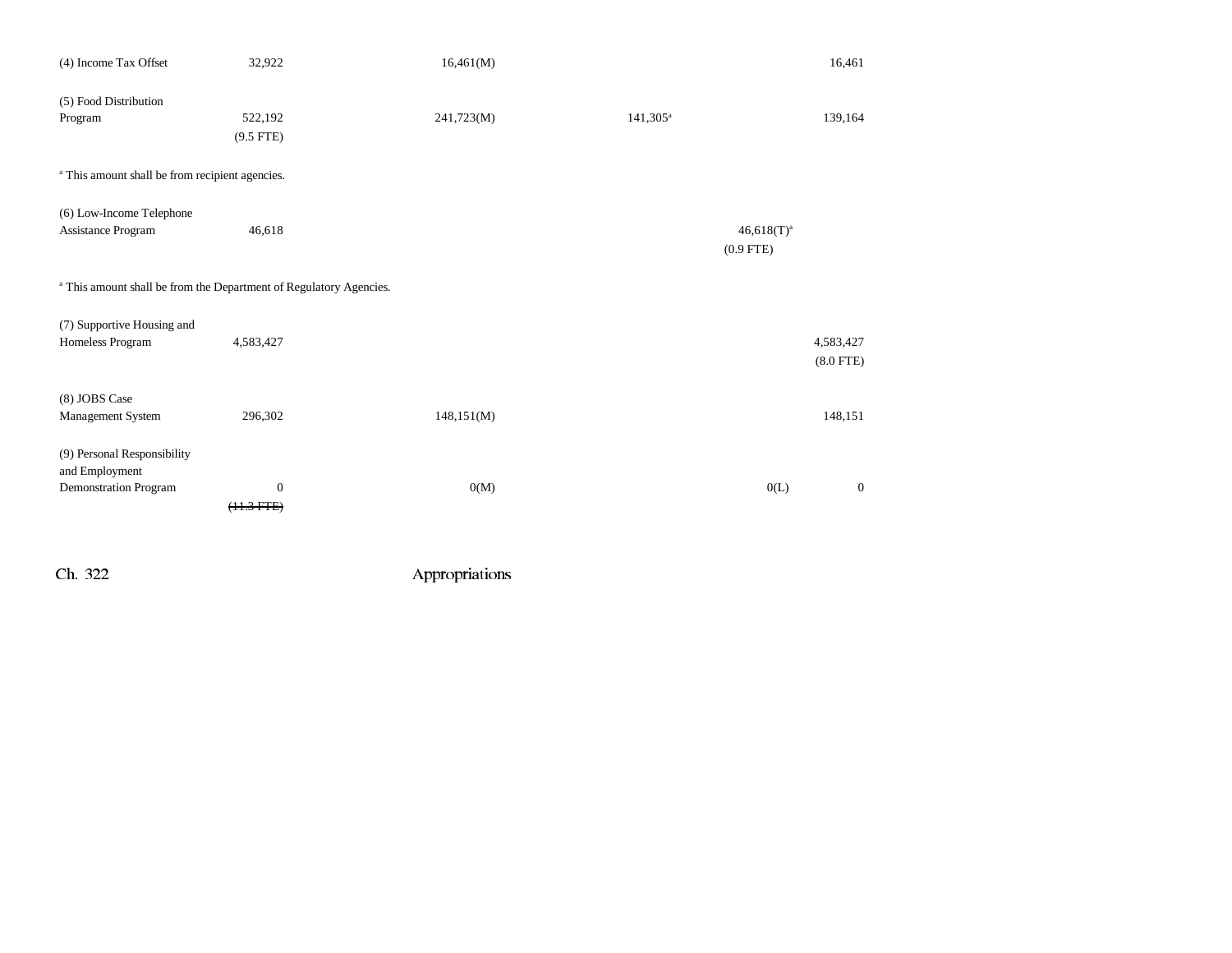|                                                                                                |                                      |              | APPROPRIATION FROM            |                                                |                             |                                              |                                |  |
|------------------------------------------------------------------------------------------------|--------------------------------------|--------------|-------------------------------|------------------------------------------------|-----------------------------|----------------------------------------------|--------------------------------|--|
|                                                                                                | <b>ITEM &amp;</b><br><b>SUBTOTAL</b> | <b>TOTAL</b> | <b>GENERAL</b><br><b>FUND</b> | <b>GENERAL</b><br><b>FUND</b><br><b>EXEMPT</b> | <b>CASH</b><br><b>FUNDS</b> | <b>CASH</b><br><b>FUNDS</b><br><b>EXEMPT</b> | <b>FEDERAL</b><br><b>FUNDS</b> |  |
|                                                                                                | $\mathbb{S}$<br>\$                   |              | \$                            | \$                                             | \$                          | \$                                           | \$                             |  |
|                                                                                                |                                      |              |                               |                                                |                             |                                              |                                |  |
| (10) Employment and<br><b>Training Programs</b>                                                | $\mathbf{0}$                         |              | 0(M)                          |                                                |                             |                                              | $0^a$<br>0(L)                  |  |
| <sup>a</sup> This amount shall be from the Temporary Assistance to Needy Families block grant. |                                      |              |                               |                                                |                             |                                              |                                |  |
| (11) Electronic Benefits                                                                       |                                      |              |                               |                                                |                             |                                              |                                |  |
| Transfer Service <sup>73</sup>                                                                 | 3,959,020                            |              | 2,002,452(M)                  |                                                |                             | 312,278(L)                                   | 1,644,290                      |  |
|                                                                                                | 3,551,685                            |              | 1,761,391(M)                  |                                                |                             |                                              | 1,478,016                      |  |
|                                                                                                | $(6.0$ FTE)                          |              |                               |                                                |                             |                                              |                                |  |
| (12) Long-term Works                                                                           |                                      |              |                               |                                                |                             |                                              |                                |  |
| Reserve Fund                                                                                   | 5,889,957                            |              |                               |                                                |                             |                                              | 5,889,957                      |  |
|                                                                                                | 22,173,825                           |              |                               |                                                |                             |                                              | 22,173,825 <sup>a</sup>        |  |
| <sup>a</sup> This amount shall be from the Temporary Assistance to Needy Families block grant. |                                      |              |                               |                                                |                             |                                              |                                |  |
| (13) Colorado Works<br>Program County Block                                                    |                                      |              |                               |                                                |                             |                                              |                                |  |
| Grants                                                                                         |                                      |              |                               |                                                |                             |                                              | 121,498,234 <sup>a</sup>       |  |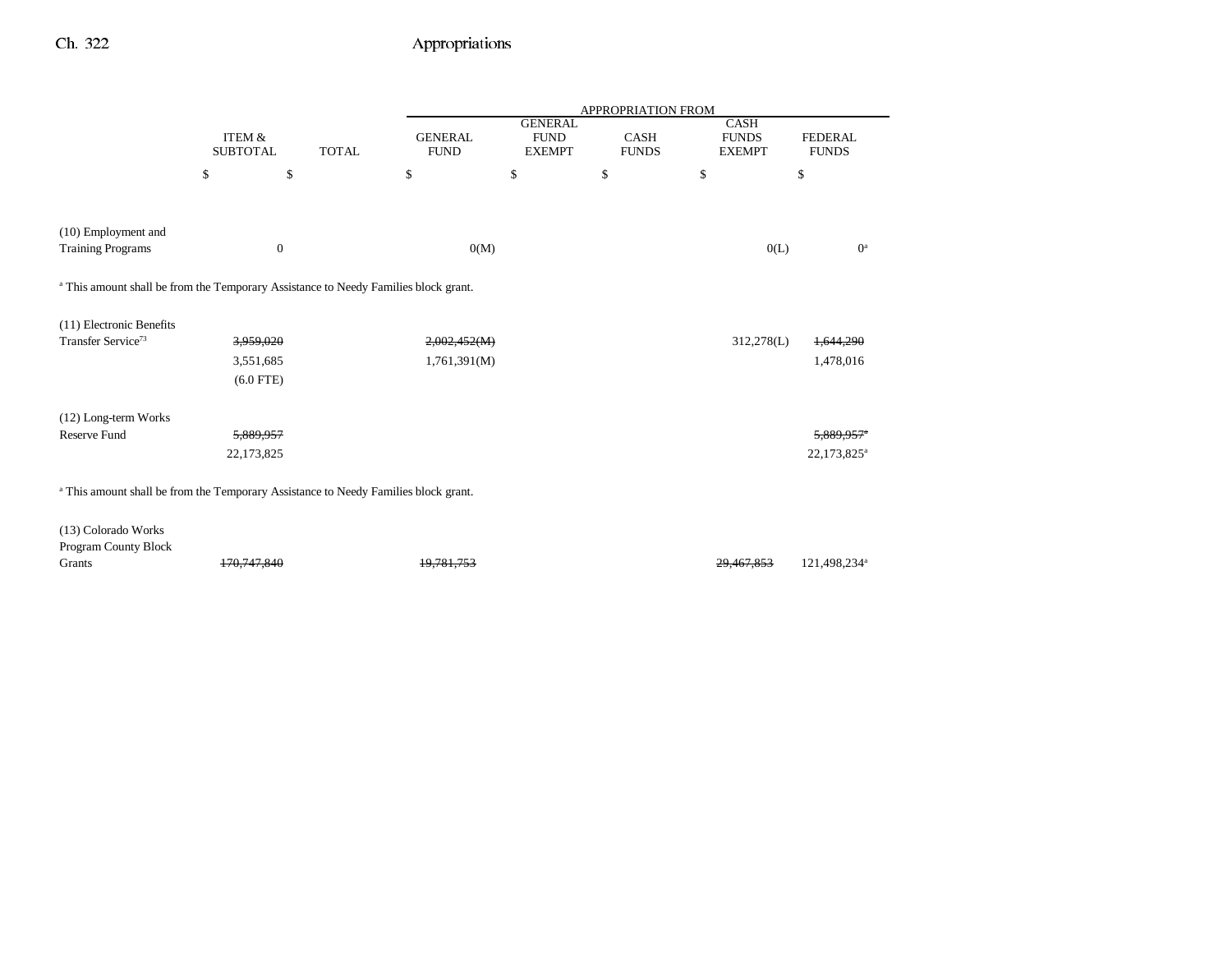(111.3 FTE)

185,524,457 23,891,110 40,135,113<sup>b</sup>

<sup>a</sup> This amount shall be from the Temporary Assistance to Needy Families block grant.

b OF THIS AMOUNT, \$35,669,852(L) SHALL BE FROM LOCAL FUNDS AND \$4,465,261 IS ESTIMATED TO BE FROM THE STATE'S SHARE OF CASH FUNDS EXEMPT REVENUES, INCLUDING RETAINED CHILD SUPPORT COLLECTIONS, RETAINED FRAUD REFUNDS, STATE REVENUE INTERCEPTS, AND OTHER REFUNDS. OF THE AMOUNT APPROPRIATED FROM LOCAL FUNDS, \$6,201,999 IS ESTIMATED TO BE FROM THE LOCAL SHARE OF CASH FUNDS EXEMPT REVENUES, INCLUDING RETAINED CHILD SUPPORT COLLECTIONS, FRAUD REFUNDS, STATE REVENUE INTERCEPTS, AND OTHER REFUNDS.

| (14) Short-term Works<br><b>Emergency Fund</b> | 3,000,000                                                                                      |                                                                                                | $3,000,000$ <sup>a</sup> |
|------------------------------------------------|------------------------------------------------------------------------------------------------|------------------------------------------------------------------------------------------------|--------------------------|
|                                                | <sup>a</sup> This amount shall be from the Temporary Assistance to Needy Families block grant. |                                                                                                |                          |
| (15) IMPLEMENTATION OF                         |                                                                                                |                                                                                                |                          |
| THE PERSONAL                                   |                                                                                                |                                                                                                |                          |
| <b>RESPONSIBILITY AND</b>                      |                                                                                                |                                                                                                |                          |
| <b>WORK OPPORTUNITY</b>                        |                                                                                                |                                                                                                |                          |
| <b>RECONCILIATION ACT OF</b>                   |                                                                                                |                                                                                                |                          |
| 1996                                           | 410,712                                                                                        |                                                                                                | $410,712^a$              |
|                                                |                                                                                                | <sup>a</sup> THIS AMOUNT SHALL BE FROM THE TEMPORARY ASSISTANCE TO NEEDY FAMILIES BLOCK GRANT. |                          |
| (C) Aging and Adult Services Division          |                                                                                                |                                                                                                |                          |
| Administration                                 | 551,491                                                                                        | 175,074(M)                                                                                     | 376,417                  |
|                                                | $(7.0$ FTE)                                                                                    |                                                                                                |                          |

Ch. 322 Appropriations Colorado Commission on Aging 64,650 66,650 22,931(M) 41,719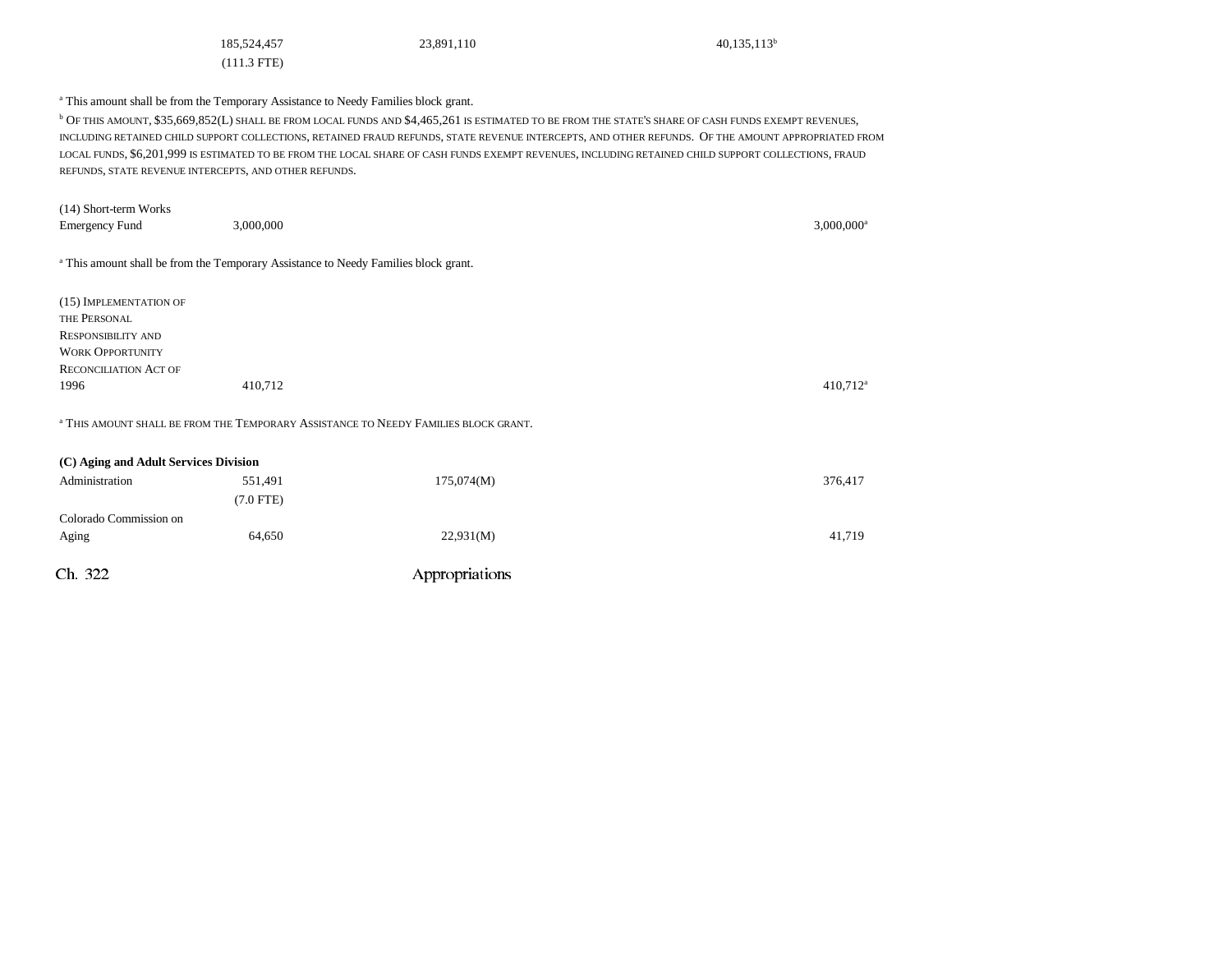|                                          |                                      |              | APPROPRIATION FROM            |                                                |                             |                                       |                                |
|------------------------------------------|--------------------------------------|--------------|-------------------------------|------------------------------------------------|-----------------------------|---------------------------------------|--------------------------------|
|                                          | <b>ITEM &amp;</b><br><b>SUBTOTAL</b> | <b>TOTAL</b> | <b>GENERAL</b><br><b>FUND</b> | <b>GENERAL</b><br><b>FUND</b><br><b>EXEMPT</b> | <b>CASH</b><br><b>FUNDS</b> | CASH<br><b>FUNDS</b><br><b>EXEMPT</b> | <b>FEDERAL</b><br><b>FUNDS</b> |
|                                          | \$<br>\$                             |              | \$                            | \$                                             | \$                          | \$                                    | \$                             |
|                                          |                                      |              |                               |                                                |                             |                                       |                                |
|                                          | $(1.0$ FTE)                          |              |                               |                                                |                             |                                       |                                |
| Senior Community Services                |                                      |              |                               |                                                |                             |                                       |                                |
| Employment                               | 856,718                              |              |                               |                                                |                             |                                       | 856,718                        |
| <b>Community Services</b><br>Grants      | 8,067,524                            |              | 448,195(M)                    |                                                |                             |                                       | 7,619,329                      |
| Area Agencies on Aging<br>Administration | 755,327                              |              |                               |                                                |                             |                                       | 755,327                        |
|                                          | 10,295,710                           |              |                               |                                                |                             |                                       |                                |
|                                          |                                      |              |                               |                                                |                             |                                       |                                |
| (D) Child Support Enforcement            |                                      |              |                               |                                                |                             |                                       |                                |
| <b>Automated Child Support</b>           |                                      |              |                               |                                                |                             |                                       |                                |
| <b>Enforcement System</b>                | 4,576,055                            |              | 1,555,858(M)                  |                                                |                             |                                       | 3,020,197                      |
|                                          | 4,604,853                            |              | 1,565,649(M)                  |                                                |                             |                                       | 3,039,204                      |
|                                          | $(30.3$ FTE)                         |              |                               |                                                |                             |                                       |                                |
| Interstate Processing of                 |                                      |              |                               |                                                |                             |                                       |                                |
| <b>Child Support Cases</b>               | 410,856                              |              | 139,691(M)                    |                                                |                             |                                       | 271,165                        |
|                                          | $(7.0$ FTE)                          |              |                               |                                                |                             |                                       |                                |
| Child Support Enforcement                |                                      |              |                               |                                                |                             |                                       |                                |
| $-S.B. 94-141$                           | 237,875                              |              | 80,877(M)                     |                                                |                             |                                       | 156,998                        |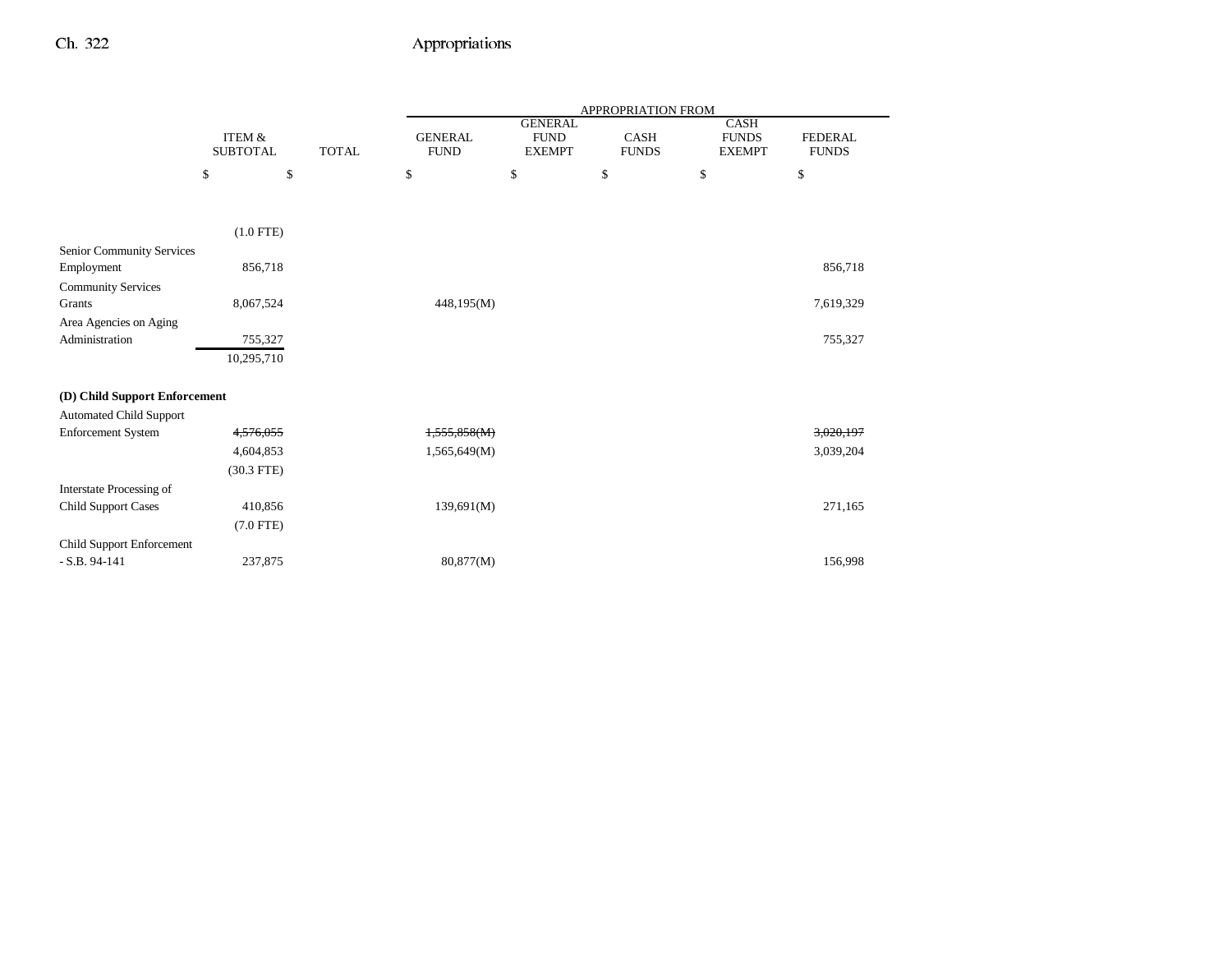|                                           | $(3.5$ FTE) |               |         |
|-------------------------------------------|-------------|---------------|---------|
| Child Support Enforcement                 |             |               |         |
| Commission                                | 8,094       | 2,752(M)      | 5,342   |
| Paternity Establishment                   |             |               |         |
| Program                                   | 334,313     | 113,667(M)    | 220,646 |
|                                           | $(7.0$ FTE) |               |         |
|                                           | 5,567,193   |               |         |
|                                           | 5,595,991   |               |         |
|                                           |             |               |         |
|                                           |             | 300, 342, 416 |         |
|                                           |             | 331,822,995   |         |
|                                           |             |               |         |
| (6) CHILDREN, YOUTH AND FAMILIES          |             |               |         |
| $(A)$ Child Welfare <sup>74</sup>         |             |               |         |
|                                           |             |               |         |
| (1) Out-of-Home Placement                 |             |               |         |
| Care/Medicaid Treatment                   |             |               |         |
| for an average caseload of                |             |               |         |
| 6,426 children with an                    |             |               |         |
| average monthly payment                   |             |               |         |
| not to exceed \$1,748.84 <sup>7, 8,</sup> |             |               |         |
| 75                                        | 134,856,749 |               |         |
| (2) Subsidized Adoptions                  |             |               |         |

for an average caseload of 2,638 children with an average monthly payment

(3) Case Service Payments -

not to exceed  $$367.46^{7,8.75}$  11,632,314

Subsidized Adoptions 834,096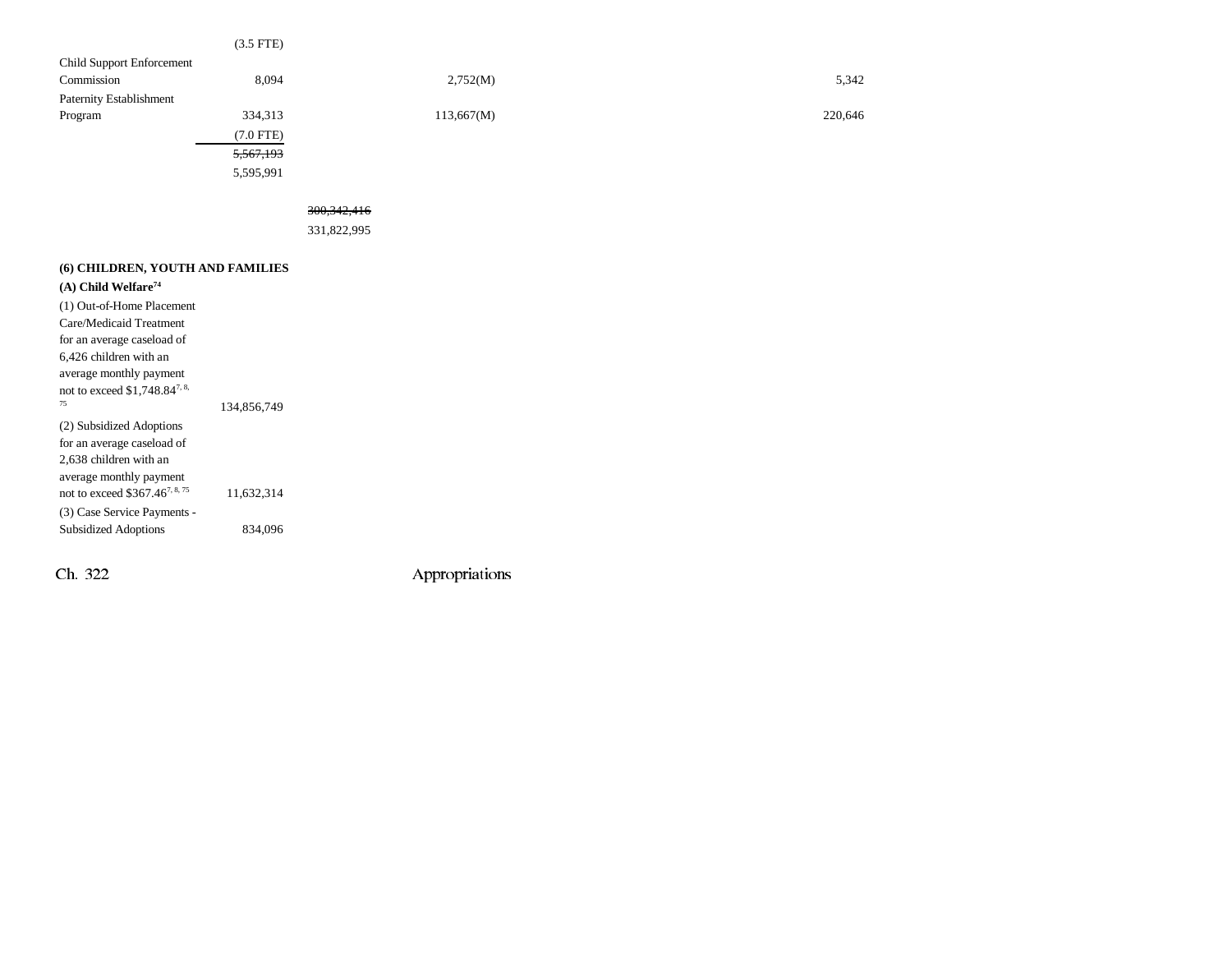|                                                | <b>APPROPRIATION FROM</b>  |                                       |                                |
|------------------------------------------------|----------------------------|---------------------------------------|--------------------------------|
| <b>GENERAL</b><br><b>FUND</b><br><b>EXEMPT</b> | CASH<br><b>FUNDS</b>       | CASH<br><b>FUNDS</b><br><b>EXEMPT</b> | <b>FEDERAL</b><br><b>FUNDS</b> |
| \$                                             | \$                         | \$                                    | \$                             |
|                                                |                            |                                       |                                |
|                                                |                            |                                       |                                |
|                                                |                            |                                       |                                |
|                                                |                            |                                       |                                |
|                                                |                            |                                       |                                |
|                                                |                            |                                       |                                |
|                                                |                            |                                       |                                |
|                                                |                            |                                       |                                |
|                                                |                            |                                       |                                |
|                                                |                            |                                       |                                |
|                                                |                            |                                       |                                |
|                                                |                            |                                       |                                |
|                                                |                            |                                       |                                |
|                                                |                            |                                       |                                |
|                                                |                            |                                       |                                |
|                                                |                            |                                       |                                |
|                                                |                            |                                       |                                |
|                                                |                            | 89,877,403 <sup>b</sup>               | 29,542,462°                    |
|                                                | 75,744,355(M) <sup>a</sup> |                                       |                                |

<sup>a</sup> Of this amount, \$6,017,887 is appropriated pursuant to a final court order for Case #94-M-1417. This amount is exempt from the statutory limit on state General Fund appropriations pursuant to Section 24-75-201.1(1)(a)(III)(B), C.R.S.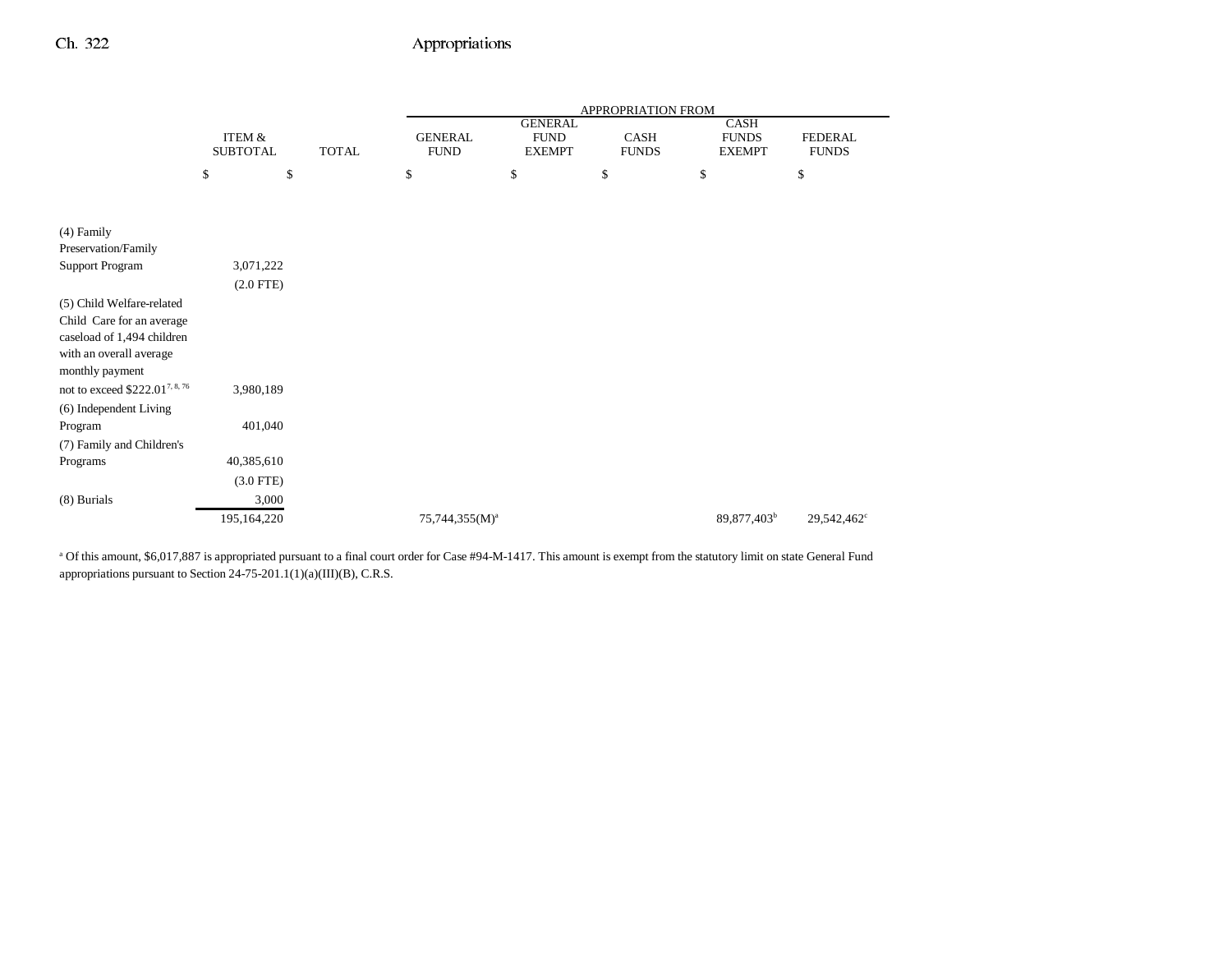b Of this amount, \$13,671,449 shall be from Family Issues Cash Fund reserves pursuant to Section 26-5.3-106(1.5), C.R.S., \$48,059,730(T) shall be from Medicaid funds appropriated to the Department of Health Care Policy and Financing, and \$28,146,224(L) shall be from local funds.

c Included in this amount is \$8,329,637 from the Title XX Social Services Block Grant and \$17,899,734 from Title IV-E.

| (B) Child Care<br>(1) Employment-related<br>Child Care for an average<br>of 27,140 children with an<br>overall average monthly<br>payment not to exceed<br>\$178.147, 8, 76, 77 | 58,017,111                                                                                         | 13,411,383 |                      | 7,658,424(L) | 36,947,304 <sup>a</sup> |  |  |  |
|---------------------------------------------------------------------------------------------------------------------------------------------------------------------------------|----------------------------------------------------------------------------------------------------|------------|----------------------|--------------|-------------------------|--|--|--|
|                                                                                                                                                                                 | <sup>a</sup> Included in this amount is \$5,016,973 from the Title XX Social Services Block Grant. |            |                      |              |                         |  |  |  |
| (2) Child Care Services                                                                                                                                                         | 3,859,913<br>$(32.0$ FTE)                                                                          | 969,253    | 330,328 <sup>a</sup> |              | $2,560,332^b$           |  |  |  |
| <sup>a</sup> This amount shall be from child care licensing fees.<br><sup>b</sup> Included in this amount is \$121,896 from Title IV-E.                                         |                                                                                                    |            |                      |              |                         |  |  |  |
| (3) Child Care Training and<br><b>Education Pilot Program</b>                                                                                                                   | 250,000                                                                                            |            | $250,000^{\rm a}$    |              |                         |  |  |  |
| <sup>a</sup> This amount shall be from the Child Care and Education Pilot Program Fund.                                                                                         |                                                                                                    |            |                      |              |                         |  |  |  |
|                                                                                                                                                                                 | (C) Special Purpose Welfare Programs                                                               |            |                      |              |                         |  |  |  |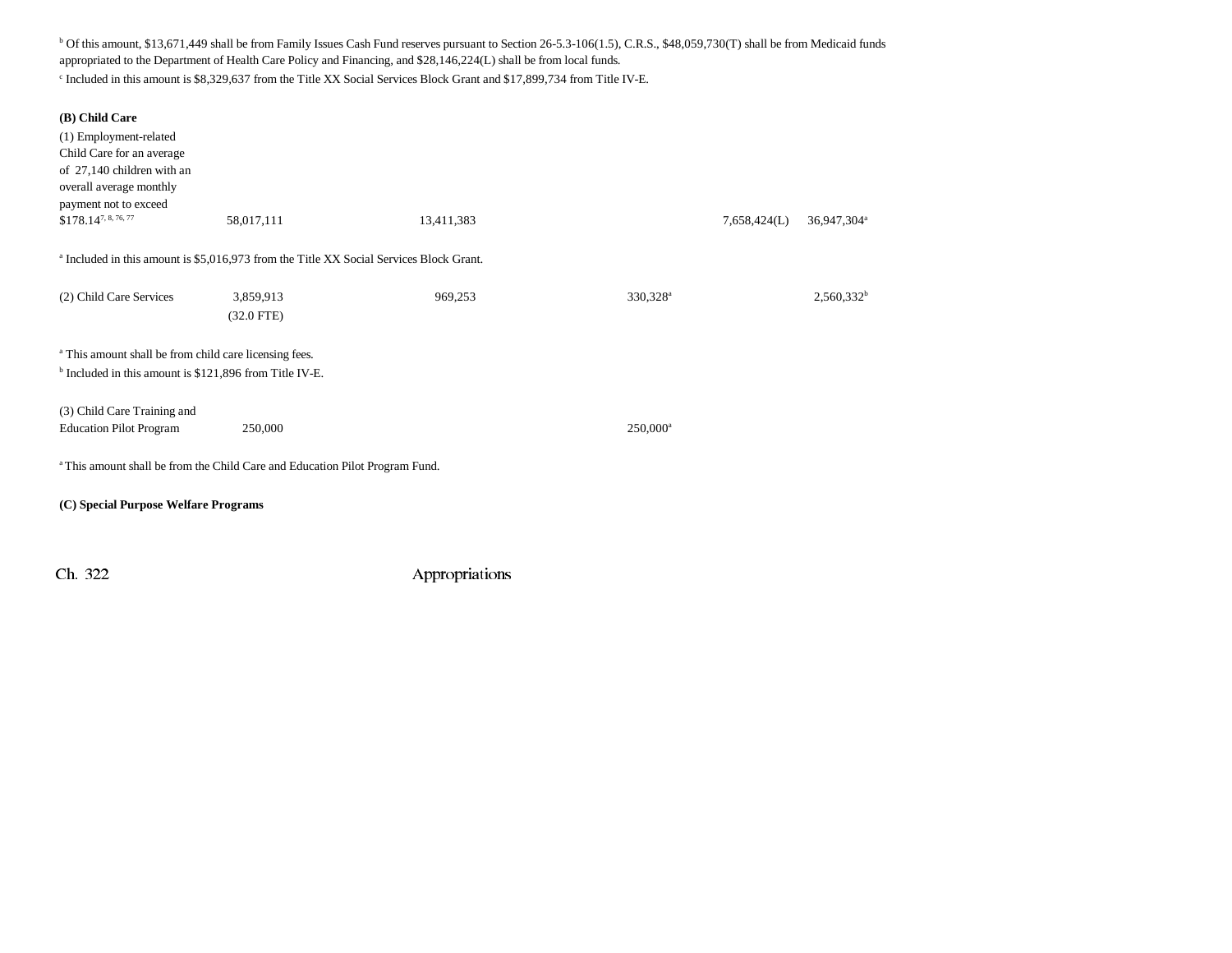|                                                                                                                                                 |                           |              | APPROPRIATION FROM            |                                                |                      |                                              |                                |  |  |
|-------------------------------------------------------------------------------------------------------------------------------------------------|---------------------------|--------------|-------------------------------|------------------------------------------------|----------------------|----------------------------------------------|--------------------------------|--|--|
|                                                                                                                                                 | ITEM &<br><b>SUBTOTAL</b> | <b>TOTAL</b> | <b>GENERAL</b><br><b>FUND</b> | <b>GENERAL</b><br><b>FUND</b><br><b>EXEMPT</b> | CASH<br><b>FUNDS</b> | <b>CASH</b><br><b>FUNDS</b><br><b>EXEMPT</b> | <b>FEDERAL</b><br><b>FUNDS</b> |  |  |
|                                                                                                                                                 | \$<br>\$                  |              | \$                            | \$                                             | \$                   | \$                                           | \$                             |  |  |
| (1) Domestic Abuse<br>Program                                                                                                                   | 359,380                   |              |                               |                                                |                      | 359,380 <sup>a</sup><br>$(2.0$ FTE $)$       |                                |  |  |
| <sup>a</sup> This amount shall be from donations to the Colorado Domestic Abuse Program Fund and from reserves in the Domestic Abuse Cash Fund. |                           |              |                               |                                                |                      |                                              |                                |  |  |
| (2) Indian Center                                                                                                                               | 25,709                    |              | 25,709                        |                                                |                      |                                              |                                |  |  |
| (3) Child Welfare Staff<br>Training                                                                                                             | 882,546                   |              | 519,800(M)                    |                                                |                      | 37,230(L)                                    | 325,516                        |  |  |
| (4) Child Abuse Grant                                                                                                                           | 239,632                   |              |                               |                                                |                      |                                              | 239,632<br>$(3.0$ FTE)         |  |  |
| (5) Foster Care Review                                                                                                                          | 1,358,830                 |              | 1,038,702(M)                  |                                                |                      |                                              | $320,128^a$                    |  |  |

a This amount shall be from Title IV-E.

(25.0 FTE)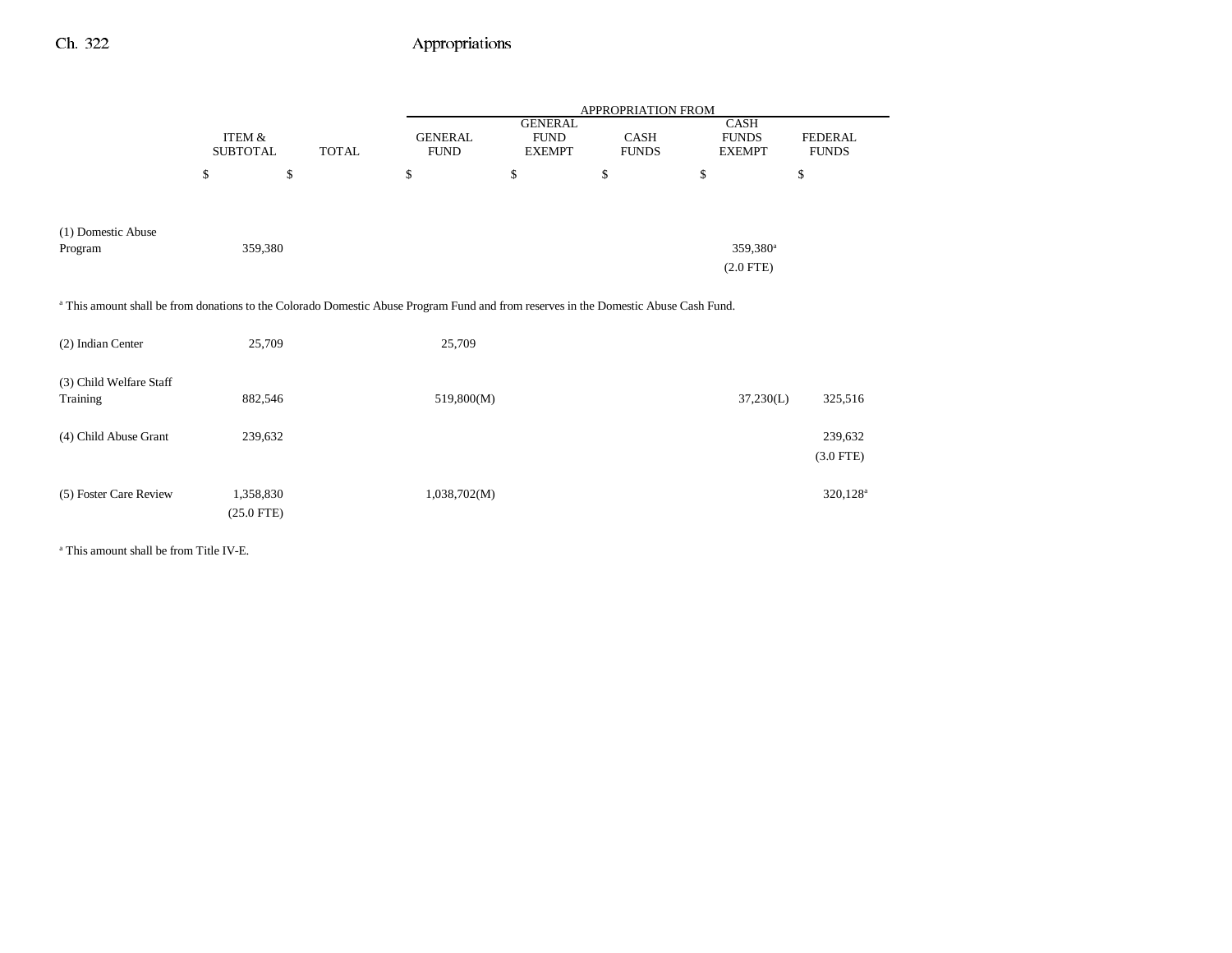| (6) Child Abuse Registry                                                                                                       | 158,629                      |                           | $158,629$ <sup>a</sup><br>$(3.0$ FTE) |                              |                                       |
|--------------------------------------------------------------------------------------------------------------------------------|------------------------------|---------------------------|---------------------------------------|------------------------------|---------------------------------------|
| <sup>a</sup> This amount shall be from the Child Abuse Registry Cash Fund.                                                     |                              |                           |                                       |                              |                                       |
| (7) Child Welfare<br>Eligibility and Service<br><b>Tracking System</b>                                                         | 627,547<br>635,133           | 447,957(M)<br>453,267(M)  |                                       | 57,600 <sup>a</sup>          | $+21,990$ <sup>b</sup><br>$124,266^b$ |
| <sup>a</sup> This amount shall be from Family Issues Cash Fund reserves.<br><sup>b</sup> This amount shall be from Title IV-E. | $(7.0$ FTE)                  |                           |                                       |                              |                                       |
| (8) Child Welfare<br>Monitoring                                                                                                | 391,945<br>$(6.0$ FTE)       | 319,736                   |                                       |                              | 72,209 <sup>a</sup>                   |
| <sup>a</sup> This amount shall be from Title IV-E.                                                                             |                              |                           |                                       |                              |                                       |
|                                                                                                                                | 261, 335, 462<br>261,343,048 |                           |                                       |                              |                                       |
| (7) DIVISION OF YOUTH CORRECTIONS <sup>6</sup><br>$(A)$ Administration <sup>78</sup>                                           |                              |                           |                                       |                              |                                       |
| <b>Personal Services</b>                                                                                                       | 1,107,617                    | 1,082,590<br>$(18.0$ FTE) |                                       | $25,027(T)^a$<br>$(0.5$ FTE) |                                       |
| Ch. 322                                                                                                                        |                              | Appropriations            |                                       |                              |                                       |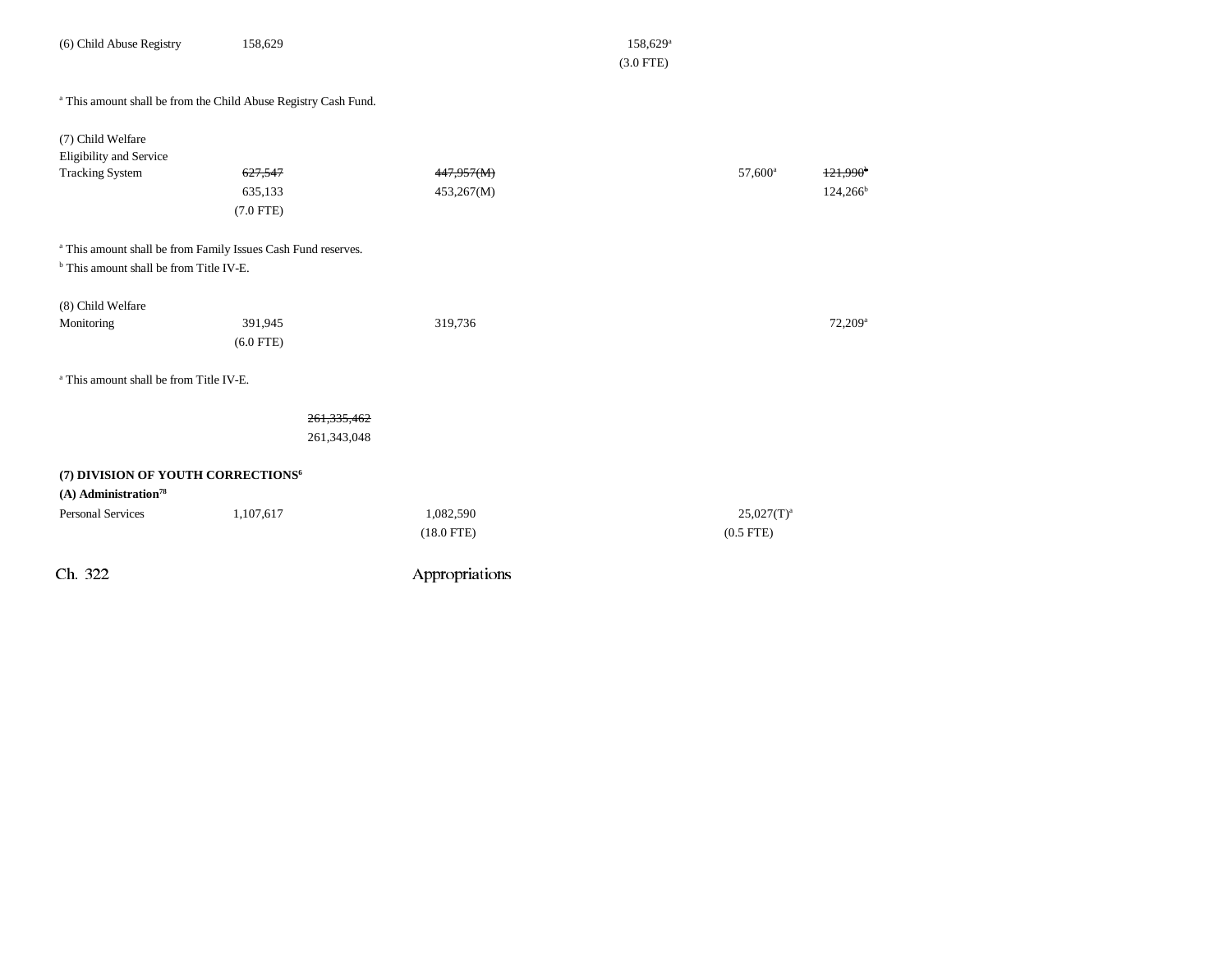|                                   |               |                           |       |                               | <b>APPROPRIATION FROM</b>               |                             |                                       |                         |  |  |
|-----------------------------------|---------------|---------------------------|-------|-------------------------------|-----------------------------------------|-----------------------------|---------------------------------------|-------------------------|--|--|
|                                   |               | ITEM &<br><b>SUBTOTAL</b> | TOTAL | <b>GENERAL</b><br><b>FUND</b> | GENERAL<br><b>FUND</b><br><b>EXEMPT</b> | <b>CASH</b><br><b>FUNDS</b> | CASH<br><b>FUNDS</b><br><b>EXEMPT</b> | FEDERAL<br><b>FUNDS</b> |  |  |
|                                   | <sup>\$</sup> | \$                        |       | \$                            | \$                                      | \$                          | \$                                    | \$                      |  |  |
|                                   |               |                           |       |                               |                                         |                             |                                       |                         |  |  |
| <b>Operating Expenses</b>         |               | 29,502                    |       | 29,502                        |                                         |                             |                                       |                         |  |  |
| Program Master Plan <sup>79</sup> |               | 52,979                    |       | 52,979                        |                                         |                             |                                       |                         |  |  |
|                                   |               | 1,190,098                 |       |                               |                                         |                             |                                       |                         |  |  |
|                                   |               |                           |       |                               |                                         |                             |                                       |                         |  |  |

a This amount shall be from State Victims Assistance and Law Enforcement funds appropriated to the Department of Public Safety, Division of Criminal Justice.

| (B) Institutional Programs <sup>80</sup> |            |                 |                    |             |
|------------------------------------------|------------|-----------------|--------------------|-------------|
| <b>Personal Services</b>                 | 22,911,458 | 22,911,458      |                    |             |
|                                          | 21,701,593 | 21,701,593      |                    |             |
|                                          |            | $(647.9$ FTE)   |                    |             |
|                                          |            | $(605.6$ FTE)   |                    |             |
| <b>Operating Expenses</b>                | 2,776,938  | 1,449,072       | $1,192,517(T)^4$   | $135,349^b$ |
|                                          | 2,728,337  | 1,420,921       | $1,172,067(T)^{a}$ |             |
| Medical Services <sup>81</sup>           | 3,822,407  | 3,822,407       |                    |             |
|                                          | 3,747,042  | 3,747,042       |                    |             |
|                                          |            | $(38.7$ FTE $)$ |                    |             |
|                                          |            | $(37.4$ FTE)    |                    |             |
| Intensive Children's                     |            |                 |                    |             |
| Services <sup>7, 8</sup>                 | 1,434,813  | 1,434,813       |                    |             |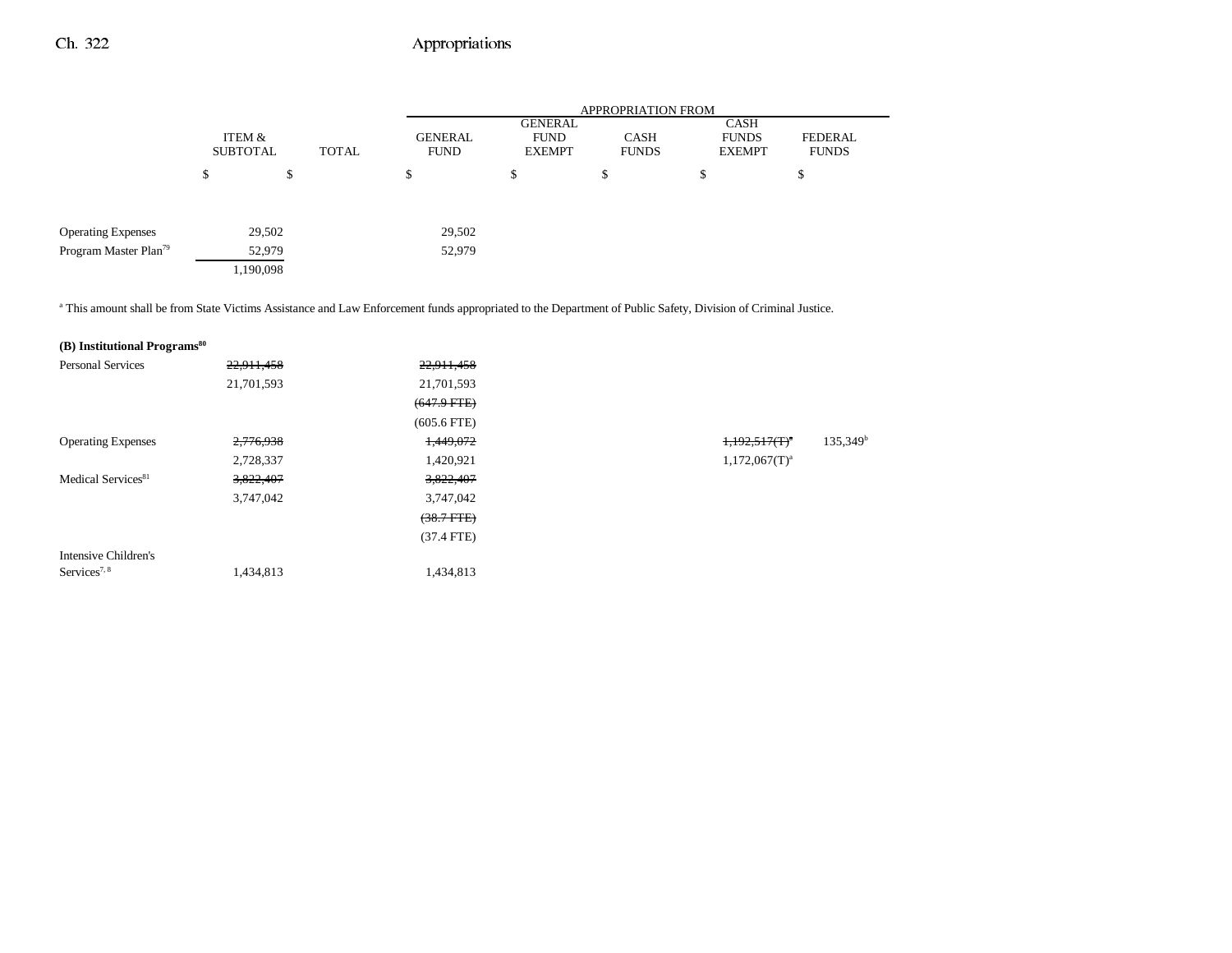| <b>Educational Programs</b>     | 4,547,897  | 4,201,397    | $346,500(T)$ <sup>c</sup> |
|---------------------------------|------------|--------------|---------------------------|
|                                 | 4,373,190  | 4,026,690    |                           |
|                                 |            | $(34.6$ FTE) | $(2.5$ FTE $)$            |
|                                 |            | $(30.4$ FTE) |                           |
| Prevention/Intervention         |            |              |                           |
| Services                        | 122,090    |              | 122,090(T) <sup>d</sup>   |
|                                 |            |              | $(2.0$ FTE)               |
| Case Management <sup>7, 8</sup> | 218,803    | 218,803      |                           |
| Nonresidential Program          |            |              |                           |
| Services <sup>7, 8</sup>        | 366,231    | 366,231      |                           |
| <b>Denver Foundation Grant</b>  | 4,887      |              | $4,887$ <sup>e</sup>      |
| Governor's Job Training         |            |              |                           |
| Office Grant                    | 67,049     |              | $67,049(T)$ <sup>f</sup>  |
| <b>Sexually Transmitted</b>     |            |              |                           |
| <b>Disease Education Grant</b>  | 30,000     |              | $30,000(T)^{g}$           |
| <b>Intensive Aftercare</b>      |            |              |                           |
| Program                         | 100,000    |              | 100,000                   |
|                                 | 36,402,573 |              |                           |
|                                 | 34,894,035 |              |                           |

a This amount shall be from the Department of Education for the federal school breakfast and lunch program.

b This amount shall be from Title IV-E.

c This amount shall be from the Department of Education.

d This amount shall be from the Alcohol and Drug Abuse Division.

e This amount shall be from private foundation grants.

f This amount shall be from the Department of Labor and Employment.

<sup>g</sup> This amount shall be from the Department of Public Health and Environment.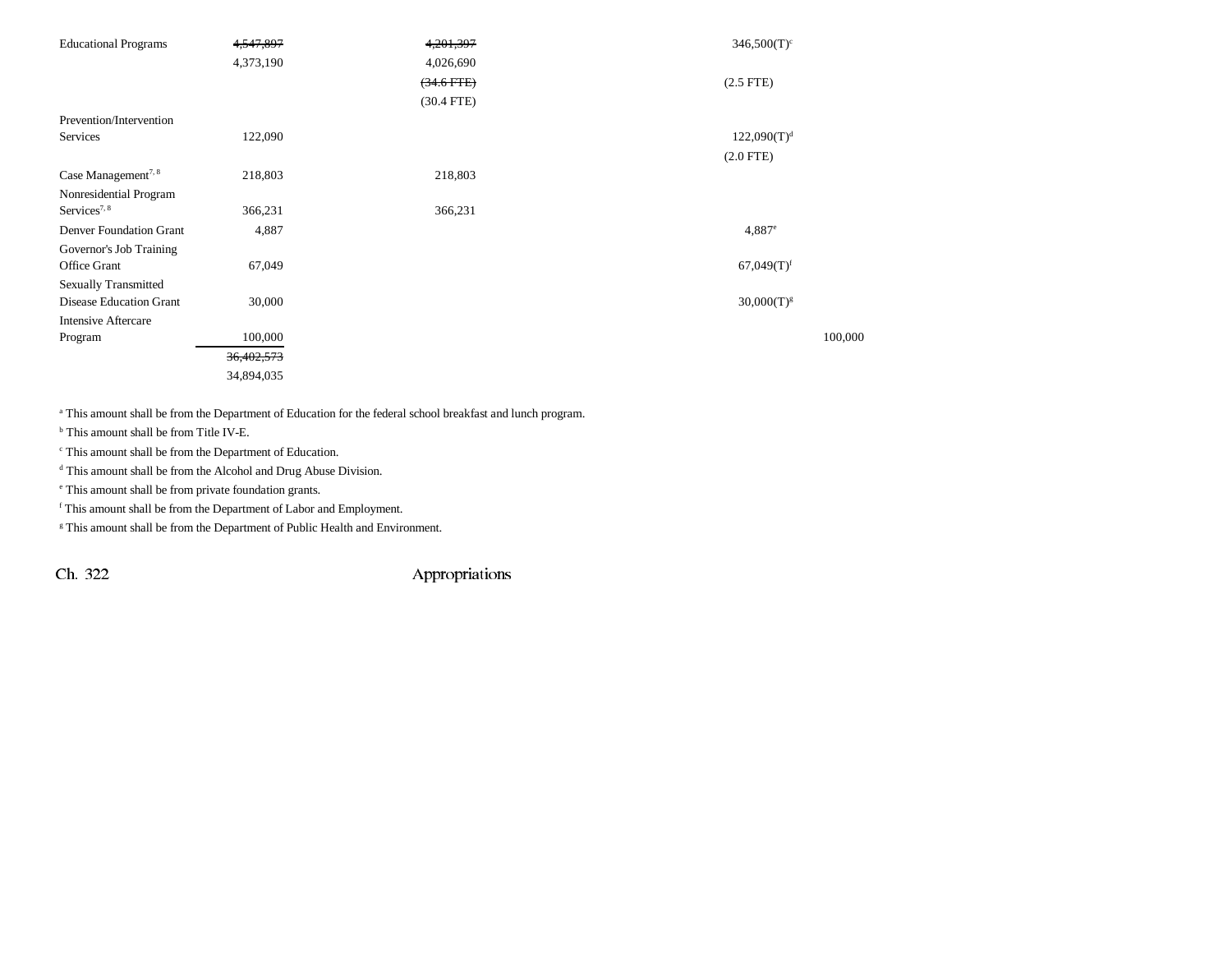|                                             |                                      |              | APPROPRIATION FROM            |                                                |                      |                                       |                                |  |
|---------------------------------------------|--------------------------------------|--------------|-------------------------------|------------------------------------------------|----------------------|---------------------------------------|--------------------------------|--|
|                                             | <b>ITEM &amp;</b><br><b>SUBTOTAL</b> | <b>TOTAL</b> | <b>GENERAL</b><br><b>FUND</b> | <b>GENERAL</b><br><b>FUND</b><br><b>EXEMPT</b> | CASH<br><b>FUNDS</b> | CASH<br><b>FUNDS</b><br><b>EXEMPT</b> | <b>FEDERAL</b><br><b>FUNDS</b> |  |
|                                             | \$<br>\$                             |              | \$                            | \$                                             | \$                   | \$                                    | \$                             |  |
|                                             |                                      |              |                               |                                                |                      |                                       |                                |  |
| (C) Community                               |                                      |              |                               |                                                |                      |                                       |                                |  |
| <b>Programs</b>                             |                                      |              |                               |                                                |                      |                                       |                                |  |
| <b>Personal Services</b>                    | 3,396,853                            |              | 3,396,853                     |                                                |                      |                                       |                                |  |
|                                             |                                      |              | $(63.9$ FTE)                  |                                                |                      |                                       |                                |  |
| <b>Operating Expenses</b>                   | 216,897                              |              | 216,897                       |                                                |                      |                                       |                                |  |
| Capital Outlay                              | 8,850                                |              | 8,850                         |                                                |                      |                                       |                                |  |
| <b>Purchase of Contract</b>                 |                                      |              |                               |                                                |                      |                                       |                                |  |
| Placements <sup>7, 8, 82</sup>              | 27,577,980                           |              | 19,447,798                    |                                                |                      | $8,056,167(T)^4$                      | $74,015^{\rm b}$               |  |
|                                             | 28,912,234                           |              | 20,478,880                    |                                                |                      | 8,359,339(T) <sup>a</sup>             |                                |  |
| City and County of Denver                   |                                      |              |                               |                                                |                      |                                       |                                |  |
| Contract Beds <sup>7, 8, 83</sup>           | 1,123,174                            |              | 1,123,174                     |                                                |                      |                                       |                                |  |
| H.B. 93S-1005 Juvenile                      |                                      |              |                               |                                                |                      |                                       |                                |  |
| Boot Camp <sup>7, 8</sup>                   | 2,586,519                            |              | 2,586,519                     |                                                |                      |                                       |                                |  |
| Lookout Mountain                            |                                      |              |                               |                                                |                      |                                       |                                |  |
| Orientation Unit <sup>7, 8</sup>            | 2,010,498                            |              | 2,010,498                     |                                                |                      |                                       |                                |  |
|                                             |                                      |              | $(2.0$ FTE)                   |                                                |                      |                                       |                                |  |
| S.B. 91-94 Programs <sup>7, 8, 84, 85</sup> | 11,048,019                           |              | 11,048,019                    |                                                |                      |                                       |                                |  |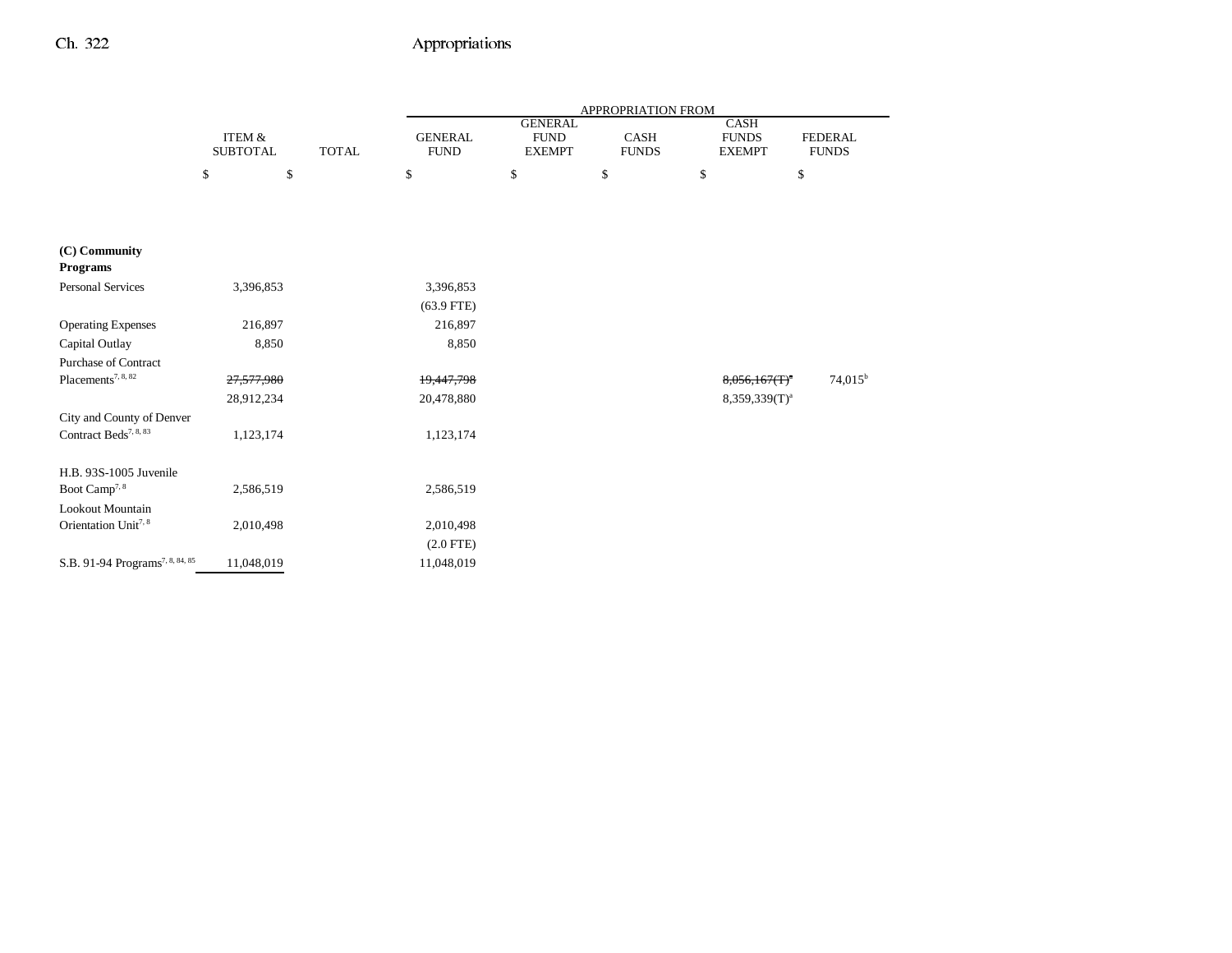#### 47,968,790

49,303,044

<sup>a</sup> This amount shall be from Medicaid funds appropriated to the Department of Health Care Policy and Financing.

b This amount shall be from Title IV-E.

## 85,561,461 85,387,177

### **(8) HEALTH AND REHABILITATION SERVICES**

| (A) Office of Health and Rehabilitation |              |         |                                              |
|-----------------------------------------|--------------|---------|----------------------------------------------|
| (1) Administration                      |              |         |                                              |
| <b>Personal Services</b>                | 2,671,634    |         |                                              |
|                                         | $(45.9$ FTE) |         |                                              |
| <b>Operating Expenses</b>               | 423,907      |         |                                              |
| Federal Programs and                    |              |         |                                              |
| Grants                                  | 397,793      |         |                                              |
|                                         | $(3.0$ FTE)  |         |                                              |
| Training                                | 89,094       |         |                                              |
| Colorado Progress                       |              |         |                                              |
| <b>Assessment Review</b>                | 41,216       |         |                                              |
|                                         | 3,623,644    | 133,507 | $620,626$ <sup>b</sup><br>$2,869,511(T)^{a}$ |

a Of this amount, \$2,655,232 shall be from Medicaid funds appropriated to the Department of Health Care Policy and Financing, and \$214,279 shall be from patient revenues earned by the Mental Health Institutes.

b Included in this amount is \$305,513 from the Mental Health Services Block Grant, \$34,600 from the Substance Abuse Prevention and Treatment Block Grant, and \$280,513 from various federal grants.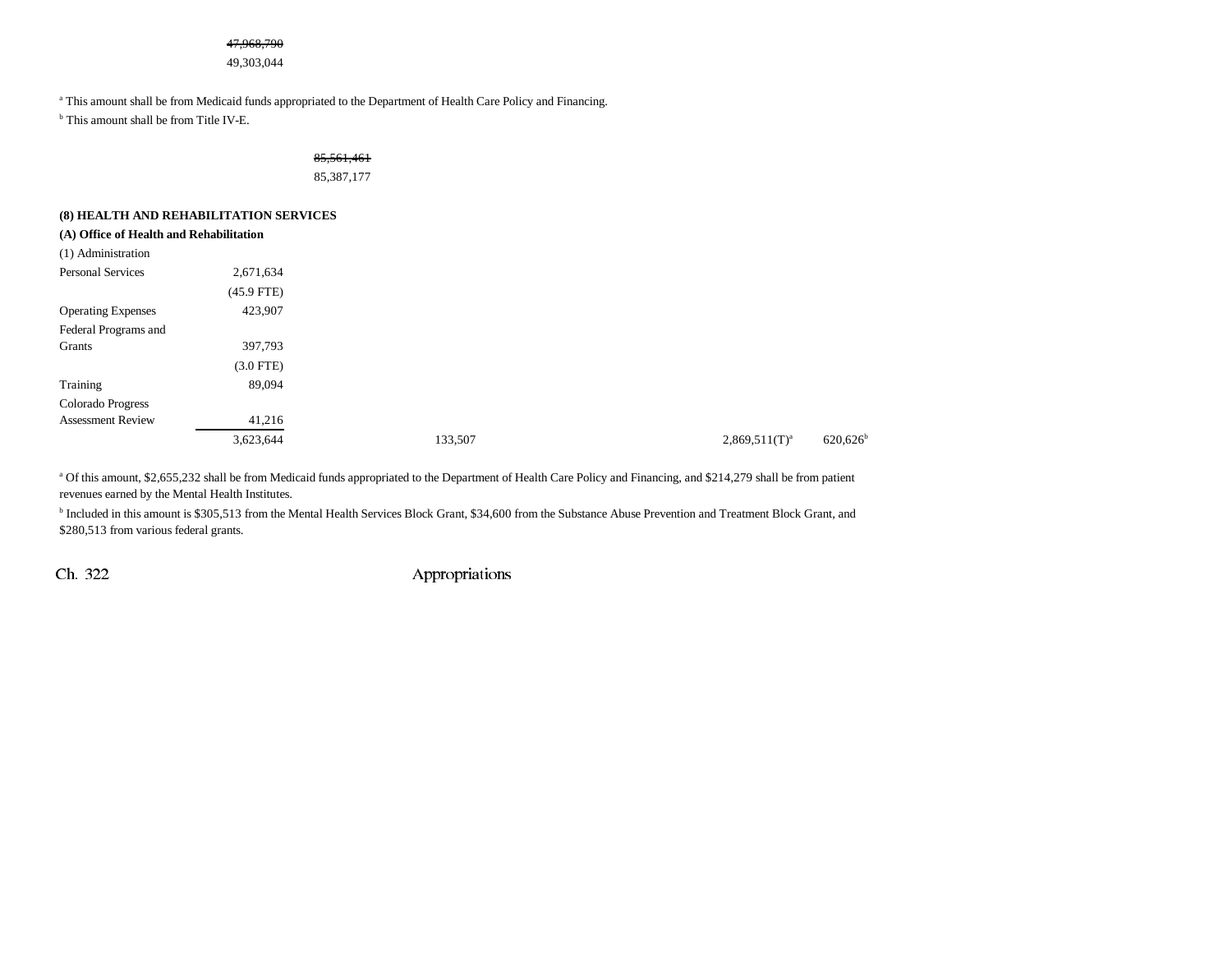|                                                                                  |                                      |              |                               |                                                | APPROPRIATION FROM   |                                       |                                |
|----------------------------------------------------------------------------------|--------------------------------------|--------------|-------------------------------|------------------------------------------------|----------------------|---------------------------------------|--------------------------------|
|                                                                                  | <b>ITEM &amp;</b><br><b>SUBTOTAL</b> | <b>TOTAL</b> | <b>GENERAL</b><br><b>FUND</b> | <b>GENERAL</b><br><b>FUND</b><br><b>EXEMPT</b> | CASH<br><b>FUNDS</b> | CASH<br><b>FUNDS</b><br><b>EXEMPT</b> | <b>FEDERAL</b><br><b>FUNDS</b> |
|                                                                                  | \$<br>\$                             |              | \$                            | \$                                             | \$                   | \$                                    | \$                             |
|                                                                                  |                                      |              |                               |                                                |                      |                                       |                                |
| (2) Mental Health Community Programs <sup>7, 8, 42, 86, 87, 88, 89, 90, 91</sup> |                                      |              |                               |                                                |                      |                                       |                                |
| Services for Target Clients                                                      | 60,144,737                           |              | 16,522,268                    |                                                |                      | $39,160,447(T)^a$                     | 4,462,022 <sup>b</sup>         |
| Services for Non-Target<br>Clients                                               | 1,433,733                            |              | 634,371                       |                                                |                      | $799,362(T)^c$                        |                                |
| Services to Children                                                             |                                      |              |                               |                                                |                      |                                       |                                |
| Referred by Medicaid                                                             | 245,297                              |              | 129,145                       |                                                |                      | $116,152(T)^c$                        |                                |
| Nursing Home Reform Act<br>(OBRA 87) - Mental                                    |                                      |              |                               |                                                |                      |                                       |                                |
| Health                                                                           | 2,696,292                            |              |                               |                                                |                      | $2,696,292(T)$ <sup>c</sup>           |                                |
| Goebel Lawsuit Settlement                                                        | 7,684,165<br>$(2.0$ FTE)             |              | 4,761,768                     |                                                |                      | 2,922,397(T) <sup>d</sup>             |                                |
| Eastern Regional Acute                                                           |                                      |              |                               |                                                |                      |                                       |                                |
| Treatment Unit <sup>92</sup>                                                     | 202,952                              |              | 202,952                       |                                                |                      |                                       |                                |
| <b>Intensive Children's</b>                                                      |                                      |              |                               |                                                |                      |                                       |                                |
| Services                                                                         | 2,981,707                            |              | 2,981,707                     |                                                |                      |                                       |                                |
| Early Intervention                                                               |                                      |              |                               |                                                |                      |                                       |                                |
| $\rm{Program}^{93,\,94}$                                                         | 530,600                              |              | 477,540                       |                                                |                      | $53,060(L)^e$                         |                                |
|                                                                                  | 75,919,483                           |              |                               |                                                |                      |                                       |                                |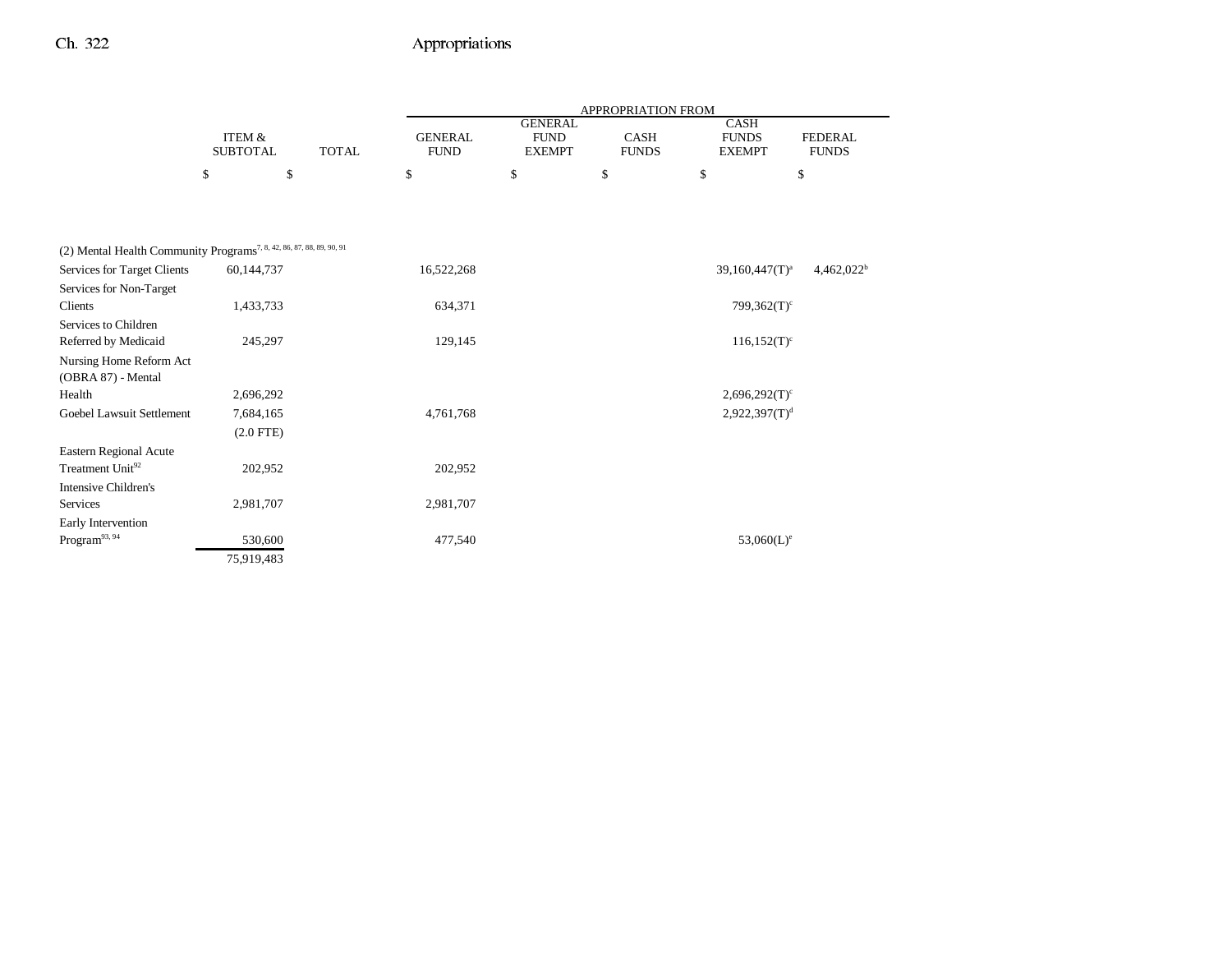<sup>a</sup> Of this amount, \$37,653,624 shall be from Medicaid funds appropriated to the Department of Health Care Policy and Financing, and \$1,506,823 shall be from the Division of Vocational Rehabilitation.

b Included in this amount is \$4,058,631 from the Mental Health Services Block Grant and \$403,391 from the Homeless Prevention Block Grant.

<sup>c</sup> These amounts shall be from Medicaid funds appropriated to the Department of Health Care Policy and Financing.

d Of this amount, \$2,776,340 shall be from Medicaid funds appropriated to the Department of Health Care Policy and Financing, and \$146,057 shall be from the Division of Vocational Rehabilitation.

e This amount shall be from local matching funds.

(3) Community Services for Persons with Developmental Disabilities

| Community Programs <sup>7, 8, 95</sup> | 185,923,141 | <del>34,626,627</del> | 151,296,514 <sup>*</sup> |
|----------------------------------------|-------------|-----------------------|--------------------------|
|                                        | 182,704,745 | 34,610,288            | 148,094,457 <sup>a</sup> |
| Preventive Dental                      |             |                       |                          |
| Hygiene <sup>96</sup>                  | 63.610      | 60,430                | 3,180(L)                 |
|                                        | 185,986,751 |                       |                          |
|                                        | 182,768,355 |                       |                          |

<sup>a</sup> Of this amount, \$5,561,430(L) \$5,410,561(L) shall be from local matching funds, \$458,482(T) shall be from the Division of Vocational Rehabilitation, \$128,749,481(T) \$125,584,981(T) shall be from Medicaid funds appropriated to the Department of Health Care Policy and Financing, and \$16,527,121 \$16,640,433 shall be from client cash sources.

#### **(B) Division of Vocational Rehabilitation7, 8**

| Rehabilitation Programs <sup>97,</sup> |             |              |                        |                       |
|----------------------------------------|-------------|--------------|------------------------|-----------------------|
| 98                                     | 29,883,449  | 4,396,733(M) | 1,867,956 <sup>a</sup> | <del>23,618,760</del> |
|                                        |             |              | 1.958.246 <sup>a</sup> | 23,528,470            |
|                                        | (226.0 FTE) |              |                        |                       |
| <b>Establishment Grants</b>            | 1,377,136   |              | $293,330^b$            | 1,083,806             |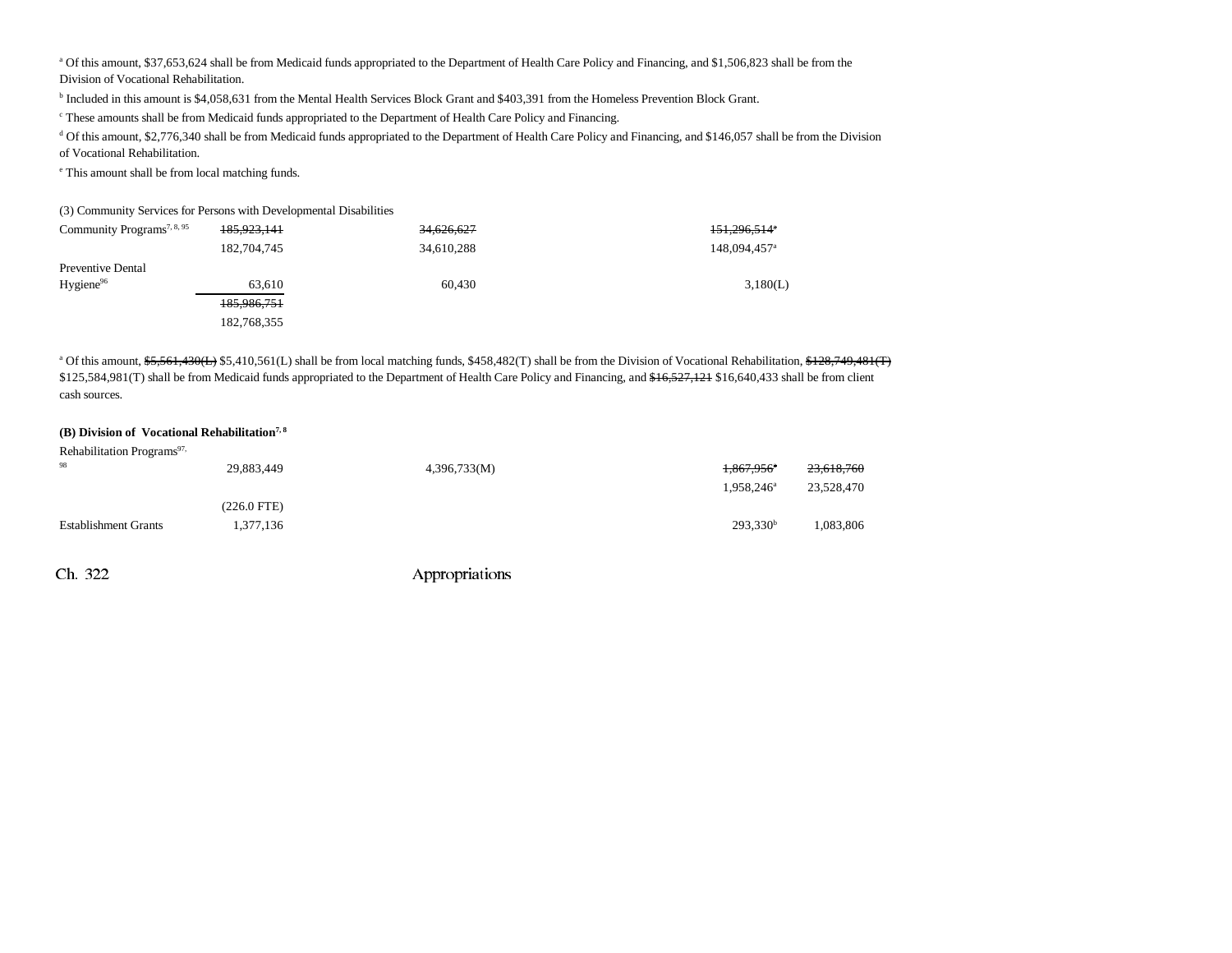|                                                      |                           |              | APPROPRIATION FROM            |                                                |                      |                                       |                                |
|------------------------------------------------------|---------------------------|--------------|-------------------------------|------------------------------------------------|----------------------|---------------------------------------|--------------------------------|
|                                                      | ITEM &<br><b>SUBTOTAL</b> | <b>TOTAL</b> | <b>GENERAL</b><br><b>FUND</b> | <b>GENERAL</b><br><b>FUND</b><br><b>EXEMPT</b> | CASH<br><b>FUNDS</b> | CASH<br><b>FUNDS</b><br><b>EXEMPT</b> | <b>FEDERAL</b><br><b>FUNDS</b> |
|                                                      | \$<br>\$                  |              | \$                            | \$                                             | \$                   | \$                                    | $\mathbb{S}$                   |
|                                                      |                           |              |                               |                                                |                      |                                       |                                |
| <b>Business Enterprise</b>                           |                           |              |                               |                                                |                      |                                       |                                |
| Program                                              | 690,061                   |              |                               |                                                | $146,983^{\circ}$    |                                       | 543,078                        |
|                                                      | $(7.0$ FTE)               |              |                               |                                                |                      |                                       |                                |
| Program Operated Stands<br>and Leasehold             |                           |              |                               |                                                |                      |                                       |                                |
| Improvements                                         | 999,022                   |              |                               |                                                | $861,256^{\circ}$    | $29,361$ <sup>d</sup>                 | 108,405                        |
| <b>Independent Living Grants</b>                     | 836,753                   |              | 300,000                       |                                                |                      | $53,675^{\circ}$                      | 483,078                        |
|                                                      | $(0.5$ FTE $)$            |              |                               |                                                |                      |                                       |                                |
| <b>Rehabilitation Teaching</b>                       |                           |              |                               |                                                |                      |                                       |                                |
| Program <sup>99</sup>                                | 264,483                   |              | 264,483                       |                                                |                      |                                       |                                |
|                                                      |                           |              | $(5.2$ FTE $)$                |                                                |                      |                                       |                                |
| Appointment of Legal<br>Interpreters for the Hearing |                           |              |                               |                                                |                      |                                       |                                |
| Impaired <sup>99</sup>                               | 64,499                    |              | 64,499                        |                                                |                      |                                       |                                |
| Aid to the Blind                                     |                           |              |                               |                                                |                      |                                       |                                |
| Treatment <sup>99</sup>                              | 5,238                     |              | 4,190                         |                                                |                      | $1,048$ <sup>f</sup>                  |                                |
|                                                      | 34,120,641                |              |                               |                                                |                      |                                       |                                |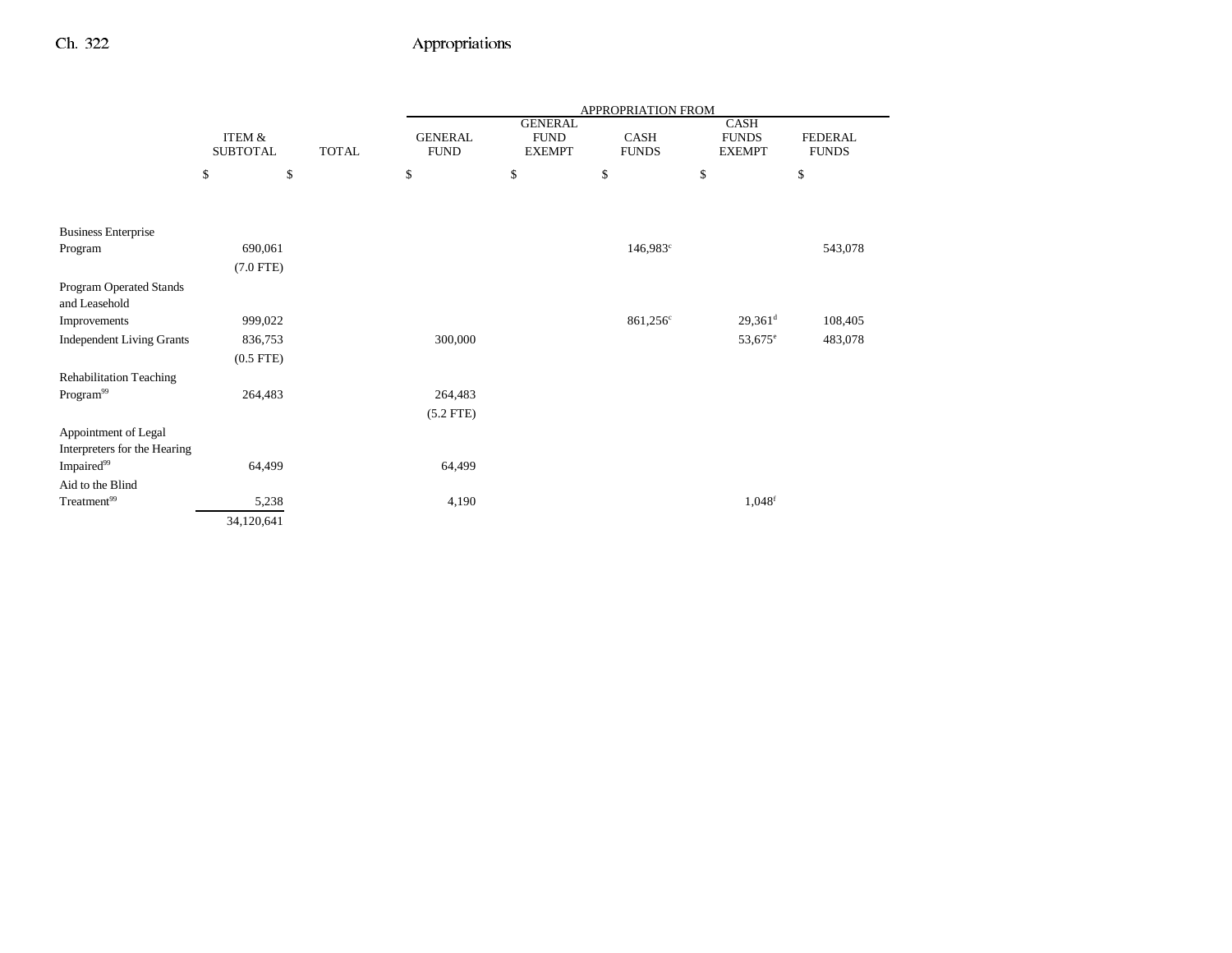<sup>a</sup> Included in this amount is  $\frac{12,039}{12,000}$  from private donations, \$236,199(T) from the Office of Health and Rehabilitation, and \$1,519,718 \$1,597,047 from school districts and various sources.

b This amount shall be from matching funds from recipients of Establishment Grants.

c These amounts shall be from the Business Enterprise Cash Fund.

d This amount shall be from reserves in the Business Enterprise Cash Fund.

e This amount shall be from recipients of Independent Living Grants.

f This amount shall be from county Aid to the Blind Treatment Program funds that are not part of state fiscal year spending.

| (C) Alcohol and Drug Abuse Division <sup>6, 7, 8</sup> |              |        |                      |                        |
|--------------------------------------------------------|--------------|--------|----------------------|------------------------|
| (1) Administration                                     |              |        |                      |                        |
| (A) Program                                            |              |        |                      |                        |
| Administration                                         |              |        |                      |                        |
| <b>Personal Services</b>                               | 1,469,871    |        |                      |                        |
|                                                        | $(25.6$ FTE) |        |                      |                        |
| <b>Operating Expenses</b>                              | 255,543      |        |                      |                        |
| Data Collection Grant                                  | 46,392       |        |                      |                        |
|                                                        | $(1.1$ FTE)  |        |                      |                        |
| Provider Training                                      | 18,715       |        |                      |                        |
| <b>Indirect Cost Assessment</b>                        | 291,576      |        |                      |                        |
|                                                        | 2,082,097    | 46,694 | 543,837 <sup>a</sup> | 1,491,566 <sup>b</sup> |

a Of this amount, \$393,161 shall be from the Alcohol Driver Safety Fund, \$102,909 shall be from the Alcohol Counselor Certification Fund pursuant to Section 25-1-211, C.R.S., \$29,052 shall be from the Law Enforcement Assistance Fund, and \$18,715 shall be from the Drug Offender Surcharge Fund pursuant to Section 18-19-103(4), C.R.S.

b Of this amount, \$1,445,174 shall be from the Substance Abuse Prevention and Treatment Block Grant.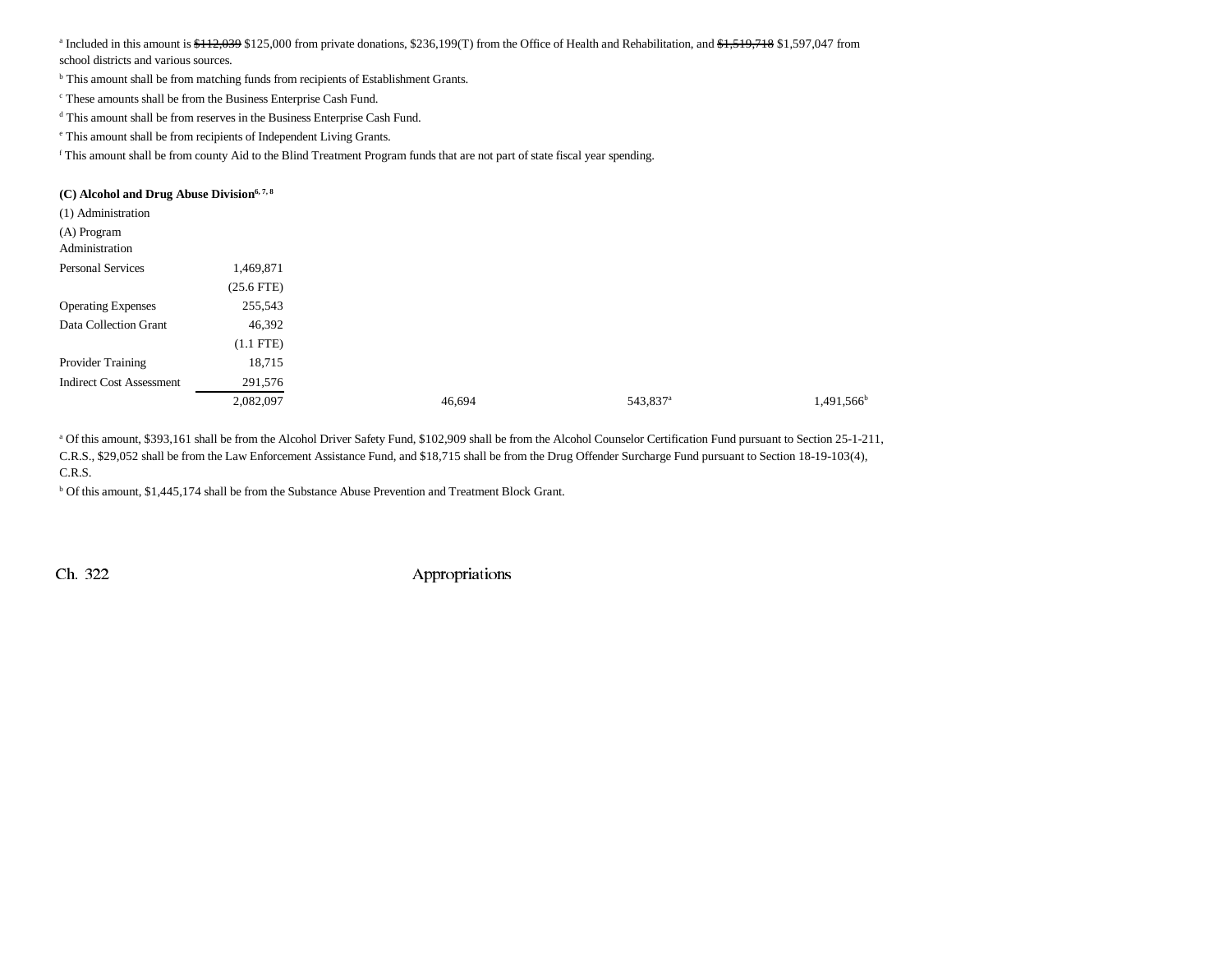|                                                                                                  |                           |              |                               |                                                | <b>APPROPRIATION FROM</b>   |                                              |                                |
|--------------------------------------------------------------------------------------------------|---------------------------|--------------|-------------------------------|------------------------------------------------|-----------------------------|----------------------------------------------|--------------------------------|
|                                                                                                  | ITEM &<br><b>SUBTOTAL</b> | <b>TOTAL</b> | <b>GENERAL</b><br><b>FUND</b> | <b>GENERAL</b><br><b>FUND</b><br><b>EXEMPT</b> | <b>CASH</b><br><b>FUNDS</b> | <b>CASH</b><br><b>FUNDS</b><br><b>EXEMPT</b> | <b>FEDERAL</b><br><b>FUNDS</b> |
|                                                                                                  | \$<br>\$                  |              | \$                            | \$                                             | \$                          | \$                                           | \$                             |
|                                                                                                  |                           |              |                               |                                                |                             |                                              |                                |
| (B) Balance of Substance<br><b>Abuse Block Grant</b><br>Programs                                 | 7,563,643                 |              | 217,379                       |                                                |                             |                                              | 7,346,264 <sup>a</sup>         |
| <sup>a</sup> This amount shall be from the Substance Abuse Prevention and Treatment Block Grant. |                           |              |                               |                                                |                             |                                              |                                |
| (2) Community Programs                                                                           |                           |              |                               |                                                |                             |                                              |                                |
| (A) Treatment Contracts<br>Detox/Shelter                                                         | 6,439,762                 |              | 4,570,035                     |                                                |                             |                                              | 1,869,727 <sup>a</sup>         |
| Case Management for                                                                              |                           |              |                               |                                                |                             |                                              |                                |
| <b>Chronic Detox Clients</b>                                                                     | 342,705                   |              | 2,077                         |                                                |                             |                                              | $340,628$ <sup>a</sup>         |
| Residential <sup>100</sup>                                                                       | 4,595,175                 |              | 1,145,561                     |                                                | $215,198^b$                 | $227,275(T)^c$                               | $3,007,141$ <sup>a</sup>       |
| Outpatient <sup>100</sup>                                                                        | 5,782,202                 |              | 1,113,198                     |                                                | 200,000 <sup>b</sup>        |                                              | $4,469,004$ <sup>a</sup>       |
|                                                                                                  | 17,159,844                |              |                               |                                                |                             |                                              |                                |

a For informational purposes, these amounts are from the Substance Abuse Prevention and Treatment Block Grant.

 $^{\rm b}$  These amounts shall be from the Drug Offender Surcharge Fund.

c This amount shall be from the Department of Public Safety, Division of Criminal Justice.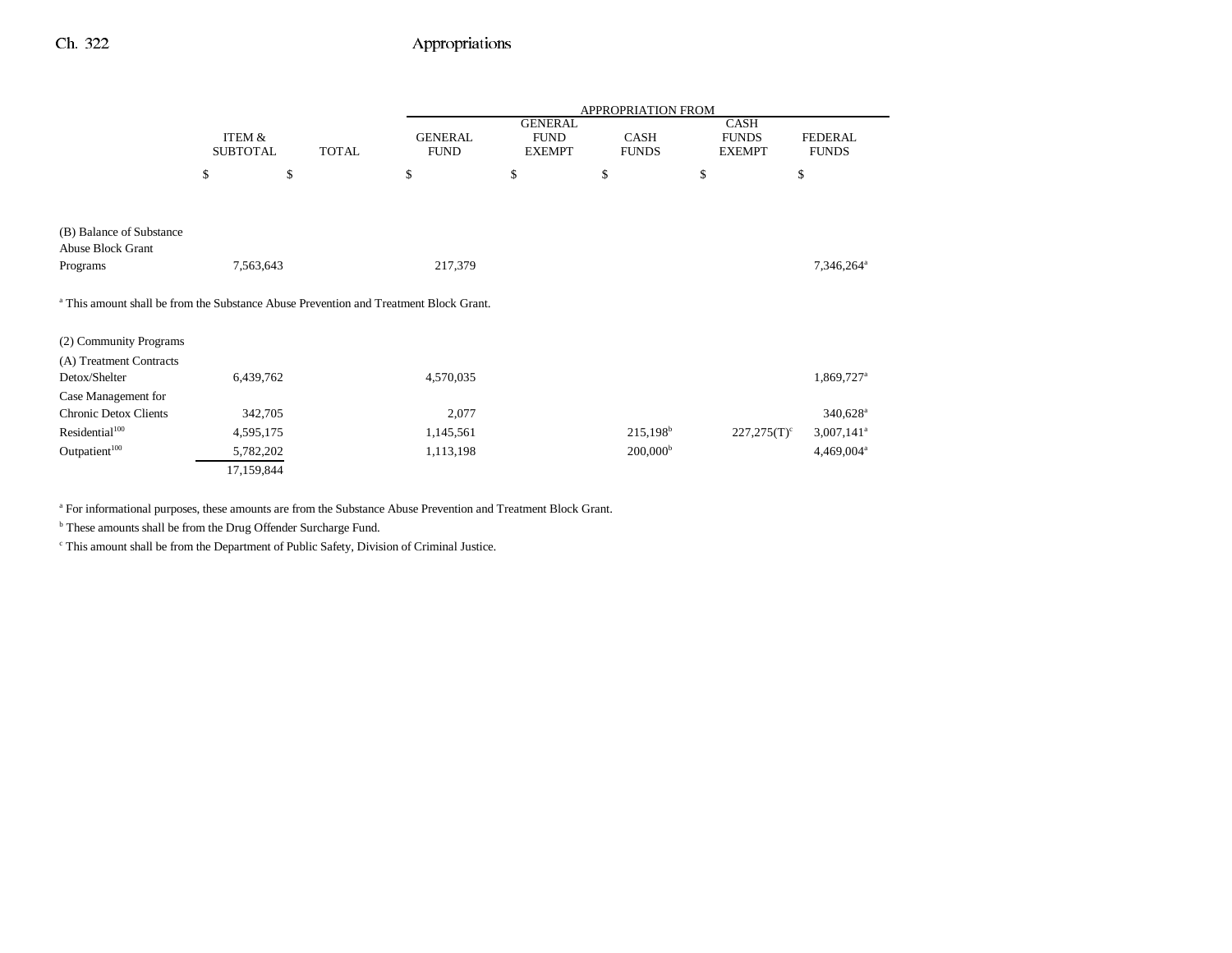| (B) Other Community Programs     |           |         |                          |                      |
|----------------------------------|-----------|---------|--------------------------|----------------------|
| <b>High Risk Pregnant</b>        |           |         |                          |                      |
| Women Program                    | 213,208   |         |                          | $213,208(T)^{a}$     |
| <b>Prevention Contracts</b>      | 1,082,091 | 111,615 |                          | 970,476 <sup>b</sup> |
| Law Enforcement                  |           |         |                          |                      |
| <b>Assistance Fund Contracts</b> | 293,094   |         | 293,094 <sup>c</sup>     |                      |
| Alcohol/Drug Driving             |           |         |                          |                      |
| Safety Contracts - current       |           |         |                          |                      |
| fee \$156 per DUI                |           |         |                          |                      |
| conviction                       | 3,478,280 |         | $3,478,280$ <sup>d</sup> |                      |
| <b>Federal Grants</b>            | 4,548,885 |         |                          | 4,548,885            |
|                                  |           |         |                          | $(5.1$ FTE)          |
|                                  | 9,615,558 |         |                          |                      |

<sup>a</sup> This amount shall be from Medicaid funds appropriated to the Department of Health Care Policy and Financing.

b This amount shall be from the Substance Abuse Prevention and Treatment Block Grant.

c This amount shall be from the Law Enforcement Assistance Fund pursuant to Section 43-4-402, C.R.S.

<sup>d</sup> This amount shall be from the Alcohol Driver Safety Fund, which receives client evaluation fees of \$156 per evaluation, pursuant to Section 42-4-1301(10), C.R.S.

### 336,071,661

332,853,265

#### **(9) DIRECT SERVICES**

| (A) Homelake               |              |
|----------------------------|--------------|
| Domiciliary <sup>101</sup> |              |
| <b>Personal Services</b>   | 512.245      |
|                            | $(15.4$ FTE) |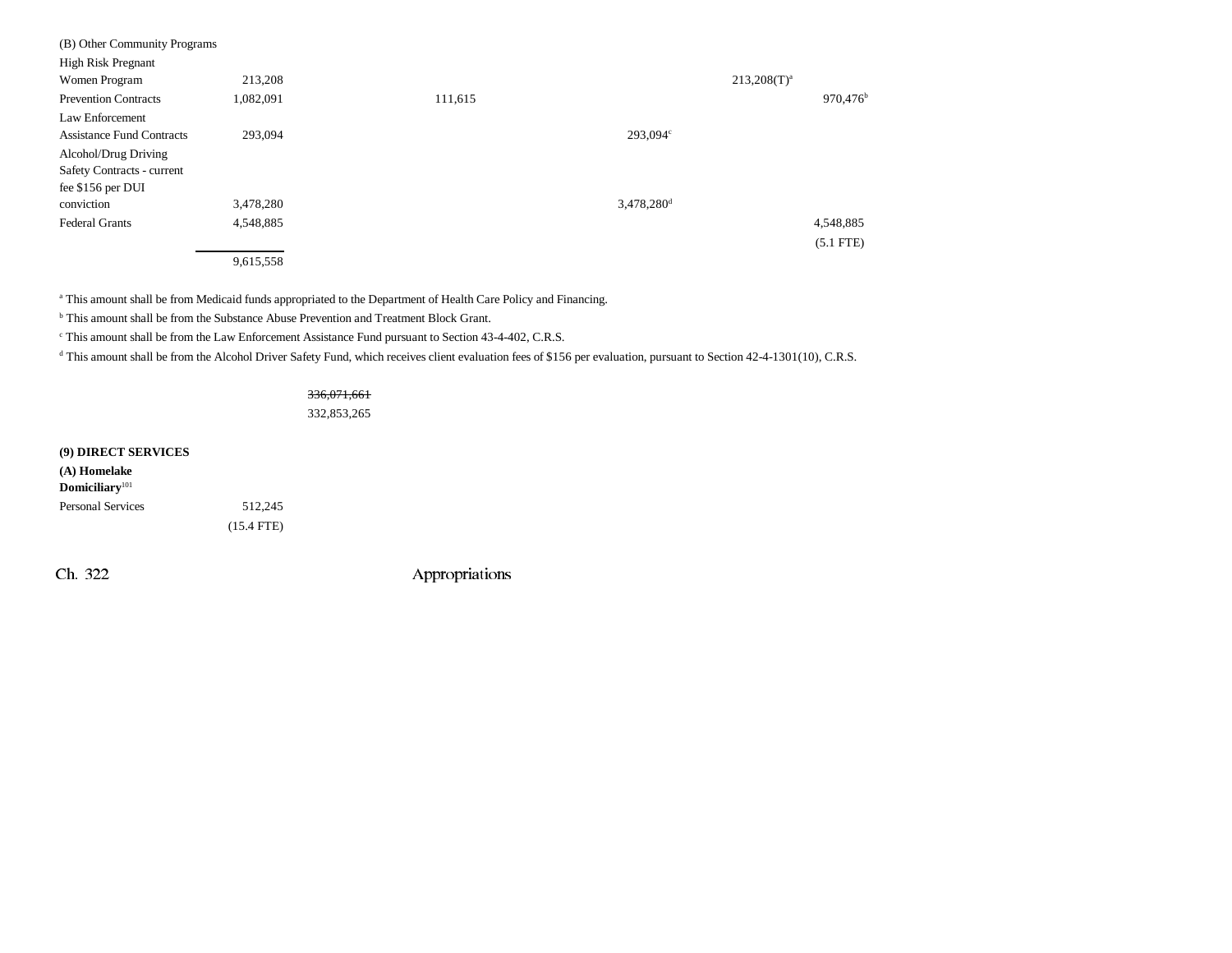|                           |        |                           |              |        |                        |                                                | <b>APPROPRIATION FROM</b>   |                                              |                         |
|---------------------------|--------|---------------------------|--------------|--------|------------------------|------------------------------------------------|-----------------------------|----------------------------------------------|-------------------------|
|                           |        | ITEM &<br><b>SUBTOTAL</b> | <b>TOTAL</b> |        | GENERAL<br><b>FUND</b> | <b>GENERAL</b><br><b>FUND</b><br><b>EXEMPT</b> | <b>CASH</b><br><b>FUNDS</b> | <b>CASH</b><br><b>FUNDS</b><br><b>EXEMPT</b> | FEDERAL<br><b>FUNDS</b> |
|                           | ¢<br>D | \$                        |              | ¢<br>Φ |                        | \$                                             | \$                          | \$                                           | \$                      |
|                           |        |                           |              |        |                        |                                                |                             |                                              |                         |
| <b>Operating Expenses</b> |        | 149,269                   |              |        |                        |                                                |                             |                                              |                         |
| Utilities                 |        | 61,305                    |              |        |                        |                                                |                             |                                              |                         |
|                           |        | 722,819                   |              |        | 191,005                |                                                |                             | $375,142^{\rm a}$                            | 156,672                 |

a This amount shall be from receipts for patient care.

## **(B) Mental Health Institutes102**

| <b>Personal Services</b>          | 60.312.542      |  |
|-----------------------------------|-----------------|--|
|                                   | 60.564.336      |  |
|                                   | $(1,274.1$ FTE) |  |
|                                   | $(1,280.7$ FTE) |  |
| <b>Operating Expenses</b>         | 6.821.176       |  |
|                                   | 6.910.745       |  |
| General Hospital                  | 2.288.707       |  |
|                                   | $(36.0$ FTE)    |  |
| <b>General Hospital Operating</b> |                 |  |
| Expenses                          | 293,559         |  |
| <b>Educational Programs</b>       | 944,232         |  |
|                                   | 1.042.992       |  |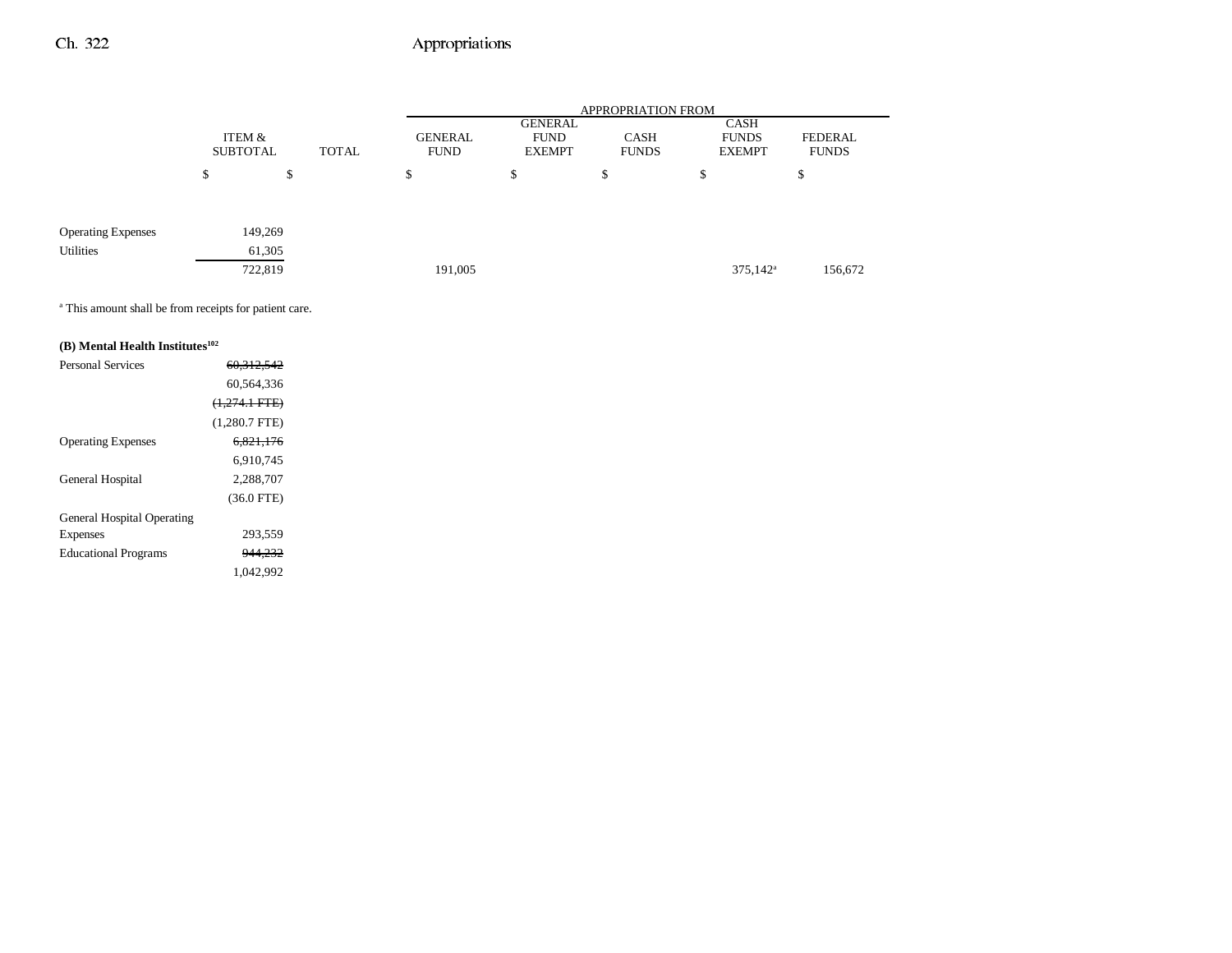|                                 | $(25.5 \text{ FFE})$  |                       |                        |                         |
|---------------------------------|-----------------------|-----------------------|------------------------|-------------------------|
|                                 | $(27.1$ FTE)          |                       |                        |                         |
| <b>Indirect Cost Assessment</b> | 214,279               |                       |                        |                         |
|                                 | <del>70,874,495</del> | <del>52,081,740</del> | 2,358,758 <sup>a</sup> | 16,433,997 <sup>b</sup> |
|                                 | 71,314,618            | 52,007,128            |                        | $16,948,732^b$          |

<sup>a</sup> This amount shall be from patient revenues.

<sup>b</sup> Of this amount, \$9,871,544 \$10,019,362 shall be from patient revenues, \$1,006,557(T) \$1,105,317(T) shall be from the Department of Education, \$2,889,693(T) \$2,902,163(T) shall be from the Department of Corrections, \$12,000(T) shall be from Institutional Programs for Persons with Developmental Disabilities, and \$2,654,203(T) \$2,909,890(T) shall be from Child Welfare and the Office of Youth Services. For information only, of the patient revenues, \$6,316,681(T) \$6,430,335(T) is estimated to be from Medicaid funds appropriated to the Department of Health Care Policy and Financing, and \$3,554,863 \$3,589,027 is estimated to be from federal and other sources of patient revenues.

### **(C) Institutional Programs for Persons with Developmental Disabilities103**

| <b>Personal Services</b>    | 34,912,511      |  |                          |                              |
|-----------------------------|-----------------|--|--------------------------|------------------------------|
|                             | 34,902,361      |  |                          |                              |
|                             | $(1,005.6$ FTE) |  |                          |                              |
| <b>Operating Expenses</b>   | 1,933,548       |  |                          |                              |
|                             | 1,943,698       |  |                          |                              |
| Capital Outlay - Patient    |                 |  |                          |                              |
| Needs                       | 80,249          |  |                          |                              |
| <b>Resident Incentive</b>   |                 |  |                          |                              |
| Allowance                   | 48,176          |  |                          |                              |
| <b>Leased Space</b>         | 214,120         |  |                          |                              |
| <b>Purchase of Services</b> | 256,624         |  |                          |                              |
|                             | 37,445,228      |  | $2,404,315$ <sup>*</sup> | 35,040,913(T)                |
|                             |                 |  | $2,422,202^a$            | $35,023,026(T)$ <sup>b</sup> |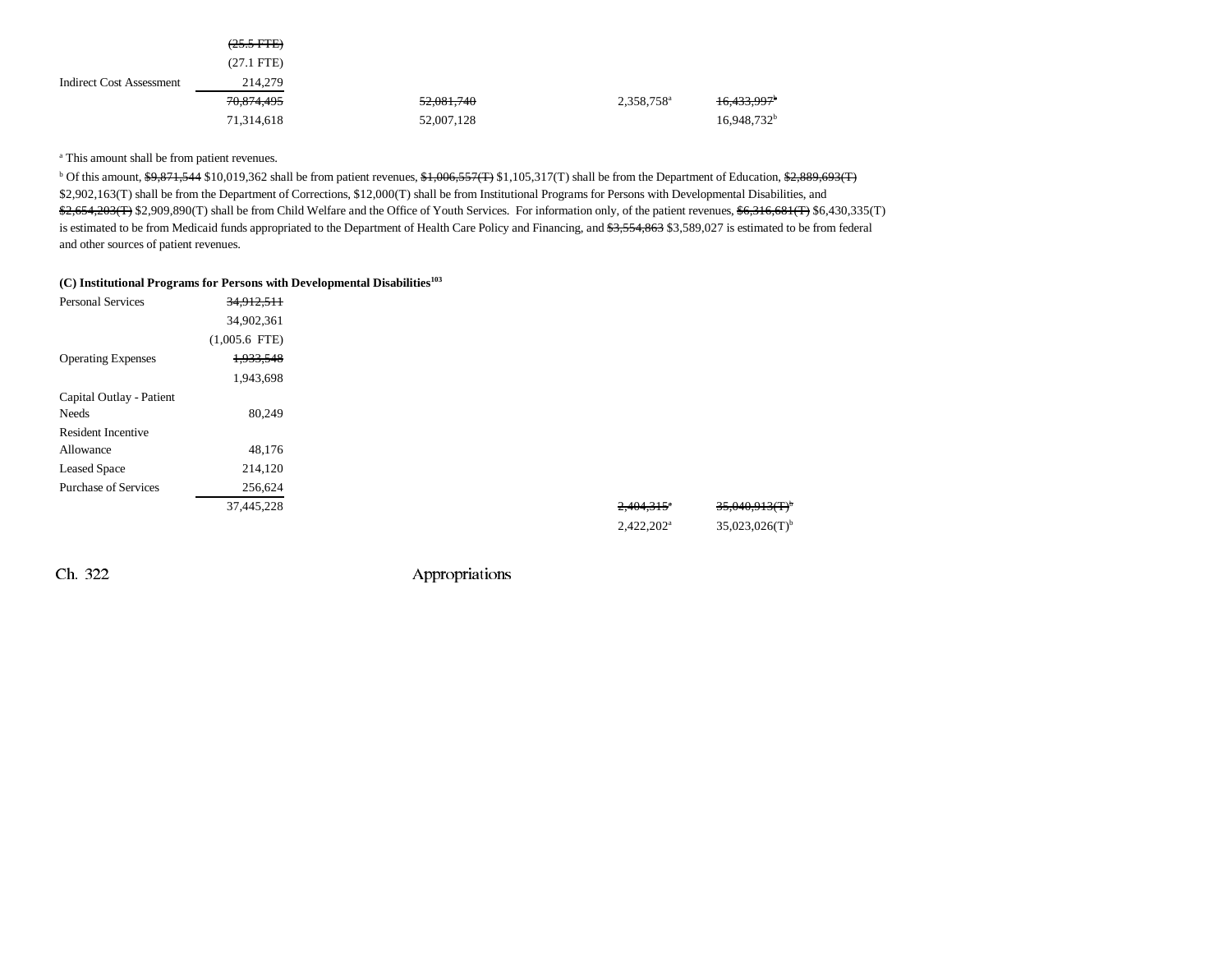|                                                                                                                                                                                    |                           |              |                               |                                                | APPROPRIATION FROM          |                                              |                                |
|------------------------------------------------------------------------------------------------------------------------------------------------------------------------------------|---------------------------|--------------|-------------------------------|------------------------------------------------|-----------------------------|----------------------------------------------|--------------------------------|
|                                                                                                                                                                                    | ITEM &<br><b>SUBTOTAL</b> | <b>TOTAL</b> | <b>GENERAL</b><br><b>FUND</b> | <b>GENERAL</b><br><b>FUND</b><br><b>EXEMPT</b> | <b>CASH</b><br><b>FUNDS</b> | <b>CASH</b><br><b>FUNDS</b><br><b>EXEMPT</b> | <b>FEDERAL</b><br><b>FUNDS</b> |
|                                                                                                                                                                                    | \$                        | \$           | \$                            | \$                                             | \$                          | \$                                           | \$                             |
|                                                                                                                                                                                    |                           |              |                               |                                                |                             |                                              |                                |
|                                                                                                                                                                                    |                           |              |                               |                                                |                             |                                              |                                |
| <sup>a</sup> This amount shall be from client cash revenues.                                                                                                                       |                           |              |                               |                                                |                             |                                              |                                |
| <sup>b</sup> This amount shall be from Medicaid funds appropriated to the Department of Health Care Policy and Financing.                                                          |                           |              |                               |                                                |                             |                                              |                                |
|                                                                                                                                                                                    |                           |              |                               |                                                |                             |                                              |                                |
| (D) Work Therapy                                                                                                                                                                   |                           |              |                               |                                                |                             |                                              |                                |
| Program                                                                                                                                                                            | 857,135                   |              |                               |                                                | 755,193 <sup>a</sup>        | $101,942^b$                                  |                                |
|                                                                                                                                                                                    | $(1.5$ FTE)               |              |                               |                                                |                             |                                              |                                |
|                                                                                                                                                                                    |                           |              |                               |                                                |                             |                                              |                                |
| <sup>a</sup> This amount shall be from the Work Therapy Fund.                                                                                                                      |                           |              |                               |                                                |                             |                                              |                                |
| <sup>b</sup> Of this amount, \$51,202(T) shall be from moneys in the Work Therapy Fund collected from other state agencies, and \$50,740 shall be from Work Therapy Fund reserves. |                           |              |                               |                                                |                             |                                              |                                |
|                                                                                                                                                                                    |                           |              |                               |                                                |                             |                                              |                                |
| (E) Refugee Assistance                                                                                                                                                             |                           |              |                               |                                                |                             |                                              |                                |
| Program Costs                                                                                                                                                                      | 4,105,050                 |              | 15,000                        |                                                |                             | $4,000(T)^{a}$                               | 4,086,050                      |
|                                                                                                                                                                                    |                           |              |                               |                                                |                             |                                              | $(17.0$ FTE)                   |
|                                                                                                                                                                                    |                           |              |                               |                                                |                             |                                              |                                |
| a This amount shall be from Medicaid funds appropriated to the Department of Health Care Policy and Financing.                                                                     |                           |              |                               |                                                |                             |                                              |                                |
|                                                                                                                                                                                    |                           |              |                               |                                                |                             |                                              |                                |
| (F) Disability Determination Services                                                                                                                                              |                           |              |                               |                                                |                             |                                              |                                |

Program Costs **14,371,219** 14,360 14,357,859 14,357,859 14,357,859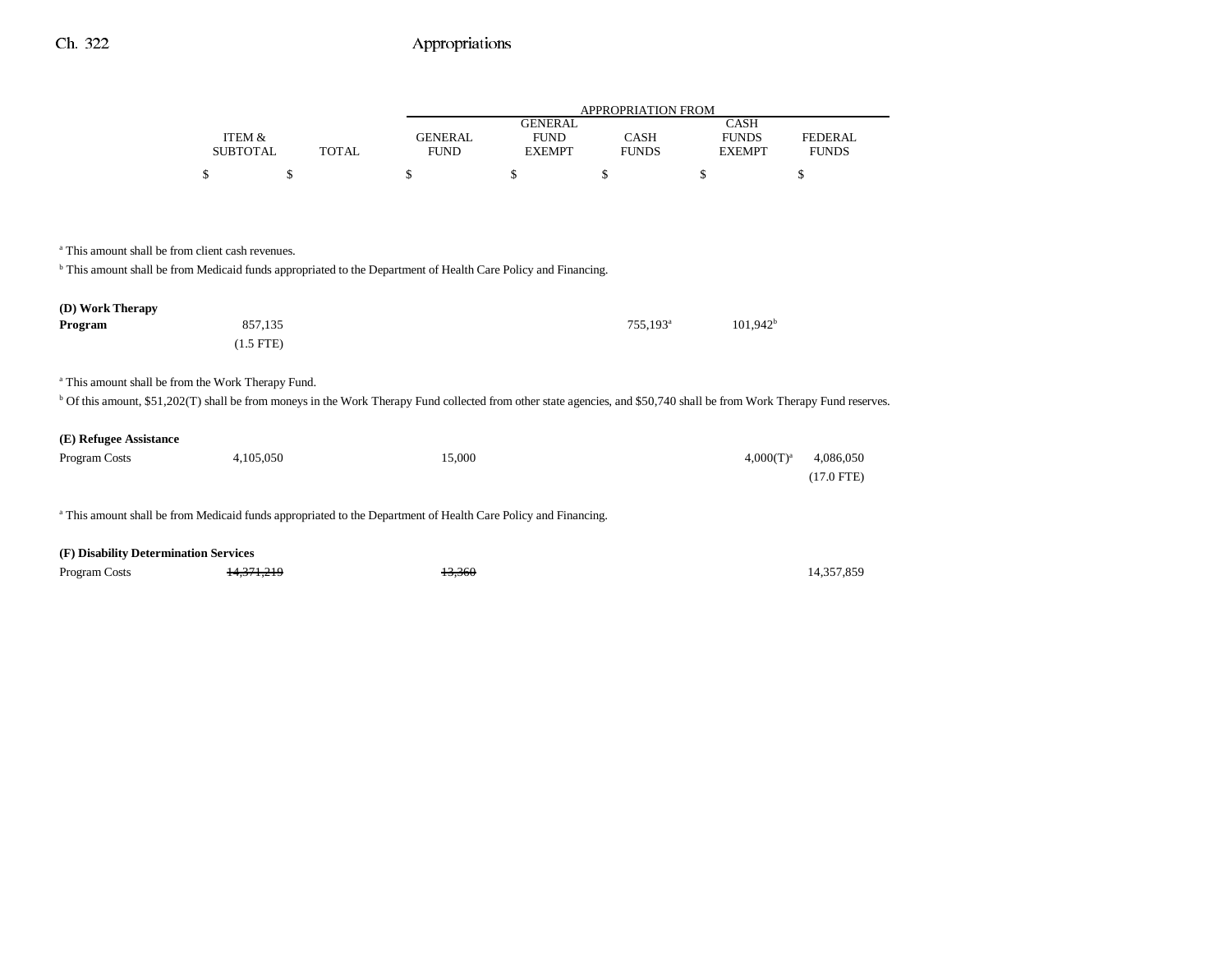(141.5 FTE)

### 128,375,946

128,802,709

### **TOTALS PART VII**

**(HUMAN SERVICES)2, 3,**

| $4$ SERVICES) <sup>2, 3, 4, 103a</sup> | <del>\$1.339.609.793</del> | <del>\$436,500,116</del> | \$56.793.604°             | <del>\$465.616.162</del> *      | <del>\$380,699.911</del> |
|----------------------------------------|----------------------------|--------------------------|---------------------------|---------------------------------|--------------------------|
|                                        | \$1,372,476,948            | \$434,755,696            | \$58.123.811 <sup>a</sup> | $$479.896.511^a$ $$399.700.930$ |                          |

<sup>a</sup> Of these amounts,  $\frac{$326,251,328}{$325,083,940}$  contains a (T) notation, and  $\frac{$90,072,006}{$96,209,269}$  contains an (L) notation.

**FOOTNOTES** -- The following statements are referenced to the numbered footnotes throughout section 2.

- 2 (Governor lined through this provision. See L. 97, p. 2104.)
- 3 All Departments, Totals -- The General Assembly requests that copies of all reports requested in other footnotes contained in this act be delivered to the Joint Budget Committee and the majority and minority leadership in each house of the General Assembly.
- 4(Governor lined through this provision. See L. 97, p. 2104.)
- 6 Department of Corrections, Management, Executive Director's Office Subprogram; Department of Human Services, Division of Youth Corrections, and Health and Rehabilitation Services, Alcohol and Drug Abuse Division; Judicial Department, Probation and Related Services; and Department of Public Safety, Division of Criminal Justice -- It is the intent of the General Assembly that state criminal justice agencies involved in multi-agency programs requiring separate appropriations to each agency designate one lead agency to be responsible for submitting a comprehensive annual budget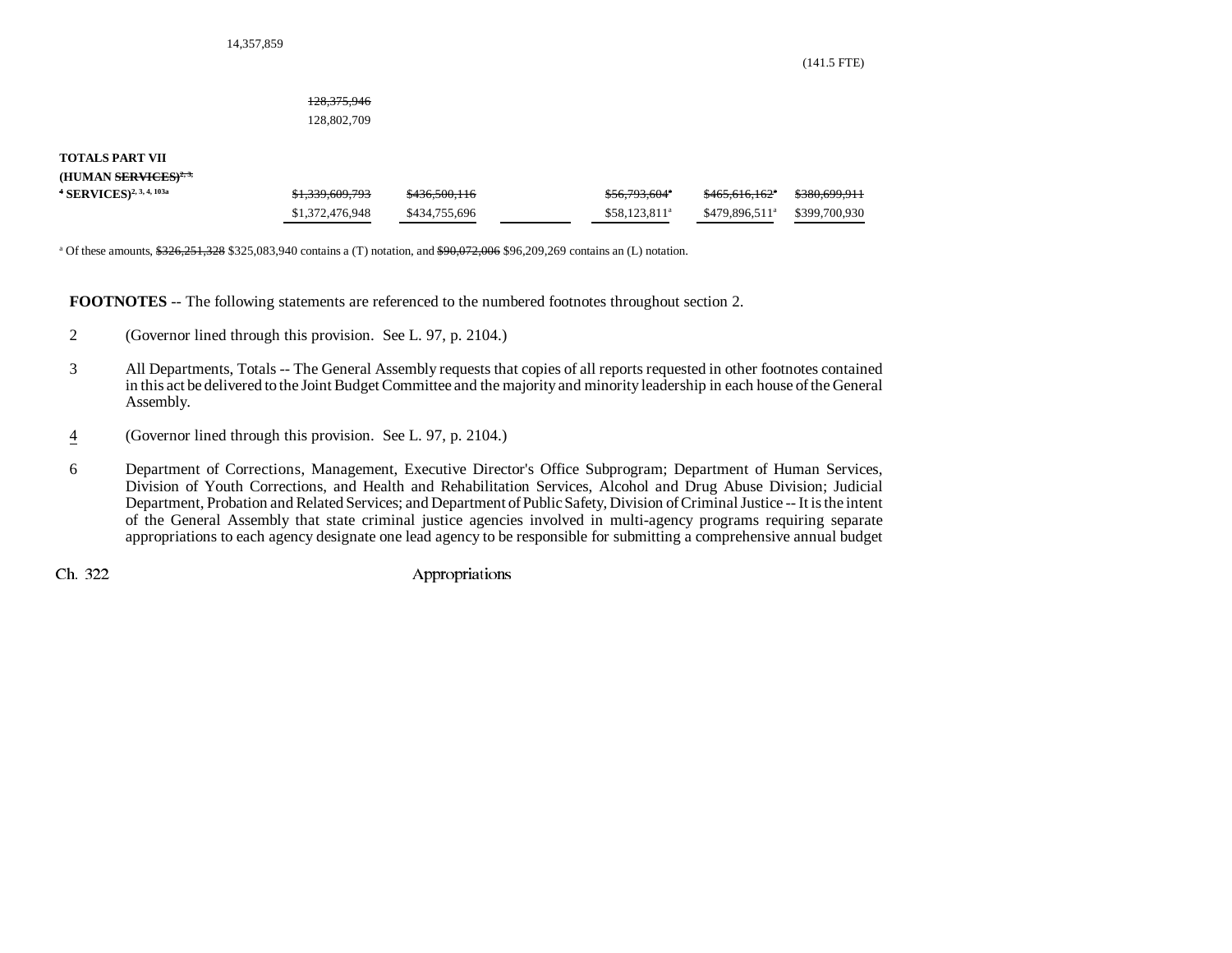|                 |       |             |               | APPROPRIATION FROM |               |              |
|-----------------|-------|-------------|---------------|--------------------|---------------|--------------|
|                 |       |             | GENERAL       |                    | CASH          |              |
| ITEM &          |       | GENERAL     | <b>FUND</b>   | CASH               | <b>FUNDS</b>  | FEDERAL      |
| <b>SUBTOTAL</b> | TOTAL | <b>FUND</b> | <b>EXEMPT</b> | <b>FUNDS</b>       | <b>EXEMPT</b> | <b>FUNDS</b> |
|                 |       |             |               |                    |               |              |

request for such programs to the Joint Budget Committee. Each agency must still submit its portion of such request with its own budget document.

- 7(Governor lined through this provision. See L. 97, p. 2105.)
- 8(Governor lined through this provision. See L. 97, p. 2105.)
- 42 Department of Health Care Policy and Financing, Medical Programs, Medical Services; Department of Human Services, Health and Rehabilitation Services, Office of Health and Rehabilitation, Mental Health Community Programs -- It is the intent of the General Assembly that the Department of Human Services and the Department of Health Care Policy and Financing cooperate to coordinate efforts to budget and forecast the Medicaid capitated payments for FY 1997-98 and FY 1998-99. The departments are requested to: (1) report on these coordination efforts; (2) provide recommendations for improving the link between the Medicaid Medical Services budget forecast, including caseload, case-mix, utilization, and anticipated cost increases, and the mental health system contracts; and (3) provide, by department, estimated savings and costs avoided for FY 1996-97, and estimated savings and cost avoidance for FY 1997-98 and FY 1998-99 attributable to the capitated mental health system. The departments are requested to report this information in their FY 1998-99 November 1 budget submission. The Department of Health Care Policy and Financing is requested to keep the Joint Budget Committee informed of any changes in its February, 1997 budgetary assumptions for mental health capitated payments transferred from the Medical Services Programs for FY 1997-98.
- 66 Department of Human Services, Executive Director's Office -- The General Assembly expects the State Board of Human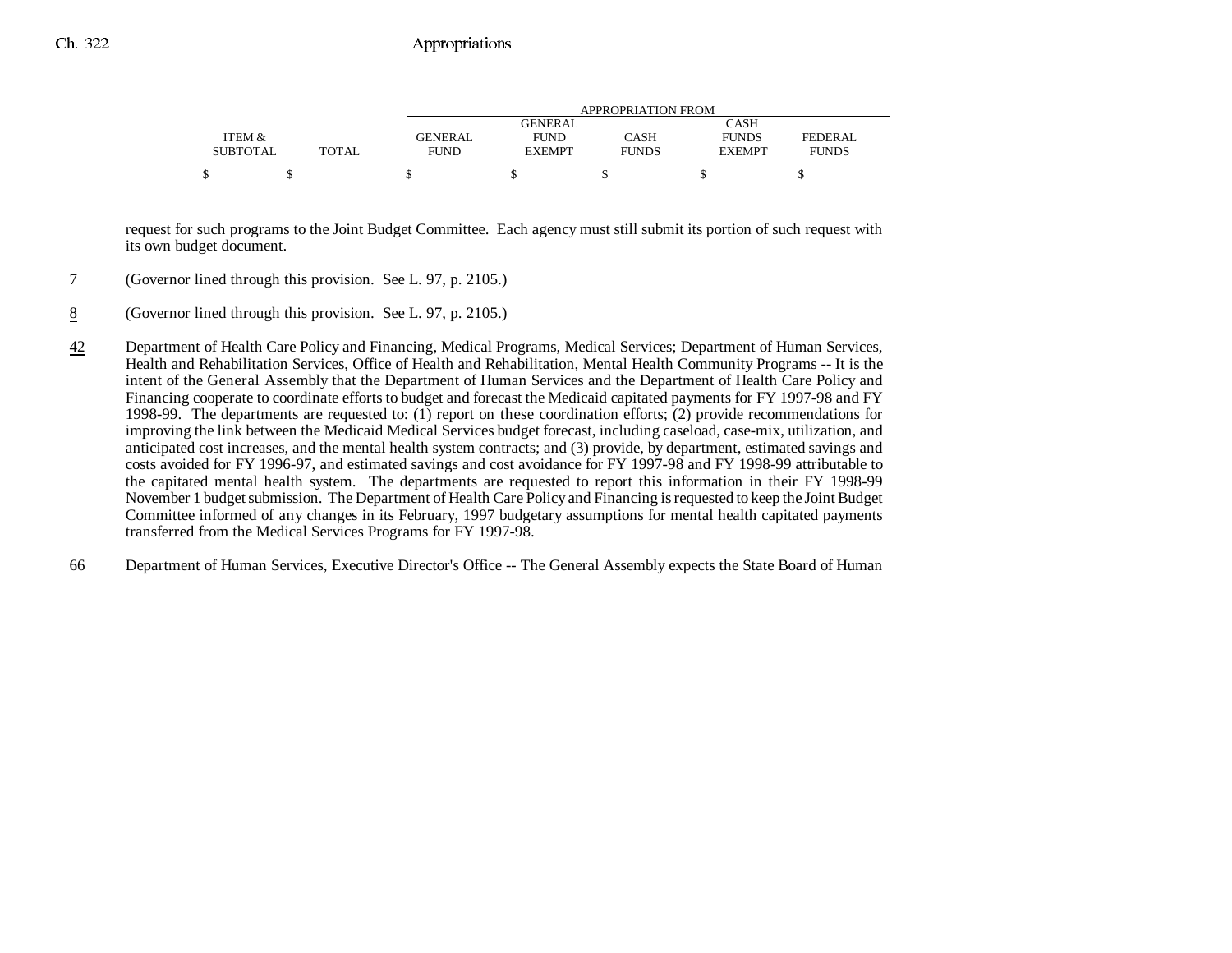Services to take appropriate actions pursuant to Section 26-1-121(1)(c), C.R.S., as soon as the Executive Director determines that any appropriation for payment of the costs described in paragraph (a) of said subsection (1) is inadequate. The Department and the State Board should not expect to rely on supplemental appropriations in determining what action is to be taken.

- 67 Department of Human Services, Executive Director's Office, Personal Services, and Operating Expenses -- The Department is requested to identify in its FY 1998-99 budget request, for both FY 1997-98 and FY 1998-99, the amounts for personal services and operating expenses associated with management staff responsible for specific program areas within the Department.
- 68 Department of Human Services, Executive Director's Office, Injury Prevention Program -- The Department is requested to include in its annual budget request information regarding the cost-effectiveness of this program. The Department is further requested to submit any FY 1998-99 funding requests for this line item as a decision item.
- 69 Department of Human Services, Office of Information Technology Services -- The Department is directed to submit a zero-based budget request for the Office of Information Technology Services to the Joint Budget Committee by November 1, 1997. In conjunction with this submission, the Department is directed to cooperate with the Information Management Commission in the development and review of an information management annual plan.
- 70 Department of Human Services, Office of Operations, Utilities -- Up to \$100,000 of the Department's utility appropriation may be used to develop and implement a program designed to decrease energy consumption. A portion of these funds may be used to hire an energy program manager.
- 70a DEPARTMENT OF HUMAN SERVICES, COUNTY ADMINISTRATION, COUNTY INCENTIVE PAYMENTS -- IT IS THE INTENT OF THE GENERAL ASSEMBLY THAT, PURSUANT TO SECTIONS 26-13-108 AND 26-13-112(2)(c), C.R.S., THE DEPARTMENT DISTRIBUTE CHILD SUPPORT INCENTIVE PAYMENTS TO COUNTIES. THIS APPROPRIATION REPRESENTS AN ESTIMATE OFONE-HALF OF THE STATE'S SHARE OF RECOVERIES OF AMOUNTS OF SUPPORT FOR PUBLIC ASSISTANCE RECIPIENTS, AS DESCRIBED IN SECTION 26-13-108, C.R.S. IT IS THE GENERAL ASSEMBLY'S INTENT THAT, IF THE AMOUNT OF ONE-HALF OF THE STATE'S SHARE OF SUCH RECOVERIES IS GREATER THAN THE AMOUNT REFLECTED IN THIS APPROPRIATION, THEN THE DEPARTMENT BE AUTHORIZED TO DISBURSE AN AMOUNT IN EXCESS OF THE APPROPRIATION.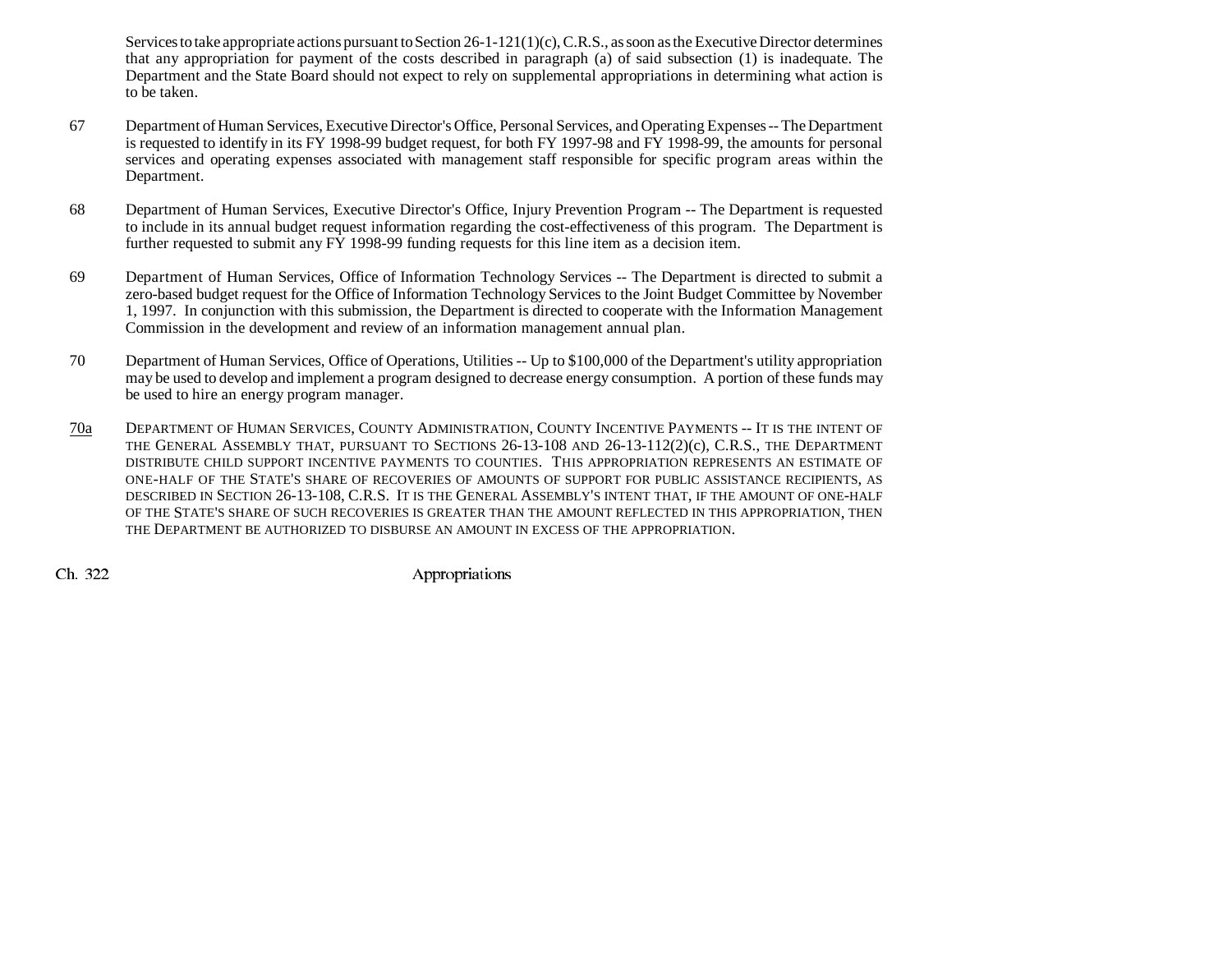|                 |       |                |                | APPROPRIATION FROM |               |              |
|-----------------|-------|----------------|----------------|--------------------|---------------|--------------|
|                 |       |                | <b>GENERAL</b> |                    | CASH          |              |
| ITEM &          |       | <b>GENERAL</b> | <b>FUND</b>    | CASH               | <b>FUNDS</b>  | FEDERAL      |
| <b>SUBTOTAL</b> | TOTAL | <b>FUND</b>    | <b>EXEMPT</b>  | <b>FUNDS</b>       | <b>EXEMPT</b> | <b>FUNDS</b> |
|                 |       |                |                |                    |               |              |

- 71 Department of Human Services, Self-Sufficiency, Assistance Payments, Old Age Pension Program -- The Department is requested to reflect in its annual budget request all expenditures associated with the Old Age Pension Program, including grant payments for each recipient population as well as program administration costs at the state and county levels.
- 72 Department of Human Services, Self-Sufficiency, Assistance Payments, Grant Payments, Aid to the Needy Disabled State-only Grants -- The Department may reallocate recoveries of payments to Aid to the Needy Disabled recipients collected pursuant to the Interim Assistance Reimbursement Agreement with the Social Security Administration to cover costs directly associated with improving the collection of such reimbursements, including the costs of 1.0 FTE to coordinate and track the collection process. The Department is requested to reflect in its annual budget request all such expenditures as well as the resulting increase in the amount of Interim Assistance Reimbursements collected.
- 73 Department of Human Services, Self-Sufficiency, Special Purpose Welfare Programs, Electronic Benefits Transfer Service -- It is the intent of the General Assembly that the appropriation for 4.0 FTE to manage the implementation of the Electronic Benefits Transfer Service be discontinued in FY 1998-99. If the Department believes that these 4.0 FTE will be required beyond FY 1997-98 to operate the system, it shall submit the associated FY 1998-99 funding request as a decision item.
- 74 Department of Human Services, Children, Youth and Families, Child Welfare -- It is the intent of the General Assembly to encourage counties to serve children in the most appropriate and least restrictive manner. For this purpose, the Department may transfer funds among all line items in this long bill group total for child welfare.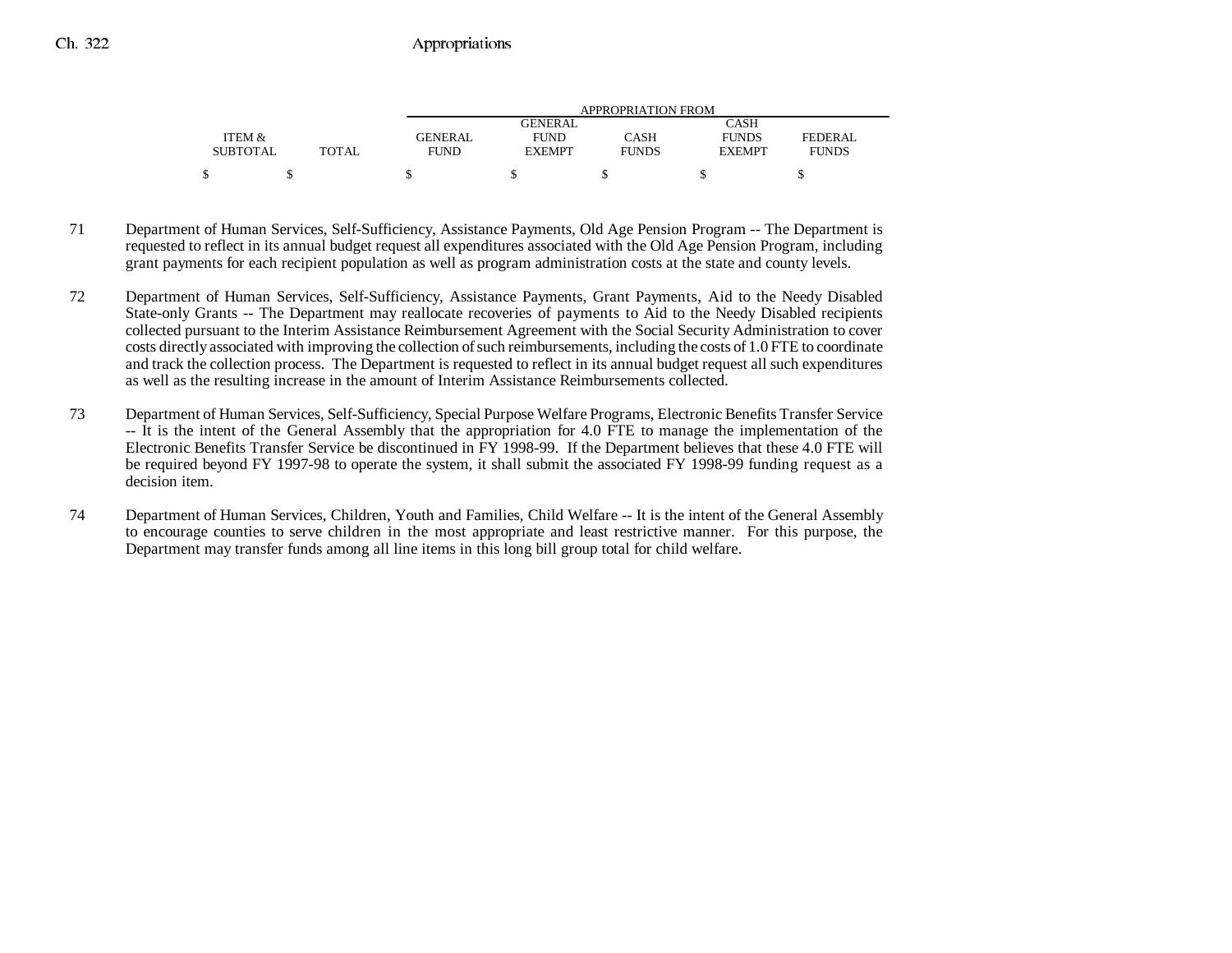- 75 Department of Human Services, Children, Youth and Families, Child Welfare, Out-of-Home Placement Care/Medicaid Treatment, and Subsidized Adoptions -- It is the intent of the General Assembly that the rate increase provided, effective January 1, 1998, be implemented by the Department in a manner which improves rate equity among facilities which provide care for children placed out of the home. The Department is requested to utilize the additional funding to reduce disparities in rates that are unrelated to the needs of children.
- 76 Department of Human Services, Children, Youth and Families, Child Welfare-related Child Care; and Child Care, Employment-related Child Care -- It is the intent of the General Assembly that the 3.8 percent rate increase provided, effective January 1, 1998, be implemented by the Department in a manner which improves rate equity among child care providers. For the purposes of this footnote, "equity" is defined as rates for each child care provider which are within equal range of the various local market rates, as defined by the Department.
- 77 Department of Human Services, Children, Youth and Families, Child Care, Employment-related Child Care -- It is the intent of the General Assembly that the eligibility income ceiling for the Colorado Child Care Assistance Program remain at the level authorized as of January 1, 1997. It is also the intent of the General Assembly to allow the Department, within available appropriations, to authorize exceptions to this policy for the purpose of providing a reasonable transition period for families which become ineligible due to increased income.
- 78 Department of Human Services, Division of Youth Corrections, Administration -- The Division should continue its efforts to provide outcome data on the effectiveness of its programs. The Division is requested to provide to the Joint Budget Committee by January 1 of each year an evaluation of Division placements, community placements, and nonresidential placements, which shall include but not be limited to the number of juveniles served, length of stay, and recidivism data per placement.
- 79 Department of Human Services, Division of Youth Corrections, Administration, Program Master Plan **--** The appropriation for this line item is intended to facilitate completion of a comprehensive review of population, classification, supervision, treatment, and facility issues affecting the Division of Youth Corrections. A report on the resulting master plan shall be presented to the Joint Budget Committee and the Capital Development Committee no later than November 1, 1997. As part of the program master plan, the Department is requested to report on the potential future uses for the site where the Lathrop Park Youth Services Center was located.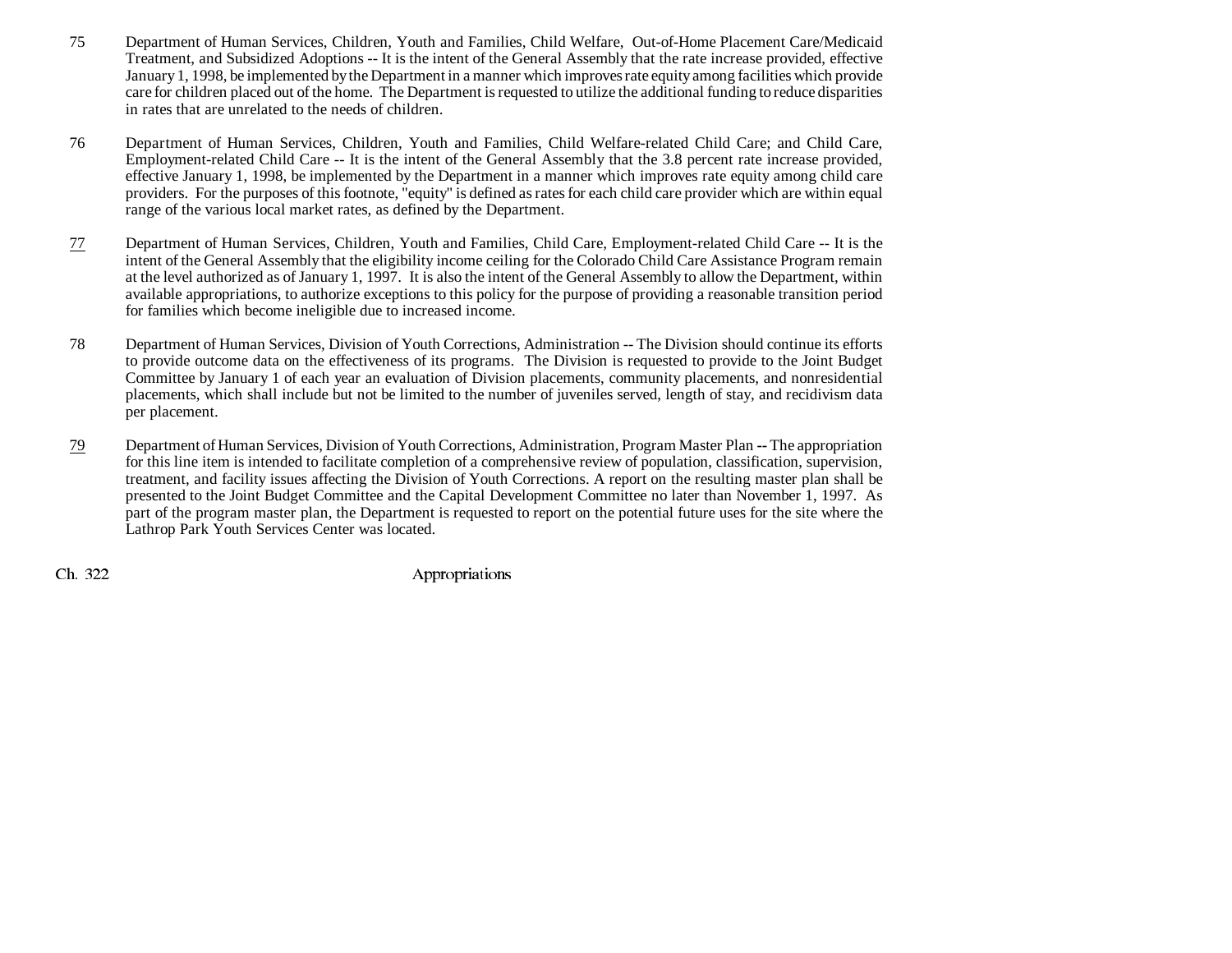|                 |       | APPROPRIATION FROM |               |              |               |              |
|-----------------|-------|--------------------|---------------|--------------|---------------|--------------|
|                 |       |                    | GENERAL       |              | CASH          |              |
| ITEM &          |       | GENERAL            | <b>FUND</b>   | CASH         | <b>FUNDS</b>  | FEDERAL      |
| <b>SUBTOTAL</b> | TOTAL | <b>FUND</b>        | <b>EXEMPT</b> | <b>FUNDS</b> | <b>EXEMPT</b> | <b>FUNDS</b> |
| ¢               |       |                    |               |              |               |              |

- 80 Department of Human Services, Division of Youth Corrections, Institutional Programs -- The Division is authorized to hire 25.0 FTE-equivalent temporary employees for the specific purpose of addressing overcrowded conditions at state-operated detention centers. In an effort to monitor the need for additional staff, the Division is requested to submit quarterly staffing reports to the Joint Budget Committee. The reports should summarize the following information: (1) average daily population by facility; (2) direct care staff by facility; (3) support staff, including overhead positions, allocated by facility; (4) the direct care staff to youth ratio; (5) the support staff to direct staff ratio; and (6) applicable American Correctional Association standards.
- 81 Department of Human Services, Division of Youth Corrections, Institutional Programs, Medical Services -- It is the intent of the General Assembly that the Division should pursue contracting with a managed care organization to coordinate medical services for the juvenile population. The Division is encouraged to consider the possibility of inclusion in an existing managed care contract established by the Department of Corrections.
- 82 Department of Human Services, Division of Youth Corrections, Community Programs, Purchase of Contract Placements -- This appropriation does not obligate the state to help pay for renovation or construction costs at any facility that is involved in a contract with the state for secure juvenile placements. Any such contract should require the contractor to indemnify and hold harmless the state against any and all claims, damages, liability, and court awards, including costs, expenses, and attorney fees incurred as a result of any act or omission by the contractor. Any such contract should also require the contractor to provide the Division with information already available from independent audit reports detailing those costs which account for the cost per day per juvenile.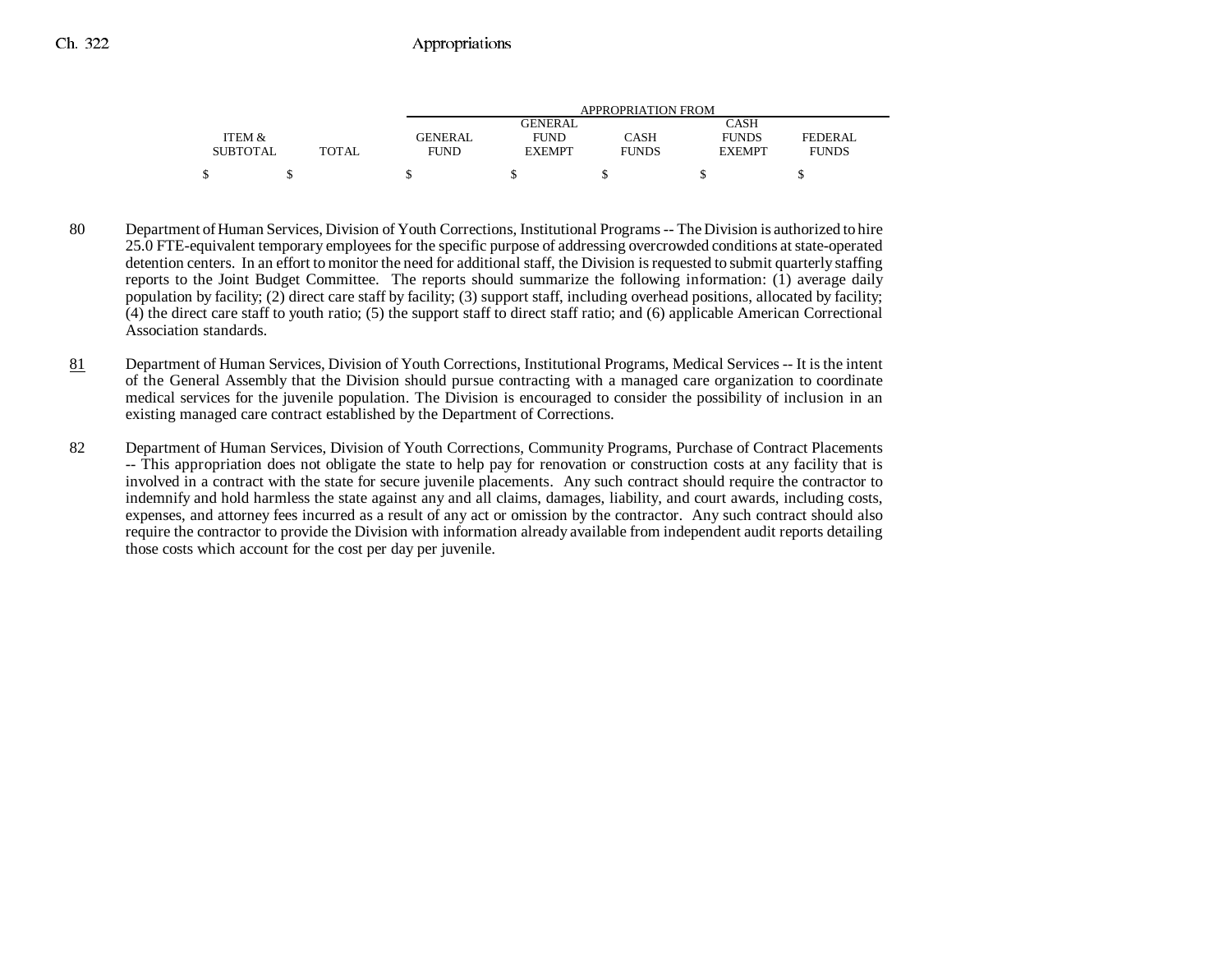- 83(Governor lined through this provision. See L. 97, p. 2111.)
- 84 Department of Human Services, Division of Youth Corrections, Community Programs, S.B. 91-94 Programs -- It is the intent of the General Assembly that funds appropriated for Senate Bill 91-94 programs are to provide alternative services for juveniles determined to be at imminent risk of being placed in a detention or commitment facility and to provide services designed to reduce the length of stay of juveniles placed in Division facilities. In an effort to improve the effectiveness of S.B. 91-94 in reducing detention and commitment populations, the Division is requested to focus S.B. 91-94 funds on programs and services that will most effectively reduce populations in Division facilities, including intake screening, assessment, and case management services and other services designed to divert youth from placement in secure facilities.
- 85 Department of Human Services, Division of Youth Corrections, Community Programs, S.B. 91-94 Programs -- The Division is requested to submit to the Joint Budget Committee no later than November 1 of each year a report detailing Senate Bill 91-94 programs' impact by judicial district upon the committed and detention populations in Division of Youth Corrections facilities. In addition, the Division is requested to collect standardized data on youth served by S.B. 91-94 programs and include an analysis of this data in the report to allow for comparison of the effectiveness of S.B. 91-94 programs between judicial districts.
- 86 Department of Human Services, Health and Rehabilitation Services, Office of Health and Rehabilitation, Mental Health Community Programs -- The Department is requested to include in its FY 1998-99 budget request information detailing yearly comparisons for managed care clients and fee for service clients for each type of service, client mix, units of service, number of clients served, unit cost, and total cost for each community mental health center and clinic, with a commentary about the results.
- 87 Department of Human Services, Health and Rehabilitation Services, Office of Health and Rehabilitation, Mental Health Community Programs -- The Department is requested to monitor and report treatment outcomes for clients receiving medication services. The General Assembly is particularly interested in any data which demonstrates savings to other systems as a result of these medication services. The Department is requested to include this report with its annual budget submission.
- 88Department of Human Services, Health and Rehabilitation Services, Office of Health and Rehabilitation, Mental Health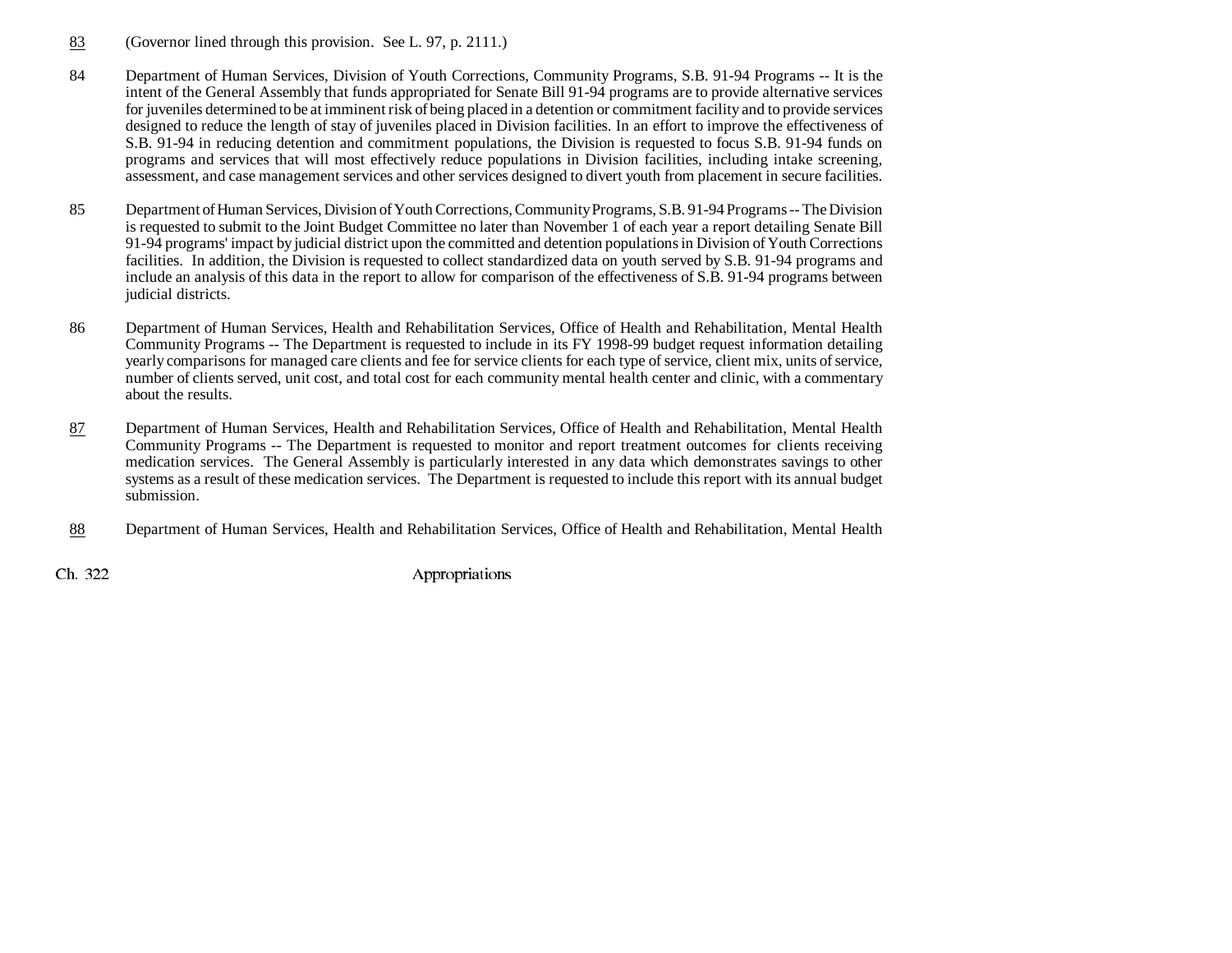|                 |       | APPROPRIATION FROM |                |              |               |              |  |
|-----------------|-------|--------------------|----------------|--------------|---------------|--------------|--|
|                 |       |                    | <b>GENERAL</b> |              | CASH          |              |  |
| ITEM &          |       | GENERAL            | <b>FUND</b>    | CASH         | <b>FUNDS</b>  | FEDERAL      |  |
| <b>SUBTOTAL</b> | TOTAL | FUND               | <b>EXEMPT</b>  | <b>FUNDS</b> | <b>EXEMPT</b> | <b>FUNDS</b> |  |
|                 |       |                    |                |              |               |              |  |
|                 |       |                    |                |              |               |              |  |

Community Programs -- The Department is requested to report to the Joint Budget Committee by January 1, 1998 on its progress toward incorporation of medication funding in the capitated Medicaid mental health contracts. This report should include an expected time line for incorporation, as well as estimates of the programmatic impacts of such a change.

- 89 Department of Human Services, Health and Rehabilitation Services, Office of Health and Rehabilitation, Mental Health Community Programs -- It is the intent of the General Assembly that the Office of Health and Rehabilitation work to ensure that additional resources are allocated to serve the Native American population.
- 90 Department of Human Services, Health and Rehabilitation Services, Office of Health and Rehabilitation, Mental Health Community Programs -- The Department is requested to include in its FY 1998-99 budget request its calculations regarding the federal FY 1997-98 required maintenance of effort for the Community Mental Health Services Block Grant, and the Department's plan to correct any deficiency in the maintenance of effort.
- 91 Department of Human Services, Health and Rehabilitation Services, Office of Health and Rehabilitation, Mental Health Community Programs -- The Department is requested to compile detailed quarterly data of the waiting lists for community mental health services, and provide the Joint Budget Committee with quarterly reports of this data within 30 days of the respective quarter's end.
- 92 Department of Human Services, Health and Rehabilitation Services, Office of Health and Rehabilitation, Mental Health Community Programs, Eastern Regional Acute Treatment Unit -- It is the intent of the General Assembly that this appropriation be used to support the acute treatment unit serving residents of Adams, Arapahoe, and Douglas Counties,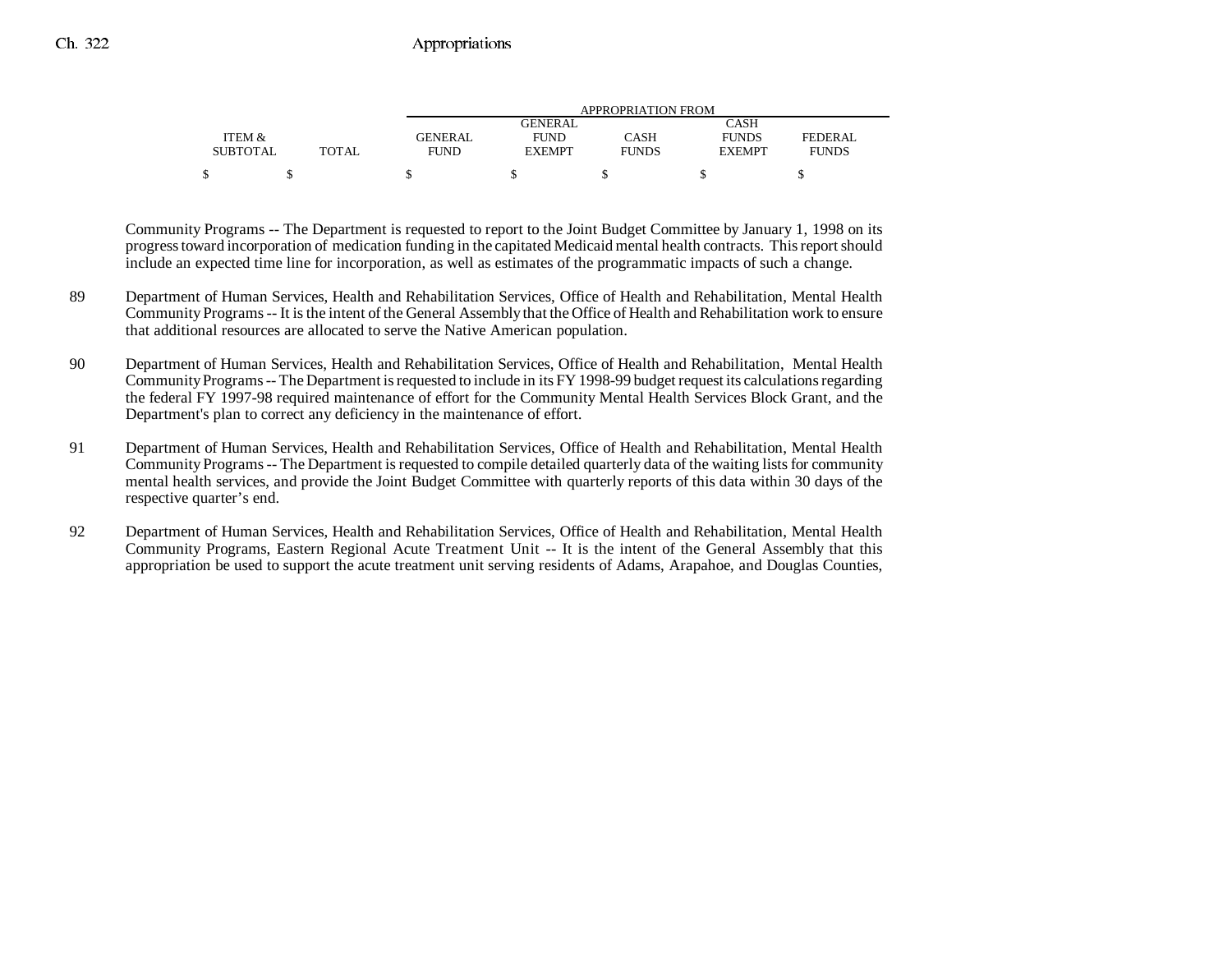and the City of Aurora.

- 93 Department of Human Services, Health and Rehabilitation Services, Office of Health and Rehabilitation, Mental Health Community Programs, Early Intervention Program -- It is the intent of the General Assembly that this pilot program serving 700 children operate for two years, at the end of which a determination shall be made as to the program's success in reducing costs in other systems. If, after two years of operation, the pilot programs are unable to demonstrate a level of savings that warrant continued investment, it is the intent of the General Assembly that the programs be discontinued and the funding eliminated. The Department is requested to report to the Joint Budget Committee by October 1 of each year with specific program information demonstrating progress toward reducing costs in other systems, as well as any other quantifiable and objective outcome data on the performance of the program. Evaluations of reduced costs in other systems should include, but not be limited to, out-of-home placement, psychiatric hospitalization, and education.
- 94 Department of Human Services, Health and Rehabilitation Services, Office of Health and Rehabilitation, Mental Health Community Programs, Early Intervention Program -- It is the intent of the General Assembly that one of the two pilot programs be located in a county which converted to mental health capitation in 1995.
- 95 Department of Human Services, Health and Rehabilitation Services, Office of Health and Rehabilitation, Community Services for Persons with Developmental Disabilities, Community Programs -- It is the intent of the General Assembly that all efforts be made by the Department to reduce the waiting list for birth to three years of age early intervention services for persons with developmental disabilities. The Department is to report on its efforts in this regard in its FY 1998-99 budget request.
- 96 Department of Human Services, Health and Rehabilitation Services, Community Services for Persons with Developmental Disabilities, Preventive Dental Hygiene -- This appropriation shall be used to assist the Colorado Foundation of Dentistry in providing special dental services for persons with developmental disabilities.
- 97 Department of Human Services, Health and Rehabilitation Services, Division of Vocational Rehabilitation, Rehabilitation Programs -- It is the intent of the General Assembly that the additional spending authority approved for the rehabilitation School to Work Alliance Program (SWAP) will not require additional General Fund dollars.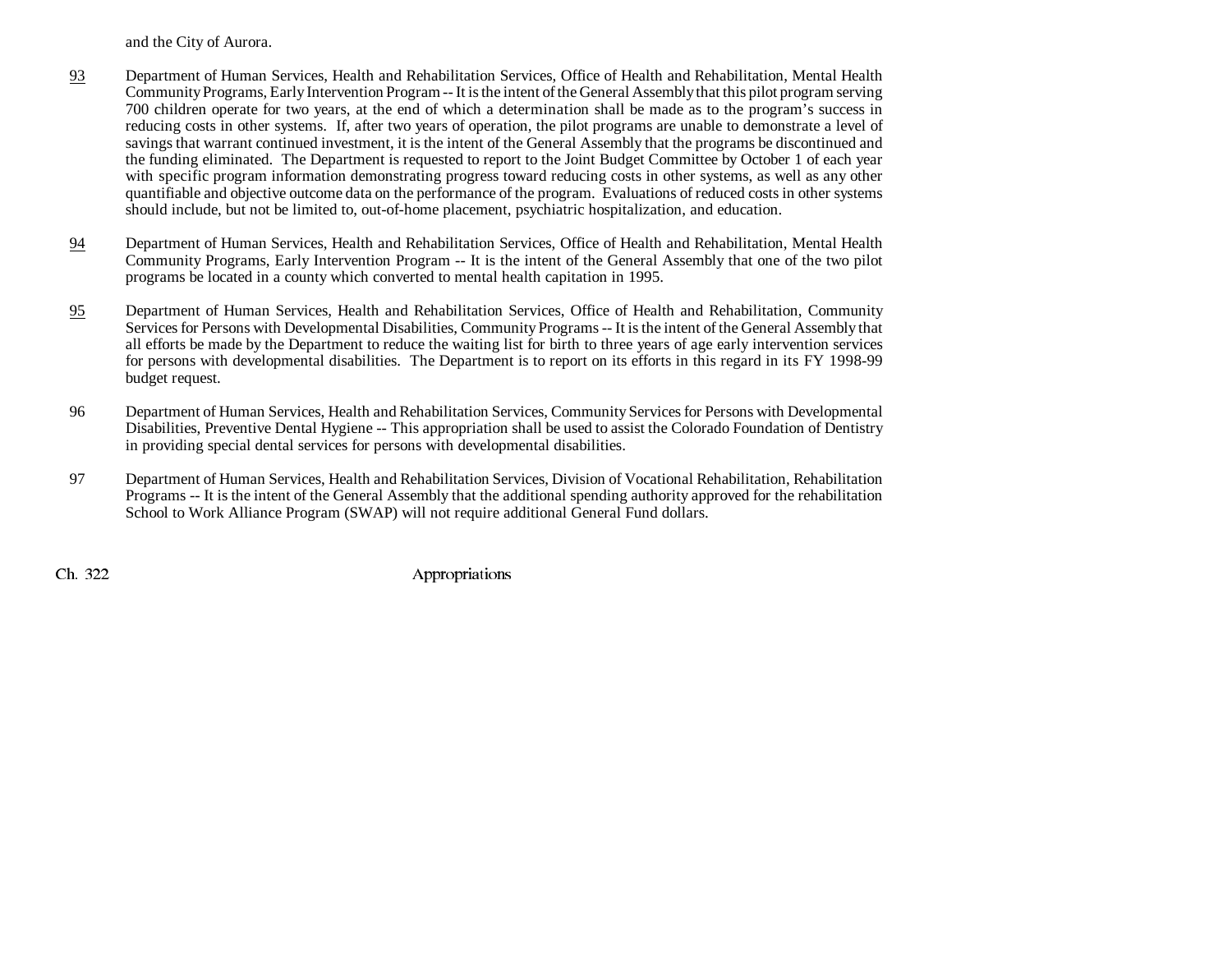|                 |       | APPROPRIATION FROM |                |              |               |              |  |
|-----------------|-------|--------------------|----------------|--------------|---------------|--------------|--|
|                 |       |                    | <b>GENERAL</b> |              | CASH          |              |  |
| ITEM &          |       | <b>GENERAL</b>     | <b>FUND</b>    | CASH         | <b>FUNDS</b>  | FEDERAL      |  |
| <b>SUBTOTAL</b> | TOTAL | <b>FUND</b>        | <b>EXEMPT</b>  | <b>FUNDS</b> | <b>EXEMPT</b> | <b>FUNDS</b> |  |
|                 |       |                    |                |              |               |              |  |

- 98 Department of Human Services, Health and Rehabilitation Services, Division of Vocational Rehabilitation, Rehabilitation Programs -- It is the intent of the General Assembly that \$125,000 of the state match required for case services in Rehabilitation Programs shall be raised from private donations.
- 99 Department of Human Services, Health and Rehabilitation Services, Division of Vocational Rehabilitation, Rehabilitation Teaching Program, Appointment of Legal Interpreters for the Hearing Impaired, and Aid to the Blind Treatment -- It is the intent of the General Assembly that the Department be allowed to transfer funds, as necessary, between the rehabilitation teaching program line item, the appointment of legal interpreters for the hearing impaired line item, and the aid to the blind treatment line item. The Department is requested to report the amounts transferred between line items and the total expenditures for each program in its annual budget request to the Joint Budget Committee.
- 100 Department of Human Services, Health and Rehabilitation Services, Alcohol and Drug Abuse Division, Community Programs, Treatment Contracts, Residential and Outpatient -- The Department is requested to develop and monitor outcome data which demonstrates the success of the criminal justice referral treatment programs and quantifies savings to other public systems. The Department is further requested to include this information in its annual budget submission.
- 101 Department of Human Services, Direct Services, Homelake Domiciliary -- It is the intent of the General Assembly that the Homelake Domiciliary not require additional General Fund dollars. The Department is requested to prepare an annual plan outlining potential General Fund reductions and the impact on client fees, and submit the plan to the Joint Budget Committee by November 1 of each year.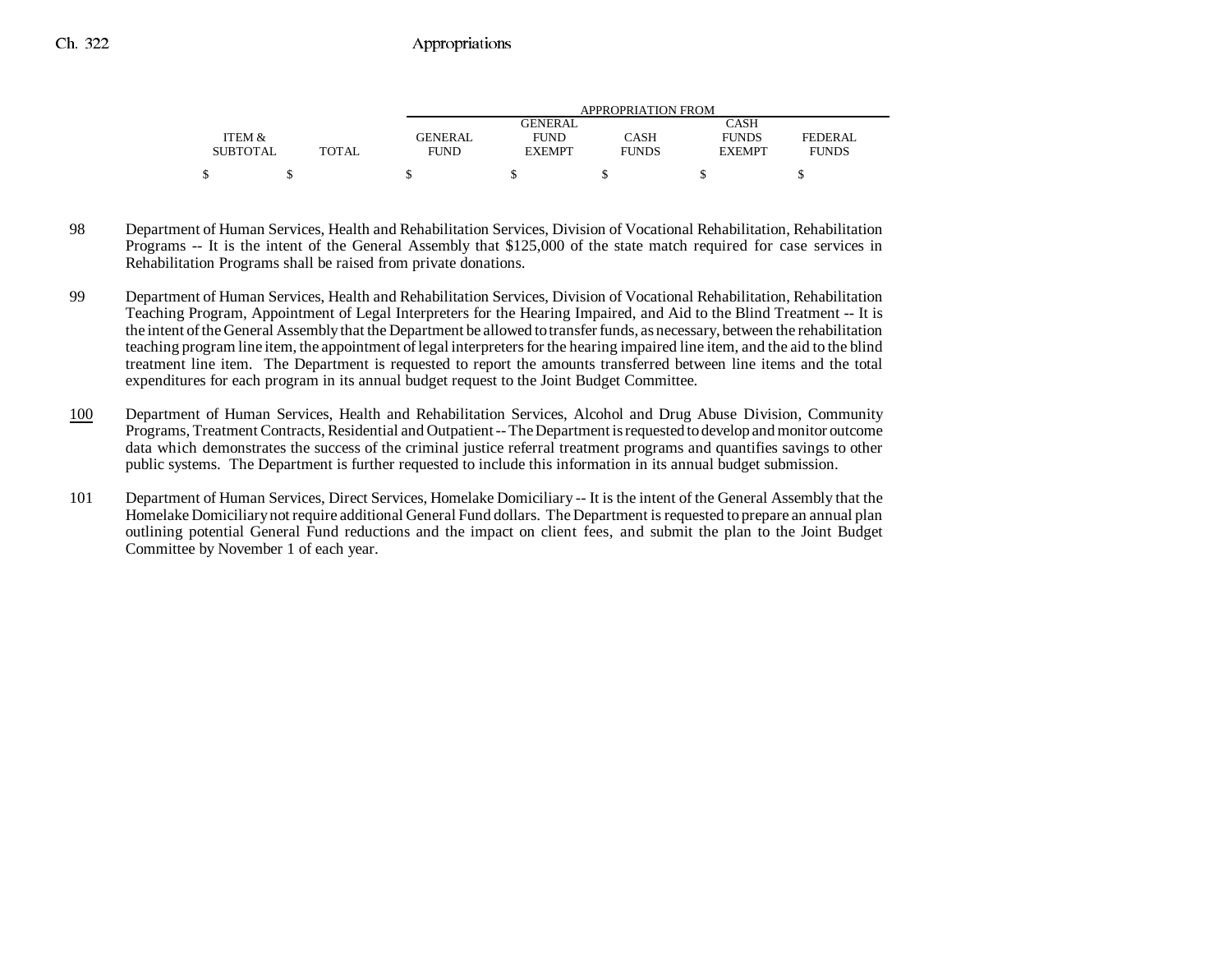- 102 Department of Human Services, Direct Services, Mental Health Institutes -- The Department is requested to identify in its FY 1998-99 budget request any agreement with the Department of Corrections regarding the provision of health care services to Corrections inmates by the Mental Health Institutes.
- 103 Department of Human Services, Direct Services, Institutional Programs for Persons with Developmental Disabilities -- The Department is requested to report in its November 1 FY 1998-99 budget narrative on the status of any plan changes related its efforts to move remaining clients off of the Wheat Ridge Regional Center campus into other residences and on the status of any plans for uses of the campus. The Department is requested to keep the Joint Budget Committee informed of any changes in the status of the Department's plans related to clients on this campus.
- 103aDEPARTMENT OF HUMAN SERVICES, TOTALS -- UP TO \$60,000 OF THE DEPARTMENT'S FY 1997-98 PERSONAL SERVICES APPROPRIATIONS MAY BY USED FOR ADVERTISING COSTS DIRECTLY RELATED TO EMPLOYEE RECRUITMENT. THEDEPARTMENT IS REQUESTED TO PROVIDE A LISTING OF SUCH EXPENDITURES INCURRED, BY LINE ITEM AND IN TOTAL, IN ITS ANNUAL BUDGET REQUEST.
- 148 Department of Human Services, Office of Information Technology Services, Year 2000 Date Change; Department of Labor and Employment, Executive Director's Office, Year 2000 Date Change; Department of Law, Administration, Year 2000 Project; Department of Public Health and Environment, Information Technology Services, Year 2000 Projects; and Department of Revenue, Information Technology Division, Year 2000 Programming -- It is the intent of the General Assembly that moneys in this line be restricted by the State Controller until the Commission on Information Management has reviewed and approved the Department's Year 2000 implementation plan.

**SECTION 2.** Section 10 (1)(d), (1)(e), (1)(f), (1)(g), (1)(h), (1)(I), and (1)(j) of chapter 235, Session Laws of Colorado 1997, are amended to read:

Section 10. **Appropriations in long bill to be adjusted.** (1) For the implementation of this act, appropriations made in the annual general appropriation act to the department of human services for the fiscal year beginning July 1, 1997, shall be adjusted as follows:

(d) The appropriation to self-sufficiency, for the old age pension program is increased by thirteen million eight hundred fifty-one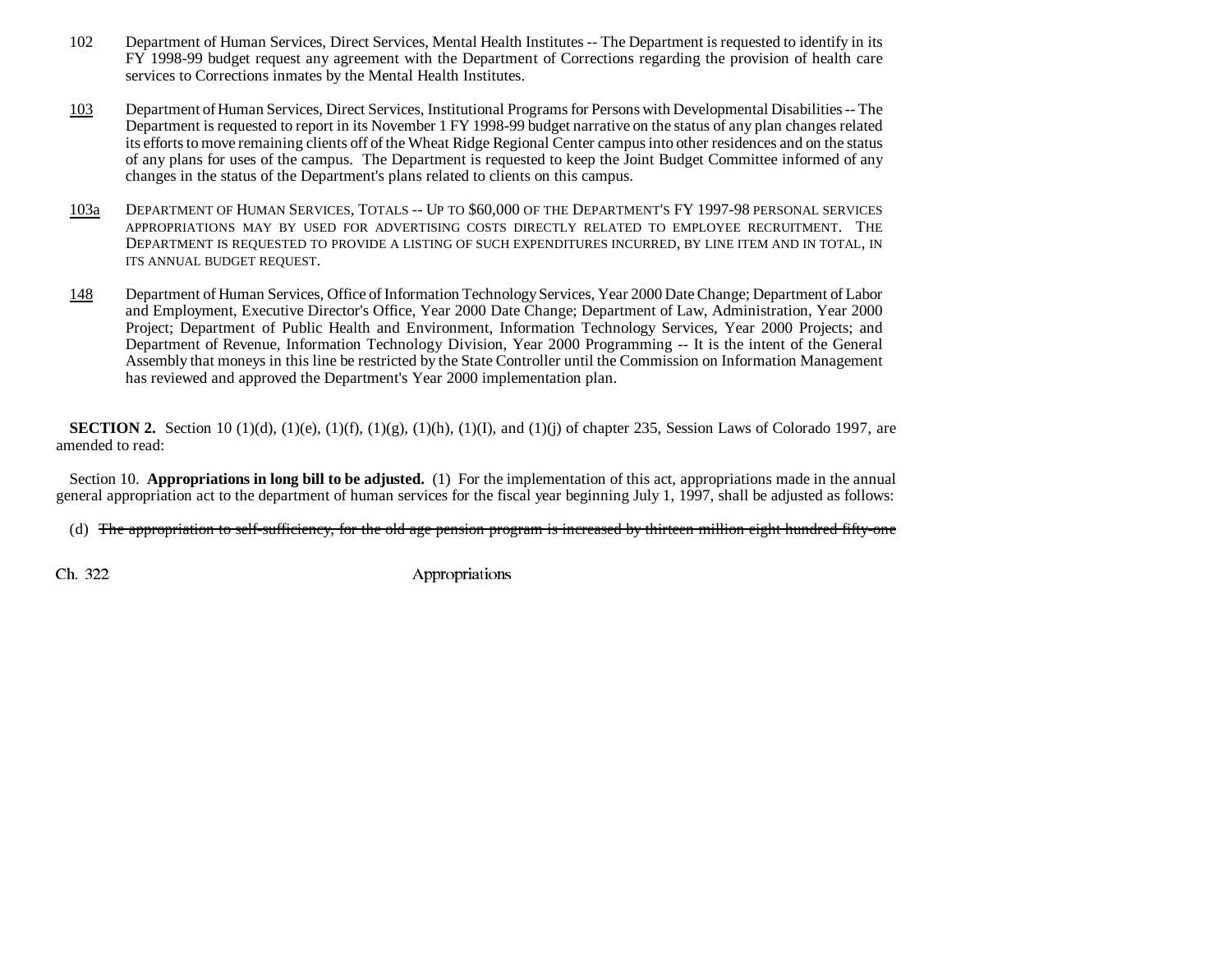thousand dollars (\$13,851,000). Said sum shall be from the old age pension fund.

(e) The appropriation to self-sufficiency, for aid to the needy disabled state supplemental grants is decreased by eighty-seven thousand five hundred seventy-six dollars (\$87,576). Of said sum, seventy thousand sixty-one dollars (\$70,061) shall be from the general fund, and seventeen thousand five hundred fifteen dollars (\$17,515) shall be from cash funds exempt.

(f) The appropriation to self-sufficiency, for aid to the needy disabled state-only grants is increased by one hundred seventy-eight thousand six hundred twenty dollars (\$178,620). Of said sum, one hundred forty-two thousand eight hundred ninety-six dollars (\$142,896) shall be from the general fund, and thirty-five thousand seven hundred twenty-four dollars (\$35,724) shall be from cash funds exempt.

 $(g)$  The cash funds exempt appropriation to self-sufficiency, for home care allowance is increased by one hundred fifteen thousand nine hundred seventy-four dollars (\$115,974). Said sum shall be from cash funds exempt received from the department of health care policy and financing out of the appropriation made in subsection (2) of this section.

(h) The cash funds exempt appropriation to self-sufficiency, for adult foster care is increased by eight thousand seven hundre d twenty-three dollars (\$8,723). Said sum shall be from cash funds exempt received from the department of health care policy and financing out of the appropriation made in subsection  $(2)$  of this section.

(I) The general fund appropriation to direct services, refugee assistance SELF-SUFFICIENCY, SPECIAL PURPOSE WELFARE PROGRAMS is increased by two ONE million dollars  $(\$2,000,000)$  (\$1,000,000) for emergency assistance for legal immigrants.

(j) The cash funds exempt appropriation to direct services, disability determination services is increased by sixty-one thousand one hundred seventy-eight dollars (\$61,178). Said sum shall be from cash funds exempt received from the department of health care policy and financing out of the appropriation made in subsection (2) of this section.

**SECTION 3.** Section 50 (2) of chapter 236, Session Laws of Colorado 1997, is amended to read:

Section 50. **Appropriation - adjustments to the 1997 long bill.** (2) In addition to any other appropriation, there is hereby